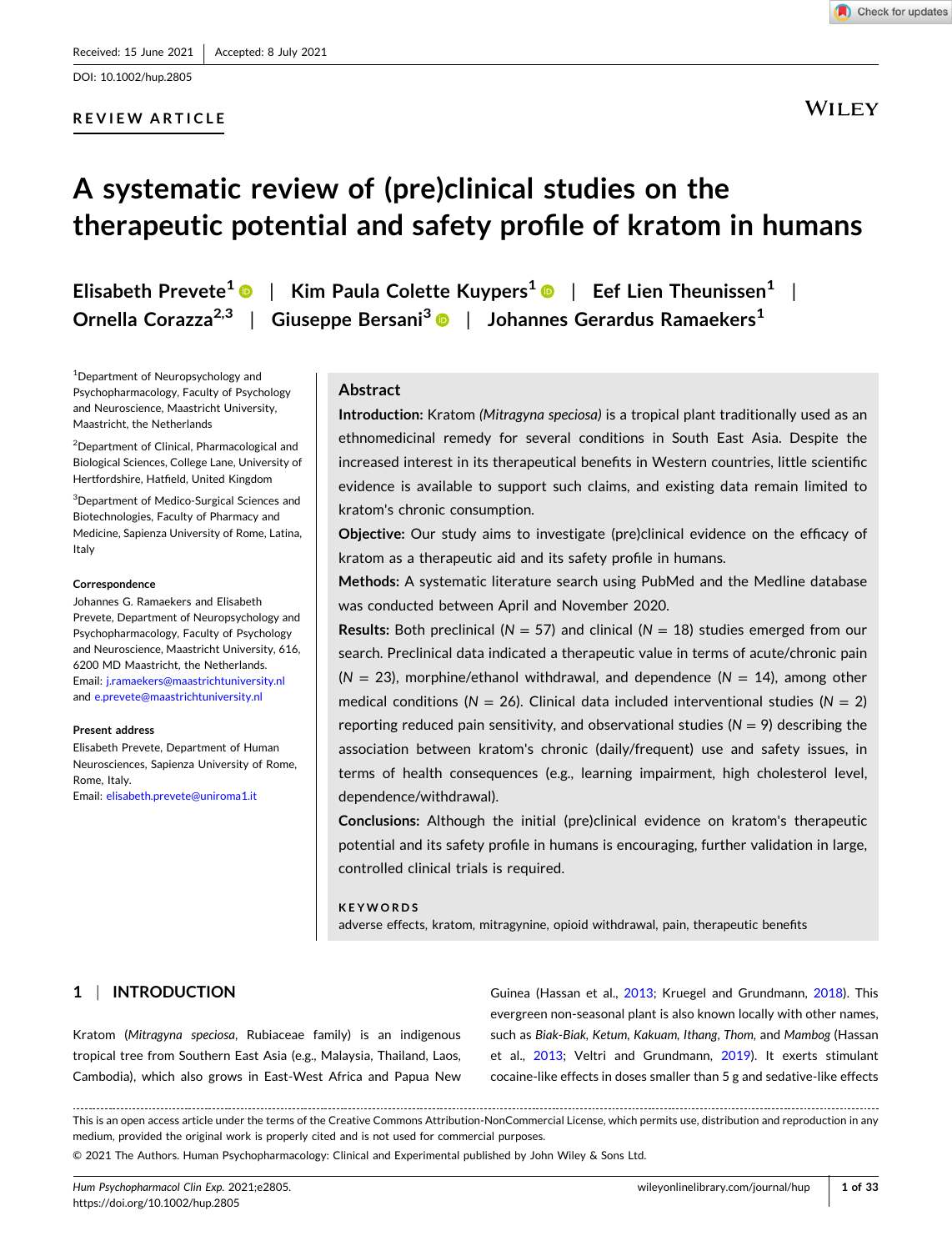at higher doses between 5 and 15 g (Cinosi et al., [2015;](#page-27-0) Eastlack et al., [2020](#page-27-0)).

Kratom leaves are generally smoked, chewed, or brewed as an herbal decoction (Hassan et al., [2013](#page-28-0); Kruegel and Grund-mann, [2018](#page-29-0)). It has been used traditionally for centuries to treat several medical conditions like diarrhea and pain, to mitigate opioid and alcohol withdrawal symptoms, to detoxify from other substances, like cannabis or methamphetamine, to improve sexual desire, and to combat fatigue (Grewal, [1932a;](#page-28-0) Hassan et al., [2013;](#page-28-0) Saref et al., [2019a](#page-30-0); Singh et al., [2017;](#page-31-0) Vicknasingam et al., [2010\)](#page-31-0).

Kratom has recently gained popularity as an ethnomedicinal remedy in Western countries, especially in the United States (US), where it is sold online and elsewhere (e.g., gas station, specialty shops) in different formulations, such as tablets, supplements, cap-sules, or powder (Prozialeck et al., [2012;](#page-30-0) Tavakoli et al., [2016](#page-31-0)). Several user-based surveys revealed use to self-treat acute/chronic pain, among other psychiatric conditions, including opioid and sub-stance use disorders (Bath et al., [2020](#page-27-0); Coe et al., [2019;](#page-27-0) Garcia-Romeu et al., [2020;](#page-28-0) Grundmann, [2017\)](#page-28-0). A case report also referred to its successful use in alleviating COVID‐19 related pain (Metastasio et al., [2020](#page-30-0)).

However, despite this increased scientific interest in kratom, the evidence supporting such self‐reported claims is still lacking. It is known that its psychoactive effects are mainly dependent on its major metabolite 7‐OH‐mitragynine (7HMG) and *mitragynine* (MG), which together account for 68% of all the alkaloids present in the plant (Hassan et al., [2013](#page-28-0); Kruegel and Grundmann, [2018;](#page-29-0) Shellard, [1974](#page-30-0); Takayama, [2004](#page-31-0)).

Mitragynine (IUPAC name (E)‐2‐[2S,3S,12bS)‐3‐ethyl‐8‐ methoxy‐1,2,3,4,6,7,12,12b‐octahydroindolo[2,3‐a]‐quinolizin‐2‐yl]‐ 3‐methoxyprop‐2‐enoate) is an indole alkaloid Corynanthe‐type having a monoterpene portion similarly to yohimbine and the psychedelic substance voacangine (Han et al., [2020;](#page-28-0) Hassan et al., [2013](#page-28-0); Kong et al., [2017a;](#page-29-0) Ramanathan et al., [2015\)](#page-30-0). It is insoluble in both basic and aqueous solutions but possesses a high solubility in typical organic solvents (e.g., acetone, acetic acid, alcohol, chloroform, and diethyl-ether) (Han et al., [2020](#page-28-0); Kong et al., [2017a](#page-29-0); Ramanathan et al., [2015\)](#page-30-0). It has intermediate lipophilicity and a high capacity to cross the blood‐brain barrier (Yusof et al., [2019\)](#page-32-0).

The compound has been described as a G‐protein biased atypical opioid (Faouzi et al., [2020](#page-27-0); Gutridge et al., [2020](#page-28-0); Raffa et al., [2018](#page-30-0)) that acts as mu- and delta-opioid receptor agonist (Foss et al., [2020](#page-28-0); Matsumoto et al., [1996b,](#page-29-0) [2006](#page-29-0)), and kappa-opioid receptor antagonist-like, without β-arrestin recruitment (Kruegel et al., [2016](#page-29-0); Todd et al., [2020;](#page-31-0) Váradi et al., [2016](#page-31-0)). Mitragynine also possesses a non‐opioid action through (α2) adrenergic receptors, adenosine (A2A), dopamine (D2), and serotonin (5‐HT2A, 5‐HT2C, and 5‐HT7) receptors (Harun et al., [2015](#page-28-0); Hiranita et al., [2019](#page-28-0); Matsumoto et al., [1996a](#page-29-0), [1996b](#page-29-0), [1997](#page-29-0)).

The contribution of these receptors in the (acclaimed) effects of kratom has yet to be determined. A drawback is that most of the available data has been collected in users. It derives from online surveys, drug fora, and case reports. Additionally, Ramachandram

et al. ([2019](#page-30-0)) reported that the association between the pharmacodynamics and ‐kinetics of mitragynine in (pre)clinical models had not been studied yet.

Limited evidence has shown that the compound possesses a biphasic elimination pattern after both oral (p.o.) (half‐life (T1/2):3– 9 h) and intravenous (i.v.) (T1/2:13 h) administration in rodents (Kong et al., [2017b](#page-29-0); Ya et al., [2019](#page-32-0)), and a large volume of distribution when it was administered (i.v.) in dogs (Maxwell et al., [2020\)](#page-30-0). On the other side, mitragynine has been shown to follow a two compartmental model after oral intake in a small sample of kratom users, with a T1/2 of 23.24  $\pm$  16.07 h (Trakulsrichai et al., [2015](#page-31-0)).

The metabolism of mitragynine has been described to be mainly hepatic in both human microsomes (Kamble et al., [2019\)](#page-29-0) and preclinical models (Ya et al., [2019](#page-32-0)), and it would be mediated by cytochrome P450 (CYP450) (Basiliere and Kerrigan, [2020;](#page-27-0) Hanapi et al., [2013](#page-28-0); Kong et al., [2011\)](#page-29-0), which may also be involved in potential drug‐drug interaction.

Serious adverse events, including fatalities (Corkery et al., [2019;](#page-27-0) Wong and Mun, [2020\)](#page-32-0), have been reported only in Western countries, mainly when kratom is used in recreational settings. Suggested reasons are extreme high dose, and co-administration of benzodiazepines, amphetamines, or ethanol, or the presence of adulterants, like the synthetic O-desmethyl tramadol (Anwar et al., [2016](#page-27-0); Corkery et al., [2019;](#page-27-0) Kronstrand et al., [2011](#page-29-0); Olsen et al., [2019](#page-30-0)). Other serious events have been associated with chronic kratom use (Alsarraf et al., [2019;](#page-27-0) Anwar et al., [2016](#page-27-0); Grundmann, [2017](#page-28-0); Schimmel and Dart, [2020\)](#page-30-0) and include the risk of addiction, dependence, and withdrawal (Singh et al., [2018c](#page-31-0); Veltri and Grundmann, [2019\)](#page-31-0).

The Food and Drug Administration (FDA) and the US Drug Enforcement Administration (DEA) considered these kratom‐related reports as dangerous and consequently proposed to place the plant in Schedule I of the Controlled Substances Act (CSA) in 2016 (Eastlack et al., [2020](#page-27-0); Grundmann, [2017;](#page-28-0) Henningfield et al., [2018\)](#page-28-0). However, since a broad public opposition reversed this action, kratom is still legal at the federal level in the US, with many users claiming its therapeutic potential, in the absence of sufficient clinical evidence.

Given this background, the current systematic review aims to investigate whether kratom has potential medical benefits based on preclinical and clinical studies measuring acute and chronic effects on behavior and other clinical outcomes. The second aim was to investigate possible safety issues in humans. The medical applications of kratom reported by users in traditional and non‐traditional settings were used to define this review's search strings.

# **2** <sup>|</sup> **MATERIALS AND METHODS**

### **2.1** <sup>|</sup> **Data sources and search strategy**

A literature search was performed using the PubMed and the Medline database to identify the scientific publications related to kratom's potential therapeutic utility and safety, as investigated in (pre) clinical research. The search, which was carried out between April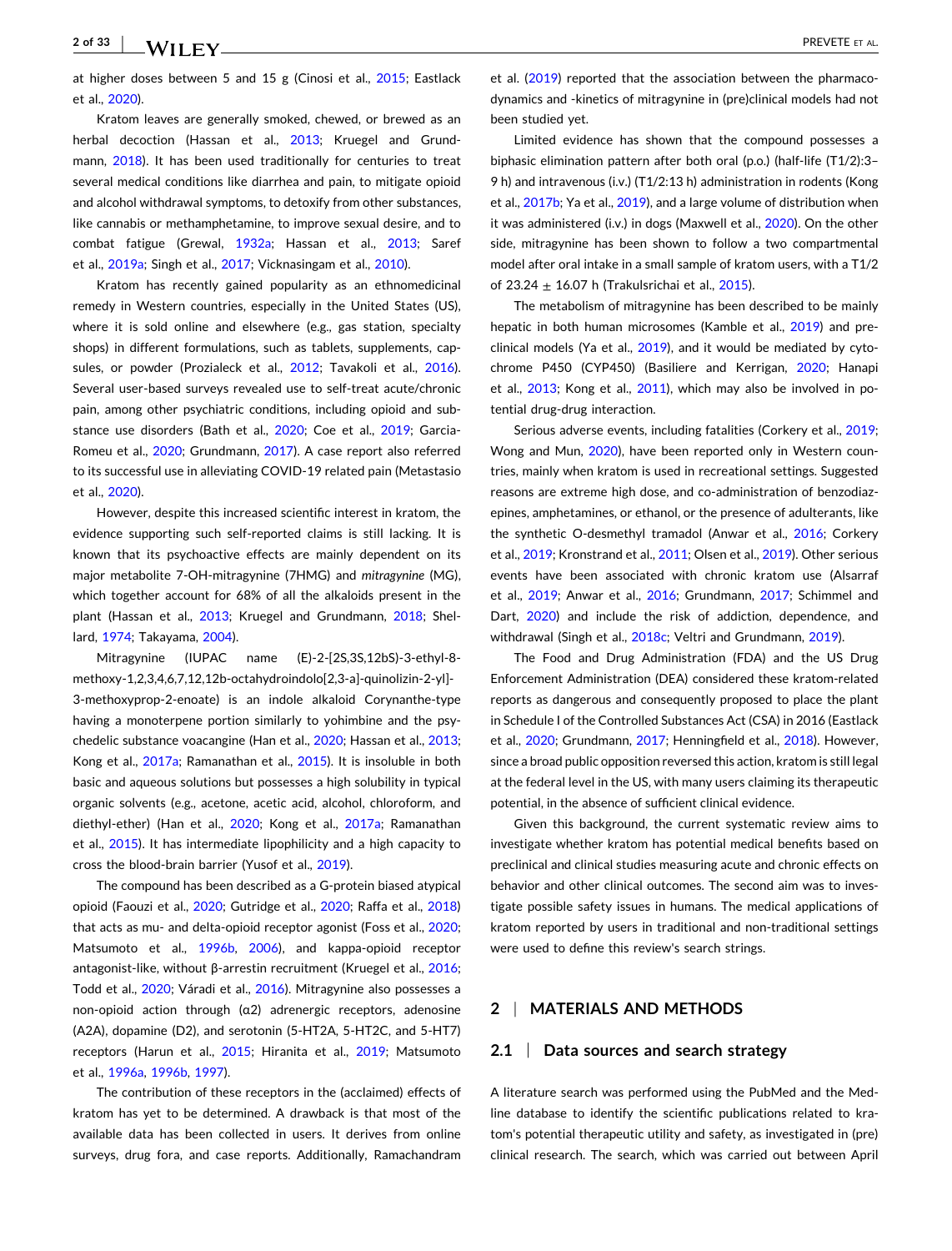and August 2020, consisted of assessing titles and abstracts using both Medical Subject Headings, or subheadings (MeSH) and free‐text terms. The choice of search terms was informed by recent high‐ quality reviews, papers, and online surveys that reported anecdotal data related to kratom's benefits in treating pain, psychiatric symptoms and conditions, and several other medical applications (e.g., hypertension, inflammatory conditions, diabetes).

The query's search strings included a combination of substance [1] and symptoms/condition [2] strings; both included the Boolean command *'*OR*'*, and they were combined with *'*AND*'*. The terms used in [1] were kratom, mitragynine, mitragyna, *Mitragyna speciosa*. The terms used in [2] were: ADD, addiction, ADHD, affective disorders, analgesia, analgesic, analgesics, anorexia, anthelmintic, antidepressant, anti-inflammatory, antimalarial, antinociceptive, anxiety, anxiolytic, attention deficit disorder, attention deficit hyperactivity disorder, bipolar disorder, blood pressure, cough, dependence, depression, diabetes, diarrhea, diarrheal disease, fever, gastric, infection, inflammation, mood disorders, "muscle AND relaxation", opioid use disorder, pain, psychosis, psychotic disorders, stress, stress disorders post traumatic, substance‐related disorders, treatment‐ resistant depression, withdrawal. Terms in this string were combined with 'OR'. No period restrictions were applied. This search led to 224 hits and was updated on November 2020, to identify records that could have potentially been published during the preparation of this paper for submission. This search gave 7 additional articles.

## **2.2** <sup>|</sup> **Inclusion/exclusion criteria**

Taking into account the review method and the aim of this study, exclusion criteria were the following: (1) non-original research articles or publications not pertinent or not potentially related to the aims, including those mainly focused on methods of identification in biological samples or sold products, chemistry and physicochemical properties, pharmacology, including pharmacodynamic and pharmacokinetic properties, toxicology or other topics (fatalities, harm reduction, legal status); (2) review, commentaries, or other surveys of the literature; (3) case series and case reports because of their high potential of bias in the study designs; (4) data in humans derived from online surveys.

Studies were included if they met all of the following criteria**:** (1) preclinical study, in vitro or in vivo, investigating the pharmacology or toxicology potentially related to the review aim, and (2) any clinical outcome providing sufficient scientific evidence of kratom, mitragynine, mitragyna and related or derivative compounds, that would support the traditional medical uses or anecdotal benefits reported by users.

## **2.3** <sup>|</sup> **Study selection**

All procedures were performed according to PRISMA guidelines (Moher et al., [2009\)](#page-30-0). The selection was conducted in two stages: an initial screening of titles and abstracts against the inclusion criteria to identify potentially relevant papers, followed by screening the full papers assessed for eligibility. The selection was discussed in a small team of four (EP, ET, JR, KK).

# **2.4** <sup>|</sup> **Data extraction**

When a record reported a combination of review-relevant and irrelevant data, only the former was included. Based on the included articles' content, the review was organized in the following categories: (pre)clinical evidence related to potential therapeutic use in pain, withdrawal and dependence, and other medical conditions, and therapeutic application or safety issues in humans.

# **3** <sup>|</sup> **RESULTS**

## **3.1** <sup>|</sup> **Studies description**

In total, 63 studies met the eligibility criteria. After an initial screening, 17 were removed, as they focused on *Mitragyna* genus *per se* or on kratom pharmacology and toxicology data and thus not relevant for this review. Additional studies (29) were included in the analysis as a further assessment of relevant citations emerged. Overall, 75 records were deemed relevant to this systematic review (details of the selection process are shown in Figure [1\)](#page-3-0). These included 18 studies performed in humans, and 57 preclinical studies, that were mainly in vivo studies with a brief observation period*,* with nine having a more extended observation period (Cheaha et al., [2015;](#page-27-0) Grewal, [1932b](#page-28-0); Harun et al., [2020;](#page-28-0) Hassan et al., [2020;](#page-28-0) Khor et al., [2011;](#page-29-0) Kumarnsit et al., [2006](#page-29-0), [2007a;](#page-29-0) Meepong and Sooksawate, [2019;](#page-30-0) Wilson et al., [2020\)](#page-32-0), and other nine were in vitro (Abdul Aziz et al., [2012](#page-27-0); Fakurazi et al., [2013;](#page-27-0) Ghazali et al., [2011](#page-28-0); Goh et al., [2014;](#page-28-0) Grewal, [1932b](#page-28-0); Jamil et al., [2013](#page-28-0); Juanda et al., [2019;](#page-28-0) Parthasarathy et al., [2009](#page-30-0); Yuniarti et al., [2020](#page-32-0)). Since six preclinical studies gave evidence for two potential therapeutic uses, the related content will be described in each specific section of the results.

# **3.2** <sup>|</sup> **(Pre)clinical evidence of potential therapeutic use**

## **3.2.1** <sup>|</sup> **Pain**

Twenty‐three *in vivo* (mice, rats, or dogs) studies provided evidence for kratom's potential therapeutic use in the treatment of acute pain (Carpenter et al., [2016](#page-27-0); Criddle, [2015](#page-27-0); Fakurazi et al., [2013;](#page-27-0) Hiranita et al., [2019;](#page-28-0) Idid et al., [1998;](#page-28-0) Macko et al., [1972](#page-29-0); Matsumoto et al., [1996a](#page-29-0), [1996b,](#page-29-0) [2004](#page-29-0), [2005,](#page-29-0) [2006,](#page-29-0) [2008](#page-29-0); Mossadeq et al., [2009;](#page-30-0) Reanmongkol et al., [2007;](#page-30-0) Sabetghadam et al., [2010,](#page-30-0) [2013](#page-30-0); Shamima et al., [2012;](#page-30-0) Stolt et al., [2014;](#page-31-0) Takayama et al., [2002](#page-31-0); Thongpradichote et al., [1998](#page-31-0); Wilson et al., [2020](#page-32-0)) and chronic pain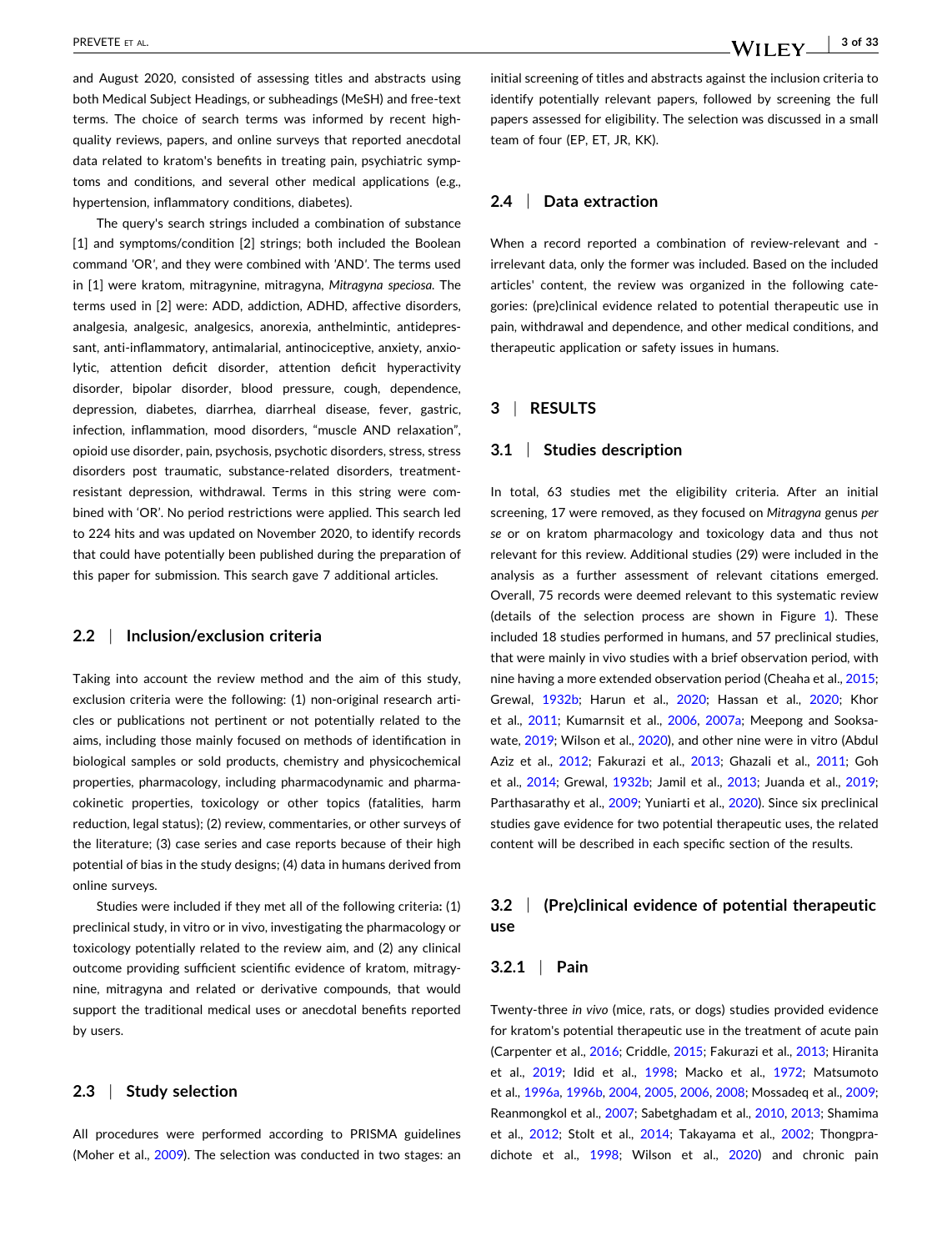<span id="page-3-0"></span>

**FIGURE 1** PRISMA flowchart depicting the selection and review process that resulted in 75 articles for inclusion in the current review

(Foss et al., [2020](#page-28-0); Matsumoto et al., [2014](#page-29-0)). The antinociceptive effects of the studied preparations were shown in the different models of acute thermal or mechanical stimulus‐induced pain, and neuropathic pain, after administration via a range of routes (p.o., i.p., i.v., or i.c.v.).

The studied preparations were *Mitragyna speciosa* (MS) aqueous or methanol or alkaloid extracts (Carpenter et al., [2016](#page-27-0); Criddle, [2015](#page-27-0); Mossadeq et al., [2009](#page-30-0); Reanmongkol et al., [2007;](#page-30-0) Sabet-ghadam et al., [2010](#page-30-0), [2013](#page-30-0)), lyophilized kratom tea (LKT) (Wilson et al., [2020\)](#page-32-0), mitragynine alone (Carpenter et al., [2016;](#page-27-0) Criddle, [2015](#page-27-0); Fakurazi et al., [2013;](#page-27-0) Foss et al., [2020](#page-28-0); Hiranita et al., [2019](#page-28-0); Idid et al., [1998;](#page-28-0) Macko et al., [1972;](#page-29-0) Matsumoto et al., [1996a](#page-29-0), [1996b](#page-29-0); Shamima et al., [2012](#page-30-0); Thongpradichote et al., [1998\)](#page-31-0), or mitragynine  $+$  paynantheine (Stolt et al., [2014](#page-31-0)), and its synthetic derivatives MG Pseudoindoxyl (Takayama et al., [2002](#page-31-0)) and [(E)-methyl 2-(3ethyl‐7a,12a‐(epoxyethanoxy)‐9‐fluoro‐1,2,3,4,6,7,12,12b‐octahydr o‐8‐methoxyindolo[2,3‐a]quinolizin‐2‐yl)‐3‐methoxyacrylate] (MG

M‐9) (Matsumoto et al., [2008](#page-29-0)), or 7HMG (Matsumoto et al., [2004,](#page-29-0) [2005,](#page-29-0) [2006](#page-29-0)), and its derivatives (E)‐methyl 2‐((2S,3S,7aS,12aR, 12bS)‐3‐ethyl‐7a‐hydroxy‐8‐methoxy‐1,2,3,4,6,7,7a,12,12a,12b‐de cahydroindolo[2,3‐a]quinolizin‐2‐yl)‐3‐methoxyacrylate (MGM‐15) and (E)‐methyl 2‐((2S,3S,7aS,12aR,12bS)‐3‐ethyl‐9‐fluoro‐7a‐hydroxy‐8‐methoxy‐1,2,3,4,6,7,7a,12,12a,12b‐decahydroindolo[2,3‐ a]quinolizin‐2‐yl)‐3‐methoxyacrylate (MGM‐16) (Matsumoto et al., [2014](#page-29-0)).

According to the evidence included in our analysis, mitragynine's analgesic effect was similar to classical opioids oxycodone and morphine (MOR) (Carpenter et al., [2016;](#page-27-0) Criddle, [2015\)](#page-27-0). When combined with MOR in long-term treatment, the analgesic effect was more pronounced (Fakurazi et al., [2013\)](#page-27-0). Further, it was described as more potent and relatively safer than the MS alkaloid extract (Sabetghadam et al., [2013\)](#page-30-0). Wilson et al. [\(2020\)](#page-32-0) also found LKT's analgesic effect similar to MOR, with relatively fewer nega-tive effects (Wilson et al., [2020](#page-32-0)). 7HMG, a partial mu- and delta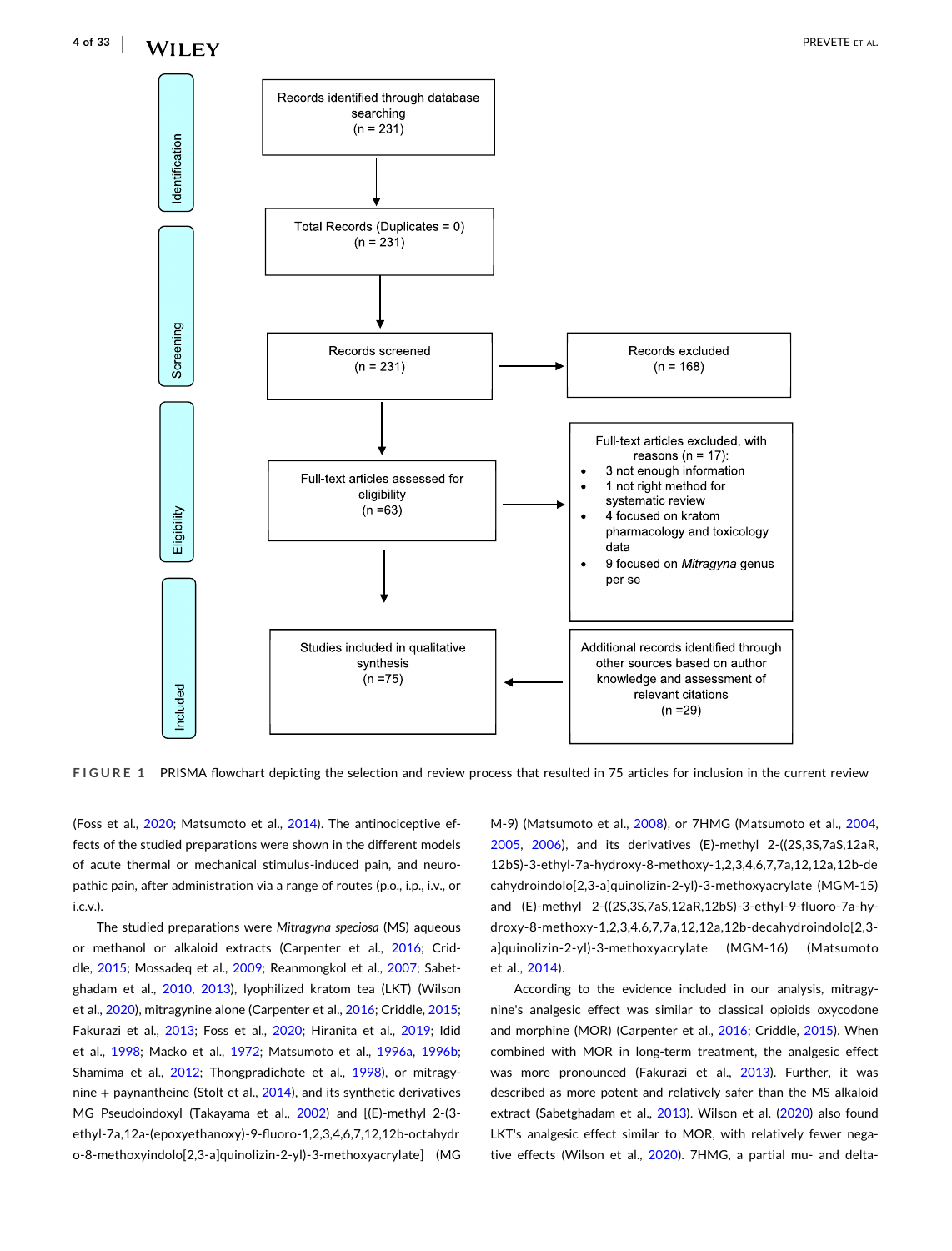opioid receptors agonist, was described as more potent than MOR (Matsumoto et al., [2004](#page-29-0), [2006](#page-29-0)), with a minor intestinal transit in-hibition (Matsumoto et al., [2006](#page-29-0)). However, it was also found responsible for a locomotor activity increase in a dose-dependent manner (Matsumoto et al., [2008](#page-29-0)) and producing cross-tolerance to MOR (Matsumoto et al., [2005](#page-29-0), [2008](#page-29-0)). Among its derivatives, authors found MGM‐16 to have a superior potency as an opioid agonist in comparison to both MGM‐15 and 7HMG (Foss et al., [2020;](#page-28-0) Matsumoto et al., [2014](#page-29-0)), and Matsumoto et al. ([2008](#page-29-0)) reported MGM‐9 to have higher potency, with lower adverse effects, whether compared to MOR and 7HMG (Matsumoto et al., [2008](#page-29-0)).

Further, four studies (Fakurazi et al., [2013;](#page-27-0) Macko et al., [1972](#page-29-0); Mossadeq et al., [2009;](#page-30-0) Wilson et al., [2020](#page-32-0)) showed that kratom also exerts other therapeutic effects besides analgesic properties, including applications in opioid withdrawal, described in more detail below.

#### **3.2.2** <sup>|</sup> **Withdrawal and dependence**

Twelve *in vivo* studies (mice, rats or zebrafish) and two *in vitro* studies provided evidence for kratom so potential therapeutic use in the treatment of both opioid (Cheaha et al., [2017;](#page-27-0) Fakurazi et al., [2013](#page-27-0); Harun et al., [2020;](#page-28-0) Hassan et al., [2020](#page-28-0); Hemby et al., [2019;](#page-28-0) Jamil et al., [2013;](#page-28-0) Khor et al., [2011;](#page-29-0) Meepong and Sooksawate, [2019](#page-30-0); Wilson et al., [2020](#page-32-0); Yue et al., [2018\)](#page-32-0) and alcohol use disorders (Cheaha et al., [2015](#page-27-0); Gutridge et al., [2020;](#page-28-0) Kumarnsit et al., [2007a](#page-29-0); Vijeepallam et al., [2019\)](#page-31-0), as shown by the effects of the studied preparations (kratom extracts, LKT, mitragynine and other alkaloids; p.o. or i.p. or i.v. or intragastrically) in models of induced withdrawal, drug consumption/replacement, and dependence.

Among the extracts, the MS alkaloid (Cheaha et al., [2015\)](#page-27-0) and aqueous extract (Kumarnsit et al., [2007a](#page-29-0)) attenuated ethanol withdrawal. The methanol extract was found to reduce the ethanol‐ seeking behavior (Vijeepallam et al., [2019\)](#page-31-0), and both extracts (with or without 7HMG) and alkaloids (e.g., paynantheine, speciogynine, mitragynine, 7HMG) diminished alcohol intake (Gutridge et al., [2020](#page-28-0)). LKT (Wilson et al., [2020\)](#page-32-0) and mitragynine were re-ported to lessen morphine withdrawal (Cheaha et al., [2017](#page-27-0); Harun et al., [2020](#page-28-0); Khor et al., [2011\)](#page-29-0), with Hassan et al. ([2020](#page-28-0)) suggesting that this mitragynine effect may resemble that produced by methadone and buprenorphine (Hassan et al., [2020\)](#page-28-0). Additionally, mitragynine attenuated morphine dependence as well (Hemby et al., [2019](#page-28-0); Jamil et al., [2013](#page-28-0); Meepong and Sooksawate, [2019\)](#page-30-0), and Yue et al. [\(2018\)](#page-32-0) demonstrated a reduction by the compound of response rates in the model of heroin‐induced Conditioned Place Preference (CPP) (Yue et al., [2018\)](#page-32-0). Further, Fakurazi et al. [\(2013\)](#page-27-0) found that mitragynine possesses the potential to reduce morphine tolerance in a chronic morphine administration model, defined by transcription factor cAMP response element binding (CREB)'s activation and the consequent increase in cAMP level's expression (Fakurazi et al., [2013](#page-27-0)).

## **3.2.3** <sup>|</sup> **Other medical conditions**

Twenty‐two (15 *in vivo* in mice, rats or frogs, rabbits and cats, 7 *in vitro*) studies, plus four previously described to report also effects in pain (Macko et al., [1972](#page-29-0); Mossadeq et al., [2009\)](#page-30-0) and withdrawal or dependence (Khor et al., [2011;](#page-29-0) Kumarnsit et al., [2007a\)](#page-29-0), provided evidence for kratom's potential therapeutic use in the treatment of some conditions.

Both mitragynine and MS extracts (p.o. or i.p.) were found to produce several effects including gastroprotective action (Chittrakarn et al., [2018](#page-27-0)), inhibition of acid gastric secretion (Tsuchiya et al., [2002](#page-31-0)), and anti-inflammatory (Aziddin et al., [2005](#page-27-0); Chittrakarn et al., [2018](#page-27-0); Macko et al., [1972](#page-29-0); Mossadeq et al., [2009\)](#page-30-0), stress miti-gating (Hazim et al., [2011;](#page-28-0) Khor et al., [2011](#page-29-0); Vázquez López et al., [2017\)](#page-31-0), anxiolytic-like (Hazim et al., [2014](#page-28-0); Khor et al., [2011;](#page-29-0) Moklas et al., [2013](#page-30-0)) and antidepressant‐like effects (Idayu et al., [2011](#page-28-0); Kumarnsit et al., [2007a,](#page-29-0) [2007b\)](#page-29-0), anorectic action (Chittrakarn et al., [2008;](#page-27-0) Grewal, [1932b;](#page-28-0) Kumarnsit et al., [2006,](#page-29-0) [2007b\)](#page-29-0), antimutagen/anticancer (Ghazali et al., [2011](#page-28-0); Goh et al., [2014](#page-28-0)), antioxidant (Goh et al., [2014;](#page-28-0) Grewal, [1932b](#page-28-0); Partha-sarathy et al., [2009](#page-30-0); Yuniarti et al., [2020\)](#page-32-0), and muscle relaxant effect (Chittrakarn et al., [2010\)](#page-27-0). The extract had a more significant action in terms of muscle relaxation when compared to mitragynine (Chittrakarn et al., [2010](#page-27-0)).

Further, only mitragynine was found to have also dose‐ dependent anthelmintic activity (Abdul Aziz et al., [2012\)](#page-27-0), antitussive (Macko et al., [1972](#page-29-0)), paramoecia killing action, anti‐hypertensive*,* and anesthetic effects (Grewal, [1932b](#page-28-0)), while MS extracts showed to exert antibacterial (Juanda et al., [2019;](#page-28-0) Parthasarathy et al., [2009\)](#page-30-0), bodyweight decreasing and dose‐dependent antidiarrheal (Chit-trakarn et al., [2008](#page-27-0)), antipsychotic-like (Vijeepallam et al., [2016\)](#page-31-0), antipyretic effects (Salleh et al., [2011](#page-30-0)) and facilitation of learning (Senik et al., [2012](#page-30-0)).

For a complete overview, see Table [1.](#page-5-0)

# **3.2.4** <sup>|</sup> **Therapeutic application and safety issues in humans**

Among the 18 clinical studies, three were experimental studies, with respectively an interventional, a prospective, and a randomized placebo‐controlled, double‐blind design. 15 were observational with a cross-sectional ( $N = 13$ ) and a retrospective ( $N = 2$ ) design. All these clinical studies were performed in Southern East Asia, and participants were kratom users.

Among the observational studies (Leong Bin Abdullah et al., 2019a, 2019b, 2020a, 2020b; Saref et al., [2019a,](#page-30-0) [2019b;](#page-30-0) Singh et al., [2014,](#page-30-0) [2015](#page-31-0), [2018a,](#page-30-0) [2018b,](#page-31-0) [2018c](#page-31-0), [2018d](#page-31-0), [2019a,](#page-30-0) [2019b,](#page-31-0) [2019c](#page-31-0)), none reported evidence of therapeutic application. Safety issues related to chronic kratom use were shown in nine of these studies. Issues reported were high cholesterol level (Leong Bin Abdullah et al., [2020a\)](#page-29-0), a slight increase in both HDL and LDL (cholesterol) values (Singh et al., [2018a](#page-30-0)), visual episodic memory or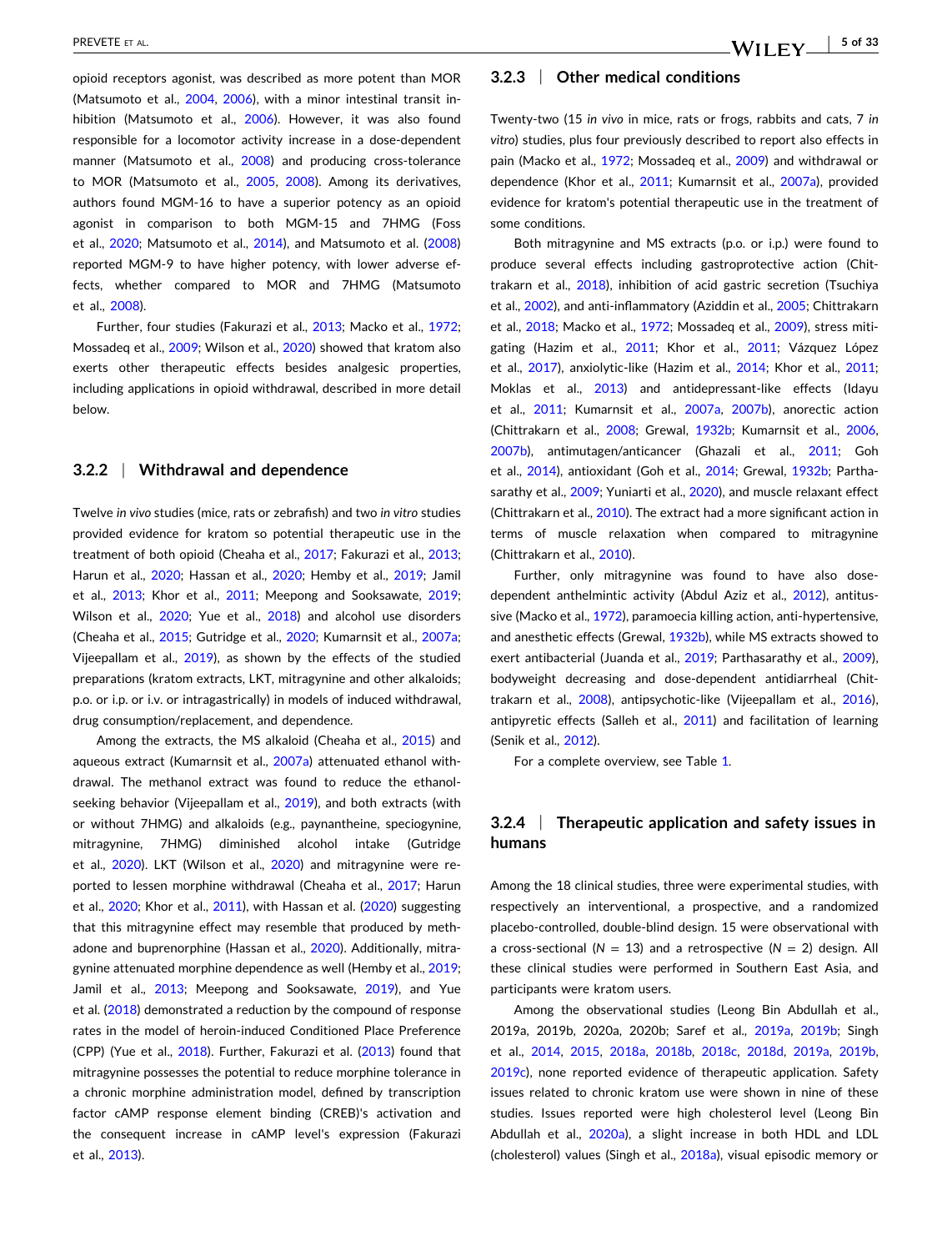| Test/Measures                                |                         | perform an antinociceptive<br>HPT/Increase in latencies to<br>response                                   | $\breve{~}$                                   | perform an antinociceptive<br>HPT/Increase in latencies to<br>response                       | $\overline{\phantom{0}}$                      | perform an antinociceptive<br>HPT/Increase in latencies to<br>response          | withdrawal threshold; % of<br>ambulatory counts in the<br>Mechanical sensitivity test/<br>Reduction of paw<br>VEH (0) | % of ambulatory counts in the<br>VEH (-) | schedules of food delivery/<br>Multiple cycles fixed ratio 10<br>HPT/Increase in latencies<br>antinociceptive response<br>Reduction of schedule-<br>controlled responding;<br>to perform an<br>(like MOR) | (0), HPT (0) (MG 17.8 mg)<br>schedule of food delivery<br>Multiple cycle fixed ratio 10 |
|----------------------------------------------|-------------------------|----------------------------------------------------------------------------------------------------------|-----------------------------------------------|----------------------------------------------------------------------------------------------|-----------------------------------------------|---------------------------------------------------------------------------------|-----------------------------------------------------------------------------------------------------------------------|------------------------------------------|-----------------------------------------------------------------------------------------------------------------------------------------------------------------------------------------------------------|-----------------------------------------------------------------------------------------|
| <b>Clinical Model</b>                        |                         |                                                                                                          |                                               |                                                                                              | $\overline{\phantom{a}}$                      | Acute thermal pain                                                              | Allodynia oxaliplatin (6<br>mg/kg i.p.) induced;<br>locomotor activity                                                | $\tilde{z}$                              | Operant procedures for<br>food reinforcement;<br>acute thermal pain                                                                                                                                       | $\geq$                                                                                  |
| Groups (Sample Size)<br>Animal, Tissue Type, |                         | Sprague Dawley rats, Acute thermal pain<br>$6(9 - 10)$                                                   | Sprague Dawley rats, //<br>$4 (8 - 9)$        | Sprague-Dawley rats, Acute thermal pain<br>6(10)                                             | Sprague Dawley rats,<br>$4(8 - 10)$           | ICR mice, 6 (7)                                                                 | Dawley rats, 4<br>Male Sprague-<br>$(7 - 8)$                                                                          | Dawley rats, 2 (7)<br>Male Sprague-      | Sprague-Dawley rats,<br>2(16)                                                                                                                                                                             | $\geq$                                                                                  |
| <b>SALVEH</b>                                |                         | $\sum_{i=1}^{n}$                                                                                         | $\overline{\phantom{a}}$                      | $\sum_{i=1}^{n}$                                                                             | $\overline{\phantom{a}}$                      | ΧW                                                                              | $\sum_{i=1}^{n}$                                                                                                      | $\overline{\phantom{a}}$                 | $\sum_{i=1}^{n}$                                                                                                                                                                                          | $\geq$                                                                                  |
| Positive Control (Dose,<br>Route)            |                         | Oxycodone (3 mg/kg,<br>MOR (10 mg/kg, i.p.)<br>i.p.)                                                     | Oxycodone (6 mg/kg,<br>p.o.)                  | Oxycodone (3 mg/kg,<br>MOR (10 mg/kg, i.p.)<br>i.p.)                                         | Oxycodone (6 mg/kg,<br>p.o.)                  | MOR (5 mg/kg, i.p.)                                                             | (AD)                                                                                                                  | (QN) QN                                  | 32, ND (ND)                                                                                                                                                                                               |                                                                                         |
| <b>Studied Compound</b><br>(Dose, Route)     |                         | <b>ISE</b><br>(75<br>(300 mg/kg, i.p.) MS<br>MG (30 mg/kg, i.p.) M<br>alkaloids fraction<br>mg/kg, i.p.) | MSE (300 mg/kg, p.o.)<br>MG (100 mg/kg, p.o.) | MG (30 mg/kg, i.p.) MSE<br>(75<br>(300 mg/kg, i.p.) MS<br>alkaloids fraction<br>mg/kg, i.p.) | MSE (300 mg/kg, p.o.)<br>MG (100 mg/kg, p.o.) | MG (15, 25 mg/kg, i.p.)<br>MOR + MG (5 mg/kg<br>+ 15, 25 mg/kg, i.p.)           | Effect on neuropathic MG (1, 5, 10 mg/kg, i.p.)                                                                       | MG (30 mg/kg, i.p.)                      | MG (3.2, 5.6, 10, 17.8,<br>56 mg/kg, i.p.)                                                                                                                                                                | MG + MOR (3.2, 5.6, 10, ND (ND)<br>$17.8, 32, 56$ mg/kg +<br>32,<br>3.2, 5.6, 10, 17.8, |
| Research Question                            |                         | between MS<br>Comparison on<br>nociception<br>thermal                                                    | opioid agonists<br>articles and               | Comparison between<br>MS articles and<br>opioid agonists                                     |                                               | combination with<br>MG's analgesic<br>Enhancement of<br>action in<br><b>MOR</b> | pain                                                                                                                  |                                          | Effect on schedule-<br>responding and<br>antinociception<br>controlled                                                                                                                                    |                                                                                         |
| Author                                       | Antinociceptive Effects | Carpenter et al.<br>(2016)                                                                               |                                               | <b>Criddle</b> (2015)                                                                        |                                               | Fakurazi et al.<br>$(2013)^a$                                                   | Foss et al. (2020)                                                                                                    |                                          | Hiranita et al.<br>(2019)                                                                                                                                                                                 |                                                                                         |

#### <span id="page-5-0"></span>**6 of 33**  $-WILEY$

**TABLE 1** Preclinical studies

TABLE 1 Preclinical studies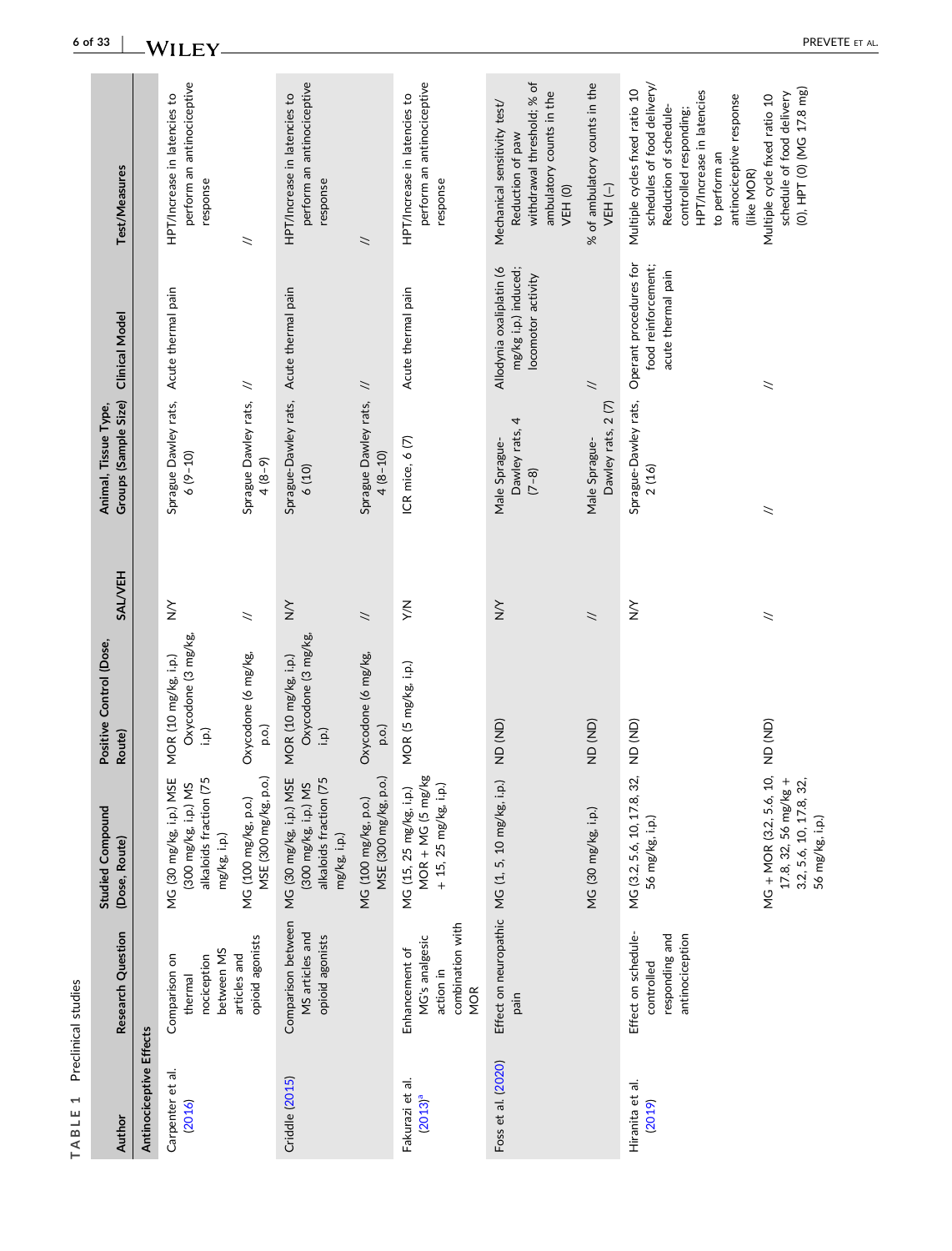| Author                      | Research Question                                                                | <b>Studied Compound</b><br>(Dose, Route) | Positive Control (Dose<br>Route)                                       | <b>SALVEH</b>    | Groups (Sample Size)<br>Animal, Tissue Type, | <b>Clinical Model</b>    | Test/Measures                                                                                                                                                     |
|-----------------------------|----------------------------------------------------------------------------------|------------------------------------------|------------------------------------------------------------------------|------------------|----------------------------------------------|--------------------------|-------------------------------------------------------------------------------------------------------------------------------------------------------------------|
| Antinociceptive Effects     |                                                                                  |                                          |                                                                        |                  |                                              |                          |                                                                                                                                                                   |
| Idid et al. (1998)          | MG, paracetamol<br>antinociceptive<br>effect between<br>Comparison of<br>and MOR | MG (200 mg/kg, p.o.)                     | paracetamol (100<br>MOR (5 mg/kg, p.o.)<br>mg/kg, p.o.)                | $\sum_{i=1}^{n}$ | Albino mice, 4 (6)                           | Pain; acute thermal pain | TFT/Increase in latencies to<br>perform an antinociceptive<br>test/Inhibition of writhing<br>Acetic acid-induced writhing<br>constrictions; HPT, cold<br>response |
|                             | Macko et al. (1972) <sup>ª</sup> MG pharmacology                                 | MG (92 mg/kg, p.o.)                      | (QN) GN                                                                | <b>UD/ND</b>     | Mice, ND                                     | Acute thermal pain       | perform an antinociceptive<br>HPT/Increase in latencies to<br>response                                                                                            |
|                             |                                                                                  | MG (92 mg/kg, s.c.)                      | $\leq$                                                                 | ニ                | $\breve{~}$                                  | ニ                        | ニ                                                                                                                                                                 |
|                             |                                                                                  | MG (ND, s.c.)                            | $\geq$                                                                 | $\breve{~}$      | Rat, ND                                      | $\overline{\phantom{0}}$ | perform an antinociceptive<br>TFT/Increase in latencies to<br>response                                                                                            |
|                             |                                                                                  | MG (ND, i.p.)                            | $\boldsymbol{z}$                                                       | $\breve{~}$      | $\overline{\phantom{0}}$                     | $\overline{\phantom{0}}$ | $\leq$                                                                                                                                                            |
|                             |                                                                                  | MG (ND, p.o.)                            | $\overline{\phantom{a}}$                                               | $\breve{~}$      | $\breve{~}$                                  | $\tilde{z}$              | $\geq$                                                                                                                                                            |
|                             |                                                                                  | MG (ND, p.o.)                            | $\overline{\phantom{a}}$                                               | $\geq$           | Dogs, ND                                     | $\overline{\phantom{0}}$ | Hindleg flick/Antinociceptive<br>response                                                                                                                         |
| Matsumoto et al.<br>(1996a) | monoaminergic<br>antinociceptive<br>systems in the<br>Roles of central<br>action | MG (1, 3, 10 mg, i.c.v.)                 | MOR (0.3, 1, 3 mg/<br>mouse, i.c.v.)                                   | $\sum_{i=1}^{n}$ | ddY mice, 2 (40)                             | Acute thermal pain       | TPT, HPT/Increase in latencies<br>antinociceptive response<br>to perform an                                                                                       |
| Matsumoto et al.<br>(1996b) | Antinociceptive<br>effect                                                        | MG (3, 10, 30 mg/kg, i.p.)               | (GN) GN                                                                | $\sum_{i=1}^{n}$ | ddY mice, 4 (10)                             | Acute thermal pain       | TFT, HPT/Increase in latencies<br>antinociceptive response<br>to perform an                                                                                       |
|                             |                                                                                  | į.<br>MG (1, 3, 10 mg/mouse,<br>(.v      | $\tilde{z}$                                                            | $\geq$           | $\breve{~}$                                  | $\breve{~}$              | $\tilde{z}$                                                                                                                                                       |
| Matsumoto et al.<br>(2004)  | Opioid effects                                                                   | 7HMG (2.5, 5, 10 mg/kg,<br>s.c. or p.o.) | MOR (2.5, 5, 10 mg/kg, s.<br>c.) or MOR $(20 \text{ mg})$<br>kg, p.o.) | $\sum_{i=1}^{n}$ | ddY mice, 3 (6)                              | Acute thermal pain       | perform an antinociceptive<br>TFT/Increase in latencies to<br>response                                                                                            |
|                             |                                                                                  | 7HMG (5, 10, 20 mg/kg,<br>s.c. or p.o.)  | MOR (5, 10, 20 mg/kg, s.<br>c.) or MOR $(20 \text{ mg})$<br>kg, p.o.)  | $\asymp$         | $\asymp$                                     | $\overline{\phantom{0}}$ | perform an antinociceptive<br>HPT/Increase in latencies to<br>response                                                                                            |
| Matsumoto et al.<br>(2005)  | Antinociceptive and<br>opioid effects                                            | 7HMG (2.5, 5, 10 mg/kg,<br>S.C.)         | $\frac{\Omega}{Z}$                                                     | $\sum_{i=1}^{n}$ | ddY mice, 4 (6)                              | Acute thermal pain       | (Continues)<br>perform an antinociceptive<br>TFT/Increase in latencies to<br>response                                                                             |

TABLE 1 (Continued)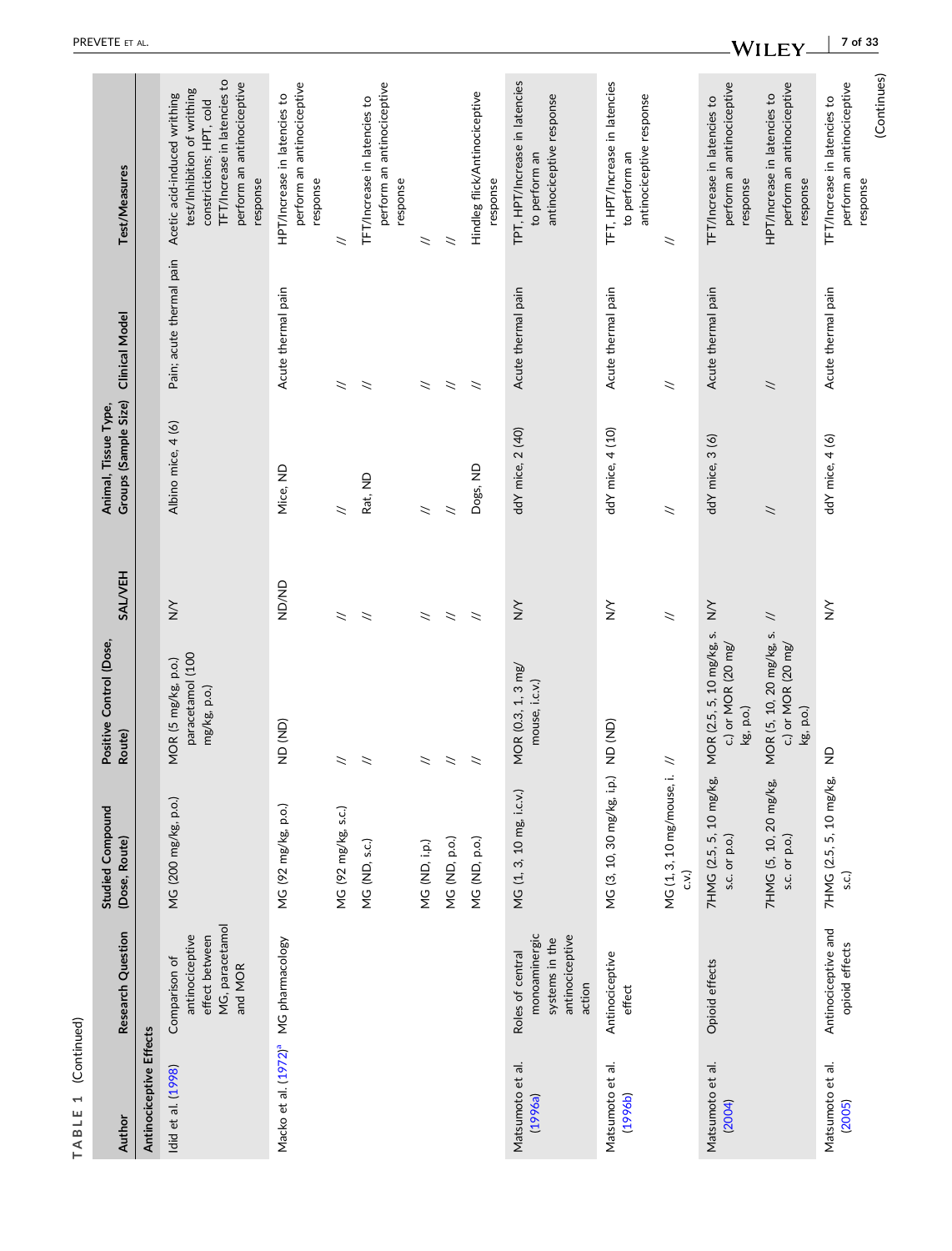| Author                     | Research Question                                                 | <b>Studied Compound</b><br>(Dose, Route)                                                      | Positive Control (Dose,<br>Route)                                               | <b>SALVEH</b>            | Groups (Sample Size)<br>Animal, Tissue Type, | <b>Clinical Model</b>    | <b>Test/Measures</b>                                                                                         |
|----------------------------|-------------------------------------------------------------------|-----------------------------------------------------------------------------------------------|---------------------------------------------------------------------------------|--------------------------|----------------------------------------------|--------------------------|--------------------------------------------------------------------------------------------------------------|
| Antinociceptive Effects    |                                                                   |                                                                                               |                                                                                 |                          |                                              |                          |                                                                                                              |
| Matsumoto et al.<br>(2006) | and comparison<br>antinociception<br>with MOR<br>Mechanism of     | 7HMG (0.25, 0.5, 1.0, 2.0<br>$(1.25, 2.5, 5, 8$ mg/kg,<br>mg/kg, s.c.) or MOR<br>S.C.)        | (AD)<br>(AD)                                                                    | $\times$                 | ddY-strain mice, 5<br>$(7-8)$                | Acute thermal pain       | TFT, HPT/Increase in latencies<br>antinociceptive response<br>to perform an                                  |
| Matsumoto et al.<br>(2008) | compounds'<br>MG derivative<br>effects                            | MGM-9 (0.25, 0.5, 1, 2<br>mg/kg, s.c.)                                                        | MOR (1.25, 2.5, 5, 8 mg/<br>kg, s.c.) 7HMG (0.25,<br>0.5, 1, 2 mg/kg, s.c.)     | $\gtrsim$                | ddY-strain mice, 5<br>$(7 - 9)$              | Acute thermal pain       | TFT, HPT/Increase in latencies<br>antinociceptive response<br>to perform an                                  |
|                            |                                                                   | MGM-9 (1, 2, 4, 8 mg/kg,<br>p.o.)                                                             | MOR (25, 50, 100 mg/kg,<br>p.o.) 7HMG (1, 2, 4<br>mg/kg, p.o.)                  | $\leq$                   | $\overline{\phantom{0}}$                     | $\asymp$                 | $\geq$                                                                                                       |
|                            |                                                                   | MGM-9 (0.025, 0.05, 0.1,<br>$0.2$ mg/kg, s.c.)                                                | MOR (0.25, 0.5, 1 mg/kg,<br>$0.1, 0.2, 0.4$ mg/kg, s.<br>s.c.) 7HMG (0.05,<br>ි | $\overline{\phantom{a}}$ | $\breve{~}$                                  | Pain                     | Writhing test/Reduction of<br>number of writhing<br>responses                                                |
|                            |                                                                   | MGM-9 (0.25, 0.5, 1, 2<br>mg/kg, s.c.)                                                        | MOR (2.5, 5, 10 mg/kg, p.<br>o.) 7HMG (0.5, 1, 2, 4<br>mg/kg, p.o.)             | $\geq$                   | $\overline{\phantom{0}}$                     | $\overline{\phantom{0}}$ | $\geq$                                                                                                       |
| Matsumoto et al.<br>(2014) | on acute/chronic<br>potential effect<br>7HMG derivatives'<br>pain | $0.5, 1 \text{ mg/kg}, s.c.)$ or<br>MGM-15 (0.125, 0.25,<br>$(0.5, 1, 2, 4$ mg/kg,<br>p.o.)   | (UD) QN                                                                         | $\sum_{i=1}^{n}$         | ddY-strain mice, 5 (8) Acute thermal pain    |                          | perform an antinociceptive<br>TFT/Increase in latencies to<br>response                                       |
|                            |                                                                   | ৯<br>$0.1, 0.2$ mg/kg, s.c.)<br>MGM-16 (0.025, 0.05,<br>(0.125, 0.25, 0.5, 1)<br>mg/kg, p.o.) | (GN) GN                                                                         | $\overline{\phantom{0}}$ | $\overline{\phantom{0}}$                     | $\asymp$                 | $\tilde{z}$                                                                                                  |
|                            |                                                                   | MGM-16 (0.1, 0.2, 0.4<br>mg/kg, s.c.)                                                         | (AD)                                                                            | $\geq$                   | ddY-strain mice, 5<br>$(6 - 7)$              | Neuropathic pain         | Sciatic nerve ligation induced<br>paw withdrawal threshold<br>hyperalgesia/Increase in<br>thermal/mechanical |
|                            |                                                                   | MGM-16 (0.5, 1, 2 mg/<br>kg, p.o.)                                                            | Gabapentin (100 mg/kg,<br>p.o.)                                                 | $\overline{\phantom{a}}$ | ddY-strain mice, 6<br>$(6 - 7)$              | $\overline{\phantom{a}}$ |                                                                                                              |

#### **8 of 33**  $-WILEY -$

**TABLE 1** (Continued)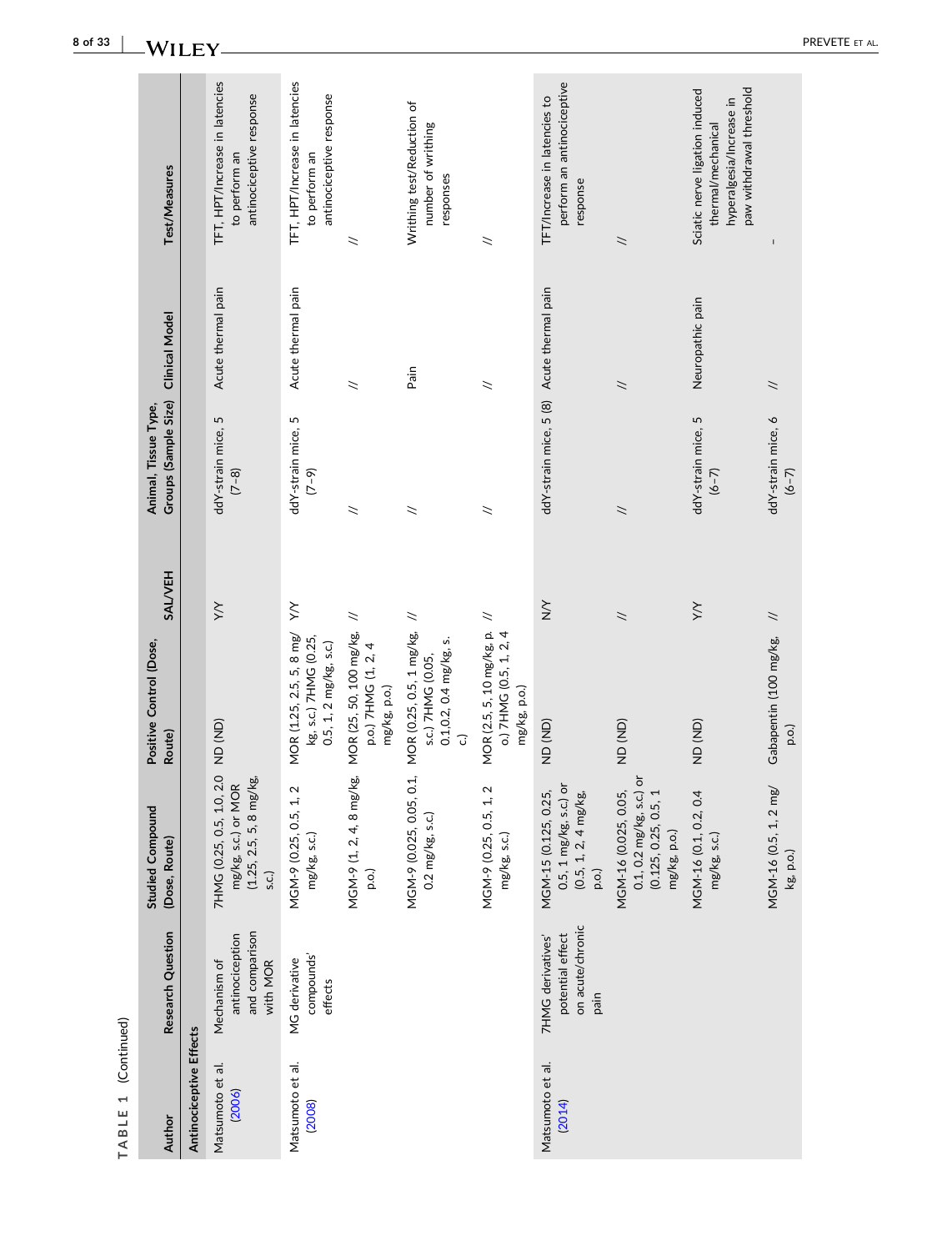| Author                        | Research Question                                    | <b>Studied Compound</b><br>(Dose, Route)                                                                         | Positive Control (Dose,<br>Route)                   | <b>SALVEH</b>            | Groups (Sample Size)<br>Animal, Tissue Type, | <b>Clinical Model</b>                | Test/Measures                                                                                                                                             |
|-------------------------------|------------------------------------------------------|------------------------------------------------------------------------------------------------------------------|-----------------------------------------------------|--------------------------|----------------------------------------------|--------------------------------------|-----------------------------------------------------------------------------------------------------------------------------------------------------------|
| Antinociceptive Effects       |                                                      |                                                                                                                  |                                                     |                          |                                              |                                      |                                                                                                                                                           |
| Mossadeq et al.<br>$(2009)^a$ | Antinociceptive<br>activity                          | MS ME (50, 100, 200 mg/<br>kg, i.p.)                                                                             | MOR (5 mg/kg, i.p.)<br>ASA (100 mg/kg, i.p.)        | $\frac{1}{2}$            | Sprague-Dawley rats,<br>6(10)                | Pain                                 | Formalin test/Inhibition of time<br>spent in antinociceptive<br>response                                                                                  |
|                               |                                                      | MS ME (50, 100, 200 mg/<br>kg, i.p.)                                                                             | MOR (5 mg/kg, i.p.)<br>ASA (100 mg/kg, i.p.)        | $\overline{\phantom{0}}$ | Balb C mice, 6 (10)                          | mechanical pain<br>Acute thermal and | perform an antinociceptive<br>HPT/Increase in latencies to<br>induced writhing test/<br>response; acetic acid-<br>Inhibition of writhing<br>constrictions |
| Reanmongkol et al.<br>(2007)  | Effects on analgesic<br>and behavioral<br>activities | MS ME (50, 100, 200 mg/ MOR (10 mg/kg, p.o.)<br>(5, 10, 20 mg/kg, p.o.)<br>kg, p.o.) or MS Alk-E                 |                                                     | $\sum_{i=1}^{n}$         | Swiss mice, 5 (10)                           | Acute thermal pain                   | perform an antinociceptive<br>HPT/Increase in latencies to<br>response                                                                                    |
|                               |                                                      | MS ME (50, 100, 200 mg/<br>(5, 10, 20 mg/kg, p.o.)<br>kg, p.o.) or MS Alk-E                                      | MOR (10 mg/kg, p.o.)                                | $\overline{\phantom{a}}$ | Wistar rats, 5 (6)                           | $\overline{\phantom{0}}$             | TFT <sub>(0)</sub>                                                                                                                                        |
|                               |                                                      | MS ME (50, 100, 200 mg/<br>(5, 10, 20 mg/kg, p.o.)<br>kg, p.o.) or MS Alk-E                                      | Methamphetamine (1<br>mg/kg, i.p.)                  | $\overline{\phantom{0}}$ | Swiss mice, 5 (10)                           | $\frac{D}{Z}$                        | Locomotor activity (O)                                                                                                                                    |
|                               |                                                      | MS ME (50, 100, 200 mg/<br>kg, p.o.) or MS Alk-E<br>(5, 10, 20 mg/kg, p.o.)                                      | (AD)                                                | $\overline{\phantom{a}}$ | Swiss mice, 4 (10)                           | Pentobarbital-induced<br>sleep       | Sleeping time (0)                                                                                                                                         |
| Sabetghadam et al.<br>(2010)  | Antinociceptive<br>activity                          | MS AE (100, 200, 400<br>100, 200 mg/kg, p.o.)<br>MS Alk-E (5, 10, 20 mg/<br>kg, p.o.) MS ME (50,<br>mg/kg, p.o.) | Aspirin (300 mg/kg,<br>MOR (5 mg/kg, s.c.)<br>p.o.) | $\gtrsim$                | Sprague-Dawley rats,<br>6(5)                 | Acute thermal pain                   | HPT, TFT/Increase in latencies<br>antinociceptive response<br>to perform an                                                                               |
| Sabetghadam et al.<br>(2013)  | relationship,<br>Dose-response<br>safety, and        | MS Alk-E (50, 160, 320,<br>400 mg/kg, p.o.)                                                                      | 5, 10 mg/kg,<br><b>MOR</b> (2.5,<br>s.c.)           | $\geq$                   | Swiss albino mice, 3<br>$\circ$              | Acute thermal pain                   | perform an antinociceptive<br>HPT/Increase in latencies to<br>response                                                                                    |
|                               | therapeutic<br>indices                               | MG (4.2, 10.5, 33.6, 67.2,<br>84 mg/kg, p.o.)                                                                    | MOR (2.5, 5, 10 mg/kg,<br>(.s.c                     | $\overline{\phantom{0}}$ | $\overline{\phantom{0}}$                     | $\overline{\phantom{0}}$             | $\asymp$                                                                                                                                                  |
| Shamima et al.<br>(2012)      | antinociceptive<br>Investigation on<br>effect        | MG (3, 10, 15, 30, 35 mg/<br>$kg$ , i.p.)                                                                        | MOR (3 mg/kg, i.p.)                                 | $\frac{1}{2}$            | ICR mice, 7 (8)                              | Acute thermal pain                   | (Continues)<br>perform an antinociceptive<br>HPT/Increase in latencies to<br>response                                                                     |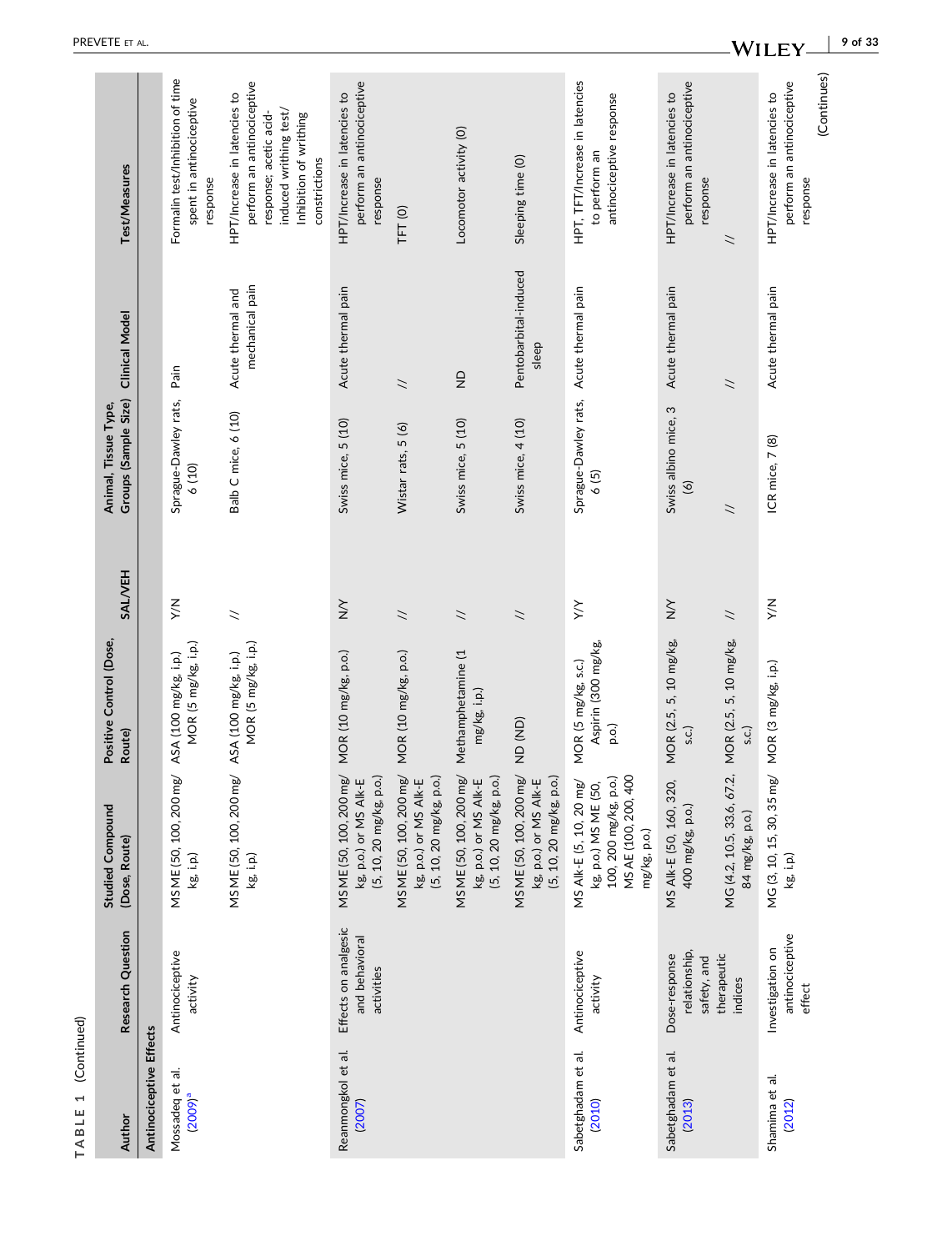| (Continued)<br>$\overline{\phantom{0}}$<br>TABLE |                                                                                                |                                                                                                                                                                                                                   |                                               |                          |                                                         |                                                       |                                                                                                                                                                                        |
|--------------------------------------------------|------------------------------------------------------------------------------------------------|-------------------------------------------------------------------------------------------------------------------------------------------------------------------------------------------------------------------|-----------------------------------------------|--------------------------|---------------------------------------------------------|-------------------------------------------------------|----------------------------------------------------------------------------------------------------------------------------------------------------------------------------------------|
| Author                                           | Research Question                                                                              | <b>Studied Compound</b><br>(Dose, Route)                                                                                                                                                                          | Positive Control (Dose,<br>Route)             | <b>SALVEH</b>            | Groups (Sample Size)<br>Animal, Tissue Type,            | <b>Clinical Model</b>                                 | Test/Measures                                                                                                                                                                          |
| Antinociceptive Effects                          |                                                                                                |                                                                                                                                                                                                                   |                                               |                          |                                                         |                                                       |                                                                                                                                                                                        |
| Stolt et al. (2014)                              | Effects on analgesia<br>and behavior                                                           | $(4 \, \text{mg/kg} + 0.2 \, \text{mg/kg})$<br>i + paynantheine (0.5<br>+ 0.025 mg/kg, p.o.)<br>MG + paynantheine<br>$(2 + 0.1 \text{ mg/kg}, \text{p.o.})$<br>MG + paynantheine<br>MG + paynantheine (0<br>p.o.) | (AD)                                          | $\sum_{i=1}^{n}$         | KO mice, 8 (8-15)<br>opioid receptor<br>WT mice and mu- | Locomotor activity                                    | Locomotor activity recording/<br>Reduced time spent in<br>(horizontal + vertical)<br>activity                                                                                          |
|                                                  |                                                                                                | $\qquad \qquad +$<br>$^{\mathrm{+}}$<br>paynantheine (4 mg/<br>$kg + 0.2$ mg/kg, i.p.)<br>MG + paynantheine (2<br>$0.1 \text{ mg/kg}$ , i.p.) MG                                                                  | $\tilde{z}$                                   | $\overline{\phantom{0}}$ | KO mice, 6 (8-15)<br>opioid receptor<br>WT mice and mu- | Locomotor activity;<br>anxiety; acute<br>thermal pain | activity; EPM test/Reduced<br>Locomotor activity recording/<br>time spent on open arms;<br>Reduced time spent in<br>(horizontal + vertical)<br>HPT <sub>(0)</sub>                      |
|                                                  |                                                                                                | MG + paynantheine (10<br>$mg/mouse + 0.5 mg/$<br>mouse, i.c.v.) MG +<br>$mg/mouse + 1 mg/$<br>paynantheine (20<br>mouse, i.c.v)                                                                                   | $\tilde{z}$                                   | $\overline{\phantom{0}}$ | $\overline{\phantom{0}}$                                | $\overline{\phantom{a}}$                              | Locomotor activity recording<br>HPT/Increase in latencies<br>antinociceptive response<br>activity; EPM test (ND);<br>Reduced time spent in<br>(horizontal + vertical)<br>to perform an |
|                                                  |                                                                                                | $\begin{array}{c} + \end{array}$<br>$\pm$<br>paynantheine (4 mg/<br>$kg + 0.2$ mg/kg, p.o.)<br>MG + paynantheine (2<br>$0.1$ mg/kg, p.o.) MG                                                                      | $\tilde{z}$                                   | $\overline{\phantom{0}}$ | $\overline{\phantom{a}}$                                | Anxiety; acute thermal<br>pain                        | EPM test (0); HPT (0)                                                                                                                                                                  |
| Takayama et al.<br>(2002)                        | Synthesis and opioid<br>agonistic<br>activities                                                | MG (ND, 75 nmol/mouse,<br>12 nmol/mouse, i.c.v.)<br>Pseudoindoxyl (ND,<br>i.c.v.) MG                                                                                                                              | MOR (ND, 9 nmol/<br>mouse, i.c.v.)            | $\sum_{i=1}^{n}$         | Mice, 4 (9-12)                                          | Acute thermal pain                                    | perform an antinociceptive<br>TFT/Increase in latencies to<br>response                                                                                                                 |
| Thongpradichote<br>et al. (1998)                 | subtypes involved<br>antinociceptive<br>Opioid receptor<br>action<br>in the                    | MG + antagonists (10<br>mg, i.c.v.)                                                                                                                                                                               | MOR (3 mg, i.c.v.)                            | $\sum_{i=1}^{n}$         | ddY mice, 3 (7-9)                                       | Acute thermal pain                                    | TPT, HPT/Increase in latencies<br>antinociceptive response<br>to perform an                                                                                                            |
|                                                  | Wilson et al. (2020) <sup>ª</sup> LKT's antinociception LKT (45, 200, 1000,<br>and liabilities | 2000, 4000 mg/kg,<br>p.o.)                                                                                                                                                                                        | MOR (1, 3, 10, 60 mg/kg, Y/N<br>i.p. or p.o.) |                          | C57BL/6J mice, 5 (8)                                    | Acute thermal pain                                    | withdrawal assay/Increase<br>in latency to remove the<br>55°C warm-water tail-<br>tail                                                                                                 |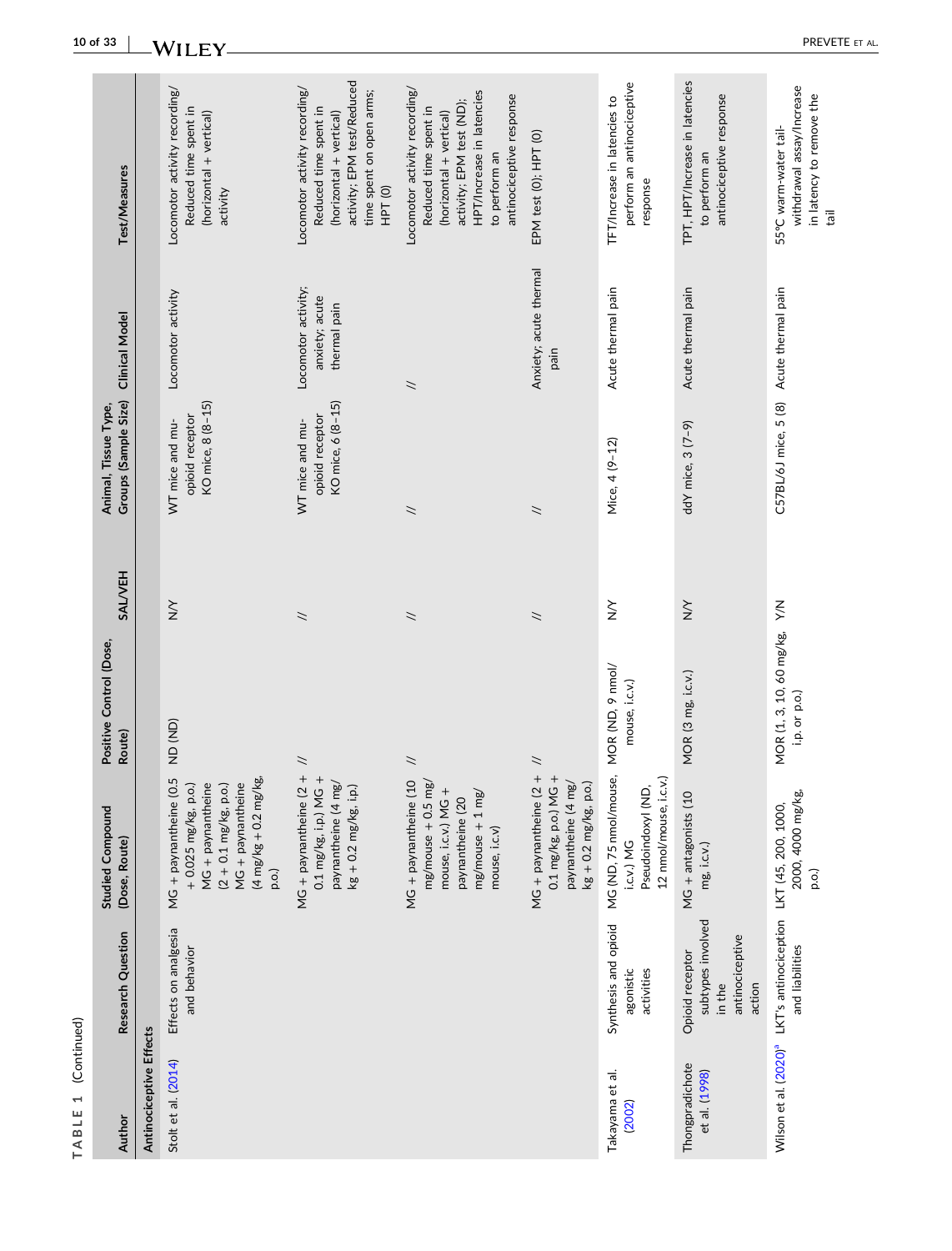| Test/Measures                                |                           | EEG and EMG signal<br>acquisition (O)         | activity in frontal and<br>parietal cortex and<br>locomotor activity/<br>(Withdrawal induced)<br>Attenuation<br>gamma | excretions/Reduction<br>only with MS Alk-E<br>Jumping behavior and<br>dry-wet fecal | LFP in nucleus accumbens<br>motor activity (O)<br>(0); Spontaneous | regulation with MG +<br>thalamus and cortex<br>cAMP/CREB level in<br>immunoblotting<br>analysis/Down-<br><b>MOR</b> | two-bottle choice and<br>Level of alcohol intake in<br>intermittent, limited<br>access paradigm/<br>Decrease | Locomotion assessment/<br>extracts, +/- with<br>other compounds<br>Reduction with                                                                                                                                                                                           | (Continues) |
|----------------------------------------------|---------------------------|-----------------------------------------------|-----------------------------------------------------------------------------------------------------------------------|-------------------------------------------------------------------------------------|--------------------------------------------------------------------|---------------------------------------------------------------------------------------------------------------------|--------------------------------------------------------------------------------------------------------------|-----------------------------------------------------------------------------------------------------------------------------------------------------------------------------------------------------------------------------------------------------------------------------|-------------|
| <b>Clinical Model</b>                        |                           | $\frac{\Omega}{\Sigma}$                       | $\geq$                                                                                                                | NAL-precipitated MOR<br>withdrawal                                                  | ND; locomotor activity                                             | Tolerance and dependence                                                                                            | Moderate-binge alcohol<br>consumption                                                                        | Locomotor activity                                                                                                                                                                                                                                                          |             |
| Groups (Sample Size)<br>Animal, Tissue Type, |                           | Wistar rats, 3 (8-9)                          | (ED) Wistar rats, 3 (6-7);<br>(not EW) Wistar rats,<br>Wistar rats, 1 (6-7)<br>$1(6-7)$ ; (not ED)                    | (MOR dependent) Swiss<br>albino ICR mice, 9<br>$(10 - 12)$                          | (MOR dependent) Swiss<br>albino ICR mice,<br>$3(6-8)$              | ICR mice, 6 (7)                                                                                                     | C57BL/6 mice, 2 (8-12)                                                                                       | C57BL/6 mice, 2 (8-12)                                                                                                                                                                                                                                                      |             |
| <b>SAL/VEH</b>                               |                           | $\geq$                                        | $\geq$                                                                                                                | ΥN                                                                                  | $\geq$                                                             |                                                                                                                     | $\leq$                                                                                                       | $\geq$                                                                                                                                                                                                                                                                      |             |
| Positive Control (Dose,<br>Route)            |                           | Fluoxetine (10 mg/kg,<br>intragastrically)    | Fluoxetine (10 mg/kg,<br>intragastrically)                                                                            | MS AIK-E (20, 40, 60, 80,<br>100 mg/kg, p.o.)                                       | MOR (15 mg/kg, i.p.)                                               | MOR (5 mg/kg, i.p.) MOR Y/N<br>$+$ MG (5 mg/kg + 15,<br>25 mg/kg, i.p.)                                             | (AD)                                                                                                         | (AD)                                                                                                                                                                                                                                                                        |             |
| <b>Studied Compound</b><br>(Dose, Route)     |                           | MS Alk-E (60 mg/kg,<br>intragastrically)      | MS Alk-E (60 mg/kg,<br>intragastrically)                                                                              | MG (30, 90, 120 mg/<br>kg, p.o.)                                                    | MS Alk-E (80 mg/kg,<br>p.o.)                                       | i.p.)                                                                                                               | MSE with 7HMG (10,<br>30 $mg/kg^{-1}$ , i.p.)                                                                | paynantheine (10,<br>$(10, 30 \text{ mg/kg}^{-1}, i.$<br>p.) or MG (10, 30,<br>$100 \text{ mg/kg}^{-1}$ , i.p.)<br>or 7HMG (1, 3, 10<br>MSE without 7HMG<br>$(10, 30 \text{ mg/kg}^{-1},$<br>30 $mg/kg^{-1}$ , i.p.)<br>or speciogynine<br>$mg/kg^{-1}$ , i.p.)<br>i.p.) or |             |
| Research Question                            |                           | physical and cortical<br>Effect on EW-induced | hyperexcitabilities                                                                                                   | neural signalling in<br>precipitated MOR<br>withdrawal and<br>Effect on NAL         | the nucleus<br>accumbens                                           | Effect of the combination MG (15, 25 mg/kg,<br>on MOR tolerance                                                     | Potential reduction of<br>alcohol intake                                                                     |                                                                                                                                                                                                                                                                             |             |
| Author                                       | Withdrawal and dependence | Cheaha et al.<br>(2015)                       |                                                                                                                       | Cheaha et al.<br>(2017)                                                             |                                                                    | Fakurazi et al.<br>(2013) <sup>a</sup>                                                                              | Gutridge et al.<br>(2020)                                                                                    |                                                                                                                                                                                                                                                                             |             |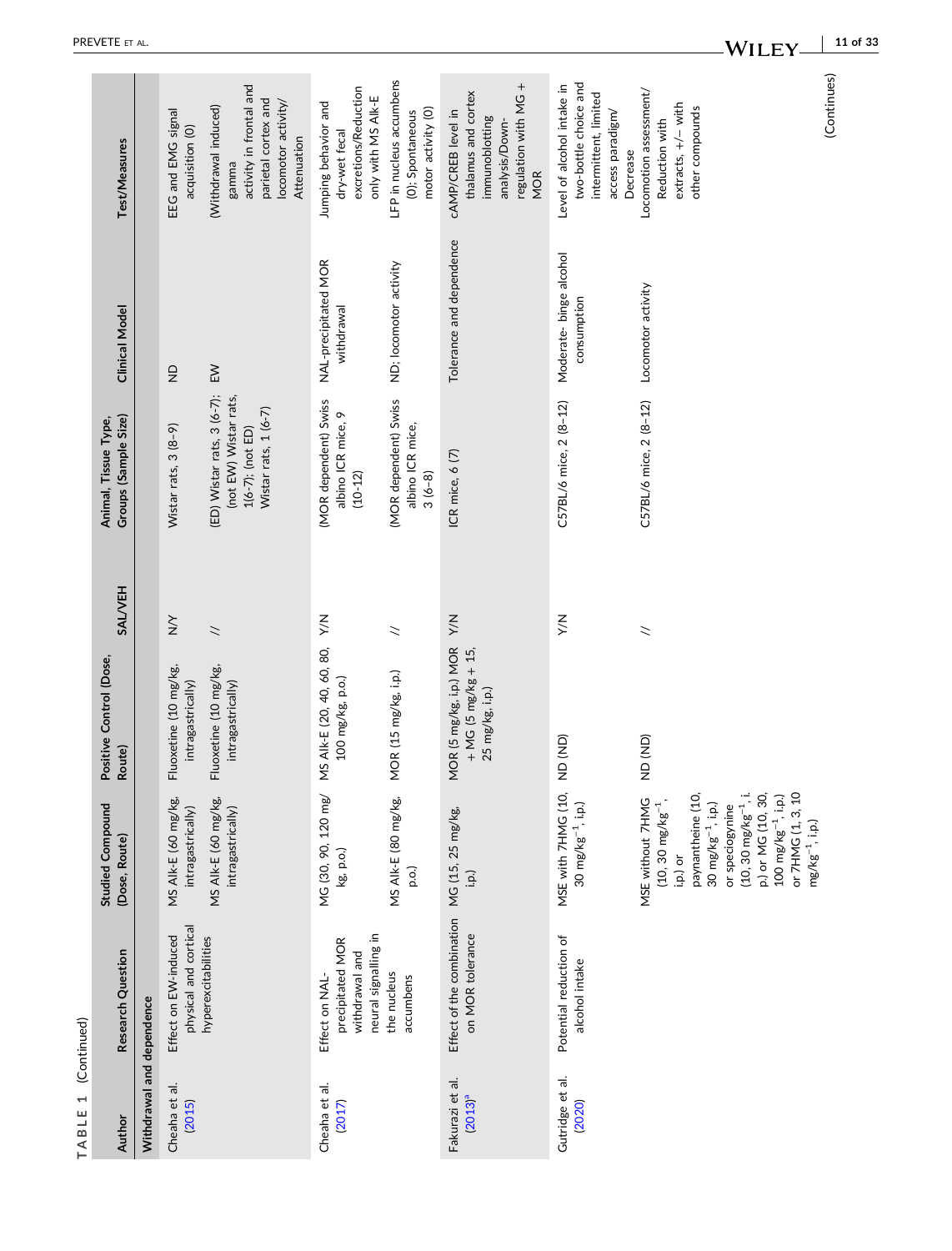| TABLE 1                   | (Continued)                                                                                               |                                                                                                                             |                                                                                                                                                 |                  |                                                                                  |                                                 |                                                                                                                                                         |
|---------------------------|-----------------------------------------------------------------------------------------------------------|-----------------------------------------------------------------------------------------------------------------------------|-------------------------------------------------------------------------------------------------------------------------------------------------|------------------|----------------------------------------------------------------------------------|-------------------------------------------------|---------------------------------------------------------------------------------------------------------------------------------------------------------|
| Author                    | Research Question                                                                                         | <b>Studied Compound</b><br>(Dose, Route)                                                                                    | Positive Control (Dose,<br>Route)                                                                                                               | <b>SALVEH</b>    | Groups (Sample Size)<br>Animal, Tissue Type,                                     | <b>Clinical Model</b>                           | Test/Measures                                                                                                                                           |
| Withdrawal and dependence |                                                                                                           |                                                                                                                             |                                                                                                                                                 |                  |                                                                                  |                                                 |                                                                                                                                                         |
| Harun et al.<br>(2020)    | Potential therapeutic<br>effect on MOR-<br>dependence                                                     | MG (1, 10, 30 mg/kg,<br>(i.q.i                                                                                              | Buprenorphine (0.1, 0.3,<br>1.0 mg/kg, i.p.)                                                                                                    | $\geq$           | Sprague-Dawley rats,<br>(MOR dependent)<br>3(12)                                 | NAL-precipitated MOR<br>withdrawal              | Food-maintained operant<br>buprenorphine was<br>Attenuation of<br>responding/<br>withdrawal,<br>necessary                                               |
| Hassan et al.<br>(2020)   | Effect on MOR<br>withdrawal                                                                               | MG (5, 10, 15, 30 mg/<br>kg, i.p.)                                                                                          | (GN) GN                                                                                                                                         | $\sum_{i=1}^{n}$ | Sprague-Dawley rats,<br>Dawley rats, 1 (6)<br>(MOR dependent)<br>5 (6); Sprague- | Drug replacement treatment<br>in MOR withdrawal | behaviors/Attenuation<br>as methadone and<br>buprenorphine<br>MOR withdrawal                                                                            |
| Hemby et<br>al.<br>(2019) | therapeutic potential<br>Abuse liability and                                                              | MG (25, 50, 100, 150<br>µg/inf, i.v.)                                                                                       | (AD)                                                                                                                                            | $\leq$           | Fischer 344 rats, 5 (8-9)                                                        | Human drug consumption                          | following MOR self-<br>assessment of MOR<br>self-administration/<br>paradigm (0); Re-<br>Substitution of MOR<br>administration<br>Reduction             |
|                           |                                                                                                           | 7HMG (2.5, 5, 10, 20<br>µg/inf, i.v.)                                                                                       | (AD)                                                                                                                                            | $\tilde{z}$      | Fischer 344 rats, 5 (8-9)                                                        | $\overline{\phantom{0}}$                        | following MOR self-<br>assessment of MOR<br>self-administration/<br>Substitution of MOR<br>Substitution; Re-<br>administration<br>paradigm/<br>Increase |
| Jamil et al.<br>(2013)    | Effect on cAMP and mu-<br>mRNA expression<br>following chronic<br><b>MOR</b> treatment<br>opioid receptor | MG (0.1,1, 10, 50 µM,<br>growth media in<br>the cell culture)<br>replacing the                                              | MOR (0.1, 1, 10, 100 µM,<br>replacing the growth<br>media in the cell<br>culture)                                                               | <b>AD/ND</b>     | Human neuroblastoma<br>SK-N-SH cell, ND                                          | Tolerance and dependence                        | cAMP level upon forskolin<br>in the brief term, long<br>stimulation/Reduction<br>term (-); mu-opioid<br>receptor mRNA<br>expression (0)                 |
|                           |                                                                                                           | (0.1,1, 10, 50 µM<br>MG + MOR co- and<br>growth media in<br>the cell culture)<br>pre-treatment<br>replacing the<br>+ 50 µM, | replacing the growth<br>the growth media in<br>Methadone (50 µM,<br>NAL (50 µM, replacing<br>media in the cell<br>the cell culture)<br>culture) | $\geq$           | $\overline{\phantom{0}}$                                                         | $\tilde{ }$                                     | cAMP level upon forskolin<br>Reduction; mu-opioid<br>regulation reduction<br>stimulation in MOR<br>expression/Down-<br>receptor mRNA<br>co-treatment/   |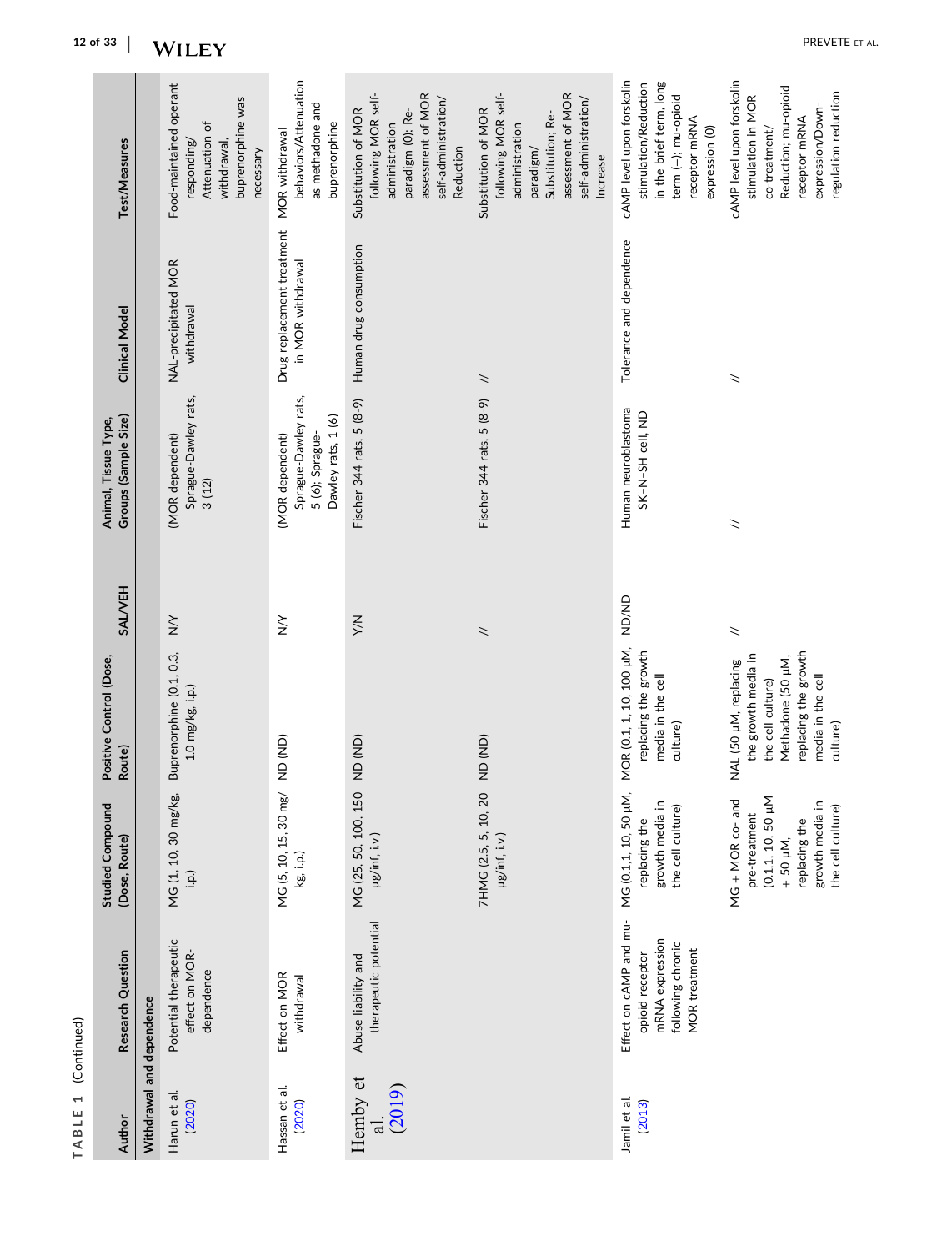| Author                              | Research Question                                                                                                           | <b>Studied Compound</b><br>(Dose, Route)                                                                           | Positive Control (Dose,<br>Route)                                                    | <b>SAL/VEH</b>           | Groups (Sample Size)<br>Animal, Tissue Type, | <b>Clinical Model</b>                                                                                  | Test/Measures                                                                                                                                                                         |
|-------------------------------------|-----------------------------------------------------------------------------------------------------------------------------|--------------------------------------------------------------------------------------------------------------------|--------------------------------------------------------------------------------------|--------------------------|----------------------------------------------|--------------------------------------------------------------------------------------------------------|---------------------------------------------------------------------------------------------------------------------------------------------------------------------------------------|
| Withdrawal and dependence           |                                                                                                                             |                                                                                                                    |                                                                                      |                          |                                              |                                                                                                        |                                                                                                                                                                                       |
| (2011) <sup>a</sup><br>Khor et al.  | related genes in MOR<br>level and expression<br>of stress pathway-<br>behavior, cortisol<br>Effect on anxiety<br>withdrawal | exposure in<br>MG (2 mg/L<br>water)                                                                                | exposure to water)<br>(ND, exposure to<br>MOR withdrawal<br>MOR (1.5 mg/L<br>water)  | XW                       | WT zebrafish, 4 (20-25)                      | Stress-related anxiogenic<br>withdrawal-induced<br>behaviors in MOR<br>withdrawal; MOR<br>stress genes | Novel tank diving tests/<br>expression analysis/<br>Reduction of genes<br>Attenuation; Real-<br>time PCR mRNA<br>expression                                                           |
|                                     |                                                                                                                             | exposure in<br>MG (1, 2 mg/L,<br>water)                                                                            | (AD)                                                                                 | $\overline{\phantom{a}}$ | WT zebrafish, 3 (20-21)                      | Anxiogenic behaviors in<br>MOR withdrawal                                                              | Novel tank diving tests/<br>Attenuation                                                                                                                                               |
|                                     |                                                                                                                             | exposure in<br>MG (1, 2 mg/L,<br>water)                                                                            | exposure in water)<br>MOR withdrawal<br>(ND, exposure in<br>MOR (1.5 mg/L,<br>water) | $\overline{\phantom{a}}$ | WT zebrafish, 5 (14-23)                      | MOR withdrawal-induced<br>high cortisol level                                                          | Whole-body cortisol<br>assay/Reduction                                                                                                                                                |
| Kumarnsit et al.<br>$(2007a)^a$     | Effect on EW                                                                                                                | MS AE (100, 300, 500<br>mg/kg, p.o.)                                                                               | (GN) QN                                                                              | $\sum_{i=1}^{n}$         | Swiss albino mice, 4 (10)                    | Locomotor activity                                                                                     | Spontaneous motor<br>activity (O)                                                                                                                                                     |
|                                     |                                                                                                                             | MS AE (300 mg/kg,<br>p.o.)                                                                                         | Not EW                                                                               | $\geq$                   | (ED) Swiss albino mice,<br>3(10)             | $\geq$                                                                                                 | EW induced behaviors/<br>Reduction                                                                                                                                                    |
| Sooksawate<br>Meepong and<br>(2019) | treatment of opioid<br>potential in the<br>Abuse liability and<br>addiction                                                 | $MG + Sal (5, 10 mg/$<br>$kg + ND$ , i.p.) Sal<br>+ VEH (ND, i.p.)                                                 | MG + MOR (5, 10 mg/kg<br>MOR (ND $+$ 5 mg/kg,<br>$+5$ mg/kg, i.p.) Sal +<br>i.p.)    | XN                       | Wistar rats, 5 (6-9)                         | Abuse liability                                                                                        | Acquisition of MOR-<br>induced CPP/<br>Suppression                                                                                                                                    |
|                                     |                                                                                                                             | $+$ MG (ND $+$ 5, 10<br>MOR or Sal + MG (5<br>10 mg/kg, i.p.) Sal<br>mg/kg or ND +5,<br>$mg/kg$ , i.p.)            | ND i.p.) Sal + Sal (ND,<br>MOR + Sal (5 $mg/kg +$<br>(i.q.i                          | $\overline{\phantom{a}}$ | Wistar rats, 4 (6-9)                         | $\tilde{ }$                                                                                            | Expression of MOR-<br>induced CPP/<br>Attenuation                                                                                                                                     |
|                                     |                                                                                                                             | (Chronic MOR) MG +<br>$kg + 3 mg/kg$ , i.p.)<br>NAL (10, 30 mg/                                                    | (Chronic Sal) Sal + NAL<br>$(ND + 3 mg/kg, i.p.)$                                    | $\overline{\phantom{a}}$ | ICR mice, 4 (6-8)                            | NAL-induced chronic MOR<br>withdrawal                                                                  | Jumping behavior, Straub<br>tail reaction/<br>Reduction                                                                                                                               |
| et al. (2019)<br>Vijeepallam        | seeking behavior<br>Effect on ethanol-                                                                                      | MS ME (50, 75, 100<br>mg/kg, p.o.)                                                                                 | kg, p.o.) Clozapine (1<br>Acamprosate (300 mg/<br>mg/kg, p.o.)                       | $\times$                 | Swiss albino mice, 7 (4)                     | Ethanol-induced CPP                                                                                    | Ethanol-place preference/<br>Reversed effect                                                                                                                                          |
|                                     |                                                                                                                             | $(100 \text{ mg/kg} + \text{ND})$<br>ME + Sal or VEH<br>MS ME (50, 75, 100<br>mg/kg, p.o.) MS<br>$\overline{p.o.}$ | kg, p.o.) Clozapine (1<br>Acamprosate (300 mg/<br>mg/kg, p.o.) Sal +<br>VEH (ND, ND) | $\geq$                   | Swiss albino mice, 8 (10-<br>11)             | Drug self-administration                                                                               | (Continues)<br>and post-conditioning<br>runtime to reach goal<br>Difference between pre-<br>runtime in ethanol-<br>Reduction of the<br>box, prolonged<br>with ethanol/<br>conditioned |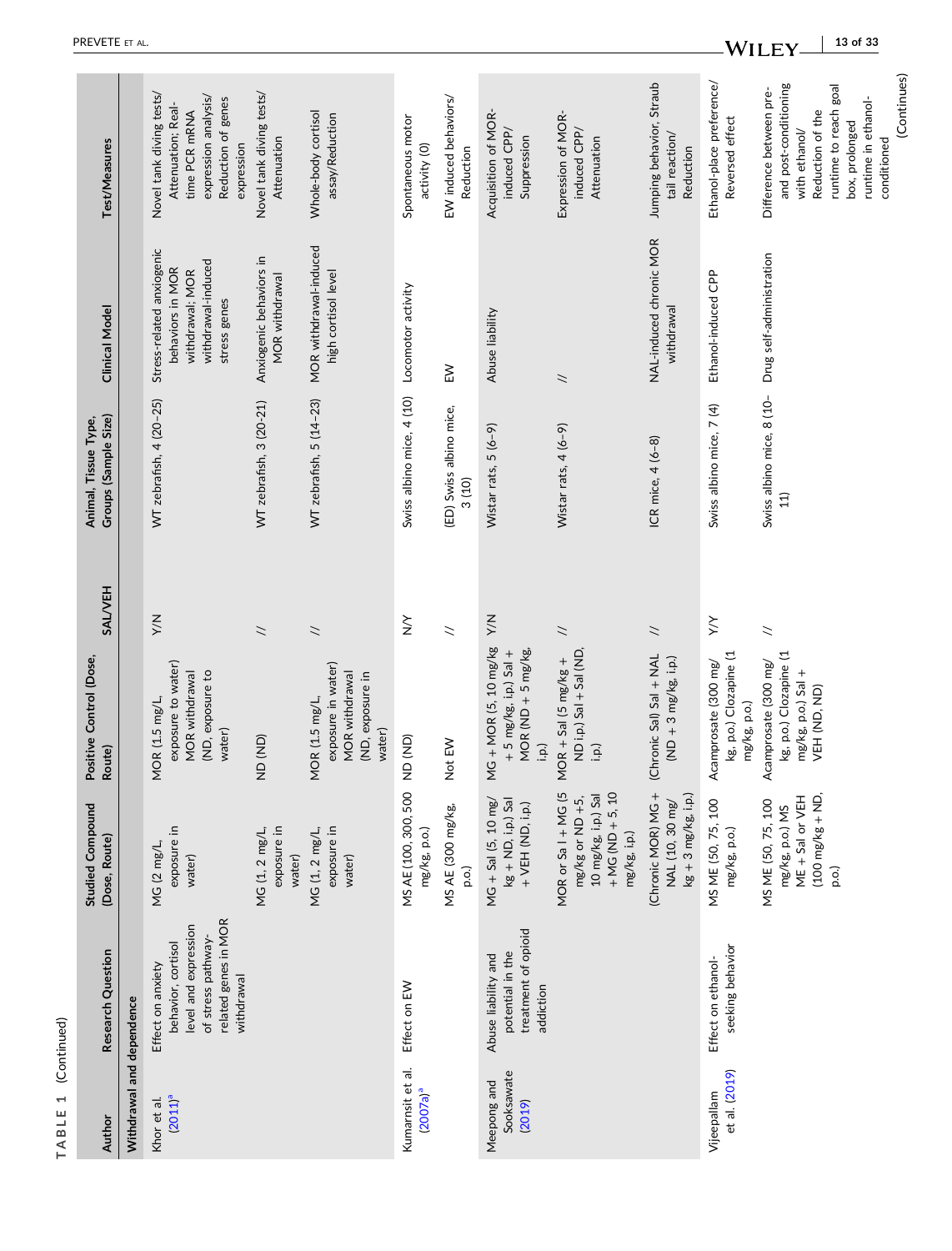| $\overline{\phantom{0}}$<br>TABLE | (Continued)                                                            |                                                                                                                                                                                                                                                                                                                                                                                                                                                                           |                                                                                                                             |                  |                                                                                                  |                                            |                                                |
|-----------------------------------|------------------------------------------------------------------------|---------------------------------------------------------------------------------------------------------------------------------------------------------------------------------------------------------------------------------------------------------------------------------------------------------------------------------------------------------------------------------------------------------------------------------------------------------------------------|-----------------------------------------------------------------------------------------------------------------------------|------------------|--------------------------------------------------------------------------------------------------|--------------------------------------------|------------------------------------------------|
| Author                            | Research Question                                                      | <b>Studied Compound</b><br>(Dose, Route)                                                                                                                                                                                                                                                                                                                                                                                                                                  | Positive Control (Dose,<br>Route)                                                                                           | <b>SALVEH</b>    | Groups (Sample Size)<br>Animal, Tissue Type,                                                     | <b>Clinical Model</b>                      | Test/Measures                                  |
| Withdrawal and dependence         |                                                                        |                                                                                                                                                                                                                                                                                                                                                                                                                                                                           |                                                                                                                             |                  |                                                                                                  |                                            |                                                |
| Wilson et al.<br>$(2020)^a$       | potential to prevent<br>NAL-precipitate<br>LKT's therapeutic<br>MOR WD | 15, 20, 30, 50, 60,<br>15, 20, 30, 50, 60,<br>70, 75, i.p.) + LKT<br>$mg/kg$ ) + LKT (40<br>15, 20, 30, 50, 60,<br>70, 75, i.p.) + LKT<br>70, 75, 80 mg/kg,<br>70, 60, 50 mg/kg,<br>LKT escalating doses<br>continuing (100<br>100, 125 mg/kg,<br>(30, 35, 45, 60,<br>taper (100, 80,<br>p.o.) + LKT (40<br>days MOR (10,<br>days MOR (10,<br>p.o.) + LKT (25<br>days MOR (10,<br>$i.p.) + LKT (40$<br>mg/kg, p.o.) 4<br>mg/kg, p.o.) 4<br>mg/kg, p.o.) 7<br>mg/kg, p.o.) | 60, 70, 75 mg/kg, i.p.)<br>(10, 15, 20, 30, 50,<br>$+$ MOR (25 mg/kg,<br>MOR escalating doses<br>i.p.)                      | $\leq$           | Mice, 6 (8-10)                                                                                   | NAL-precipitated MOR<br>withdrawal         | behaviors/Attenuation<br>Opioid withdrawal     |
| Yue et al. (2018)                 | Abuse liability                                                        | MG (0.1, 0.3, 1, 3 mg/<br>$kg$ , $i.v.$ )                                                                                                                                                                                                                                                                                                                                                                                                                                 | (0.002, 0.007, 0.022,<br>0.068 mg/kg/inj, i.v.)<br>0.01, 0.03 mg/kg/inj<br>Methamphetamine<br>Heroine (0.001, 0.003,<br>ix) | <b>X/X</b>       | methamphetamine),<br>Sprague-Dawley rats<br>(trained to self-<br>administer<br>ND <sub>(6)</sub> | Methamphetamine induced<br>CP <sub>P</sub> | Response rates (0)                             |
| Author                            | Research Question                                                      | <b>Studied Compound</b><br>(Dose, Route)                                                                                                                                                                                                                                                                                                                                                                                                                                  | Positive Control<br>(Dose, Route)                                                                                           | <b>SALVEH</b>    | Groups (Sample Size)<br>Animal, Tissue Type,                                                     | <b>Clinical Model</b>                      | Test/Measures                                  |
| Other effects                     |                                                                        |                                                                                                                                                                                                                                                                                                                                                                                                                                                                           |                                                                                                                             |                  |                                                                                                  |                                            |                                                |
| Abdul Aziz et al.<br>(2012)       | properties<br>Anthelmintic                                             | MG (0.2, 0.4, ND mg/mL,<br>$\widehat{Q}$                                                                                                                                                                                                                                                                                                                                                                                                                                  | (AD)                                                                                                                        | $\frac{D}{Z}$    | strongyles, ND<br>L3 stage larvae of                                                             | $\frac{1}{2}$                              | Observation/Absence of<br>motility - mortality |
| Aziddin et al.<br>(2005)          | Anti-inflammatory<br>properties                                        | i.p.)<br>MS AIK-E (50 mg/kg,                                                                                                                                                                                                                                                                                                                                                                                                                                              | ASA (20 mg/kg, i.p.)                                                                                                        | $\sum_{i=1}^{n}$ | Sprague Dawley rats,<br>3(6)                                                                     | inflammation<br>Acute                      | Carrageenin-induced paw<br>edema/Inhibition    |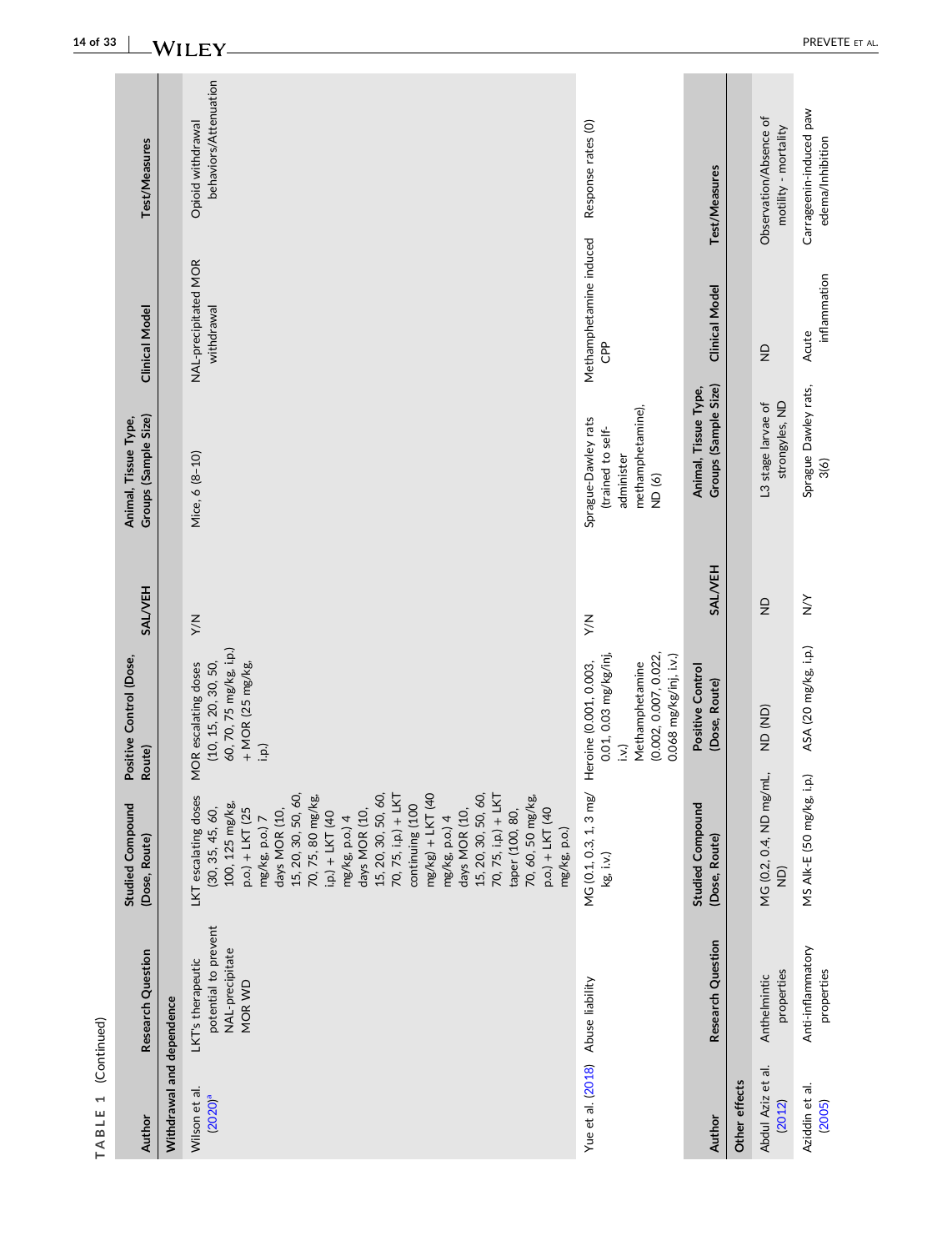| Author                       | Research Question                          | <b>Studied Compound</b><br>(Dose, Route)                                                                                              | Positive Control<br>(Dose, Route)                                                                                                       | <b>SALVEH</b>            | Groups (Sample Size)<br>Animal, Tissue Type,                                      | <b>Clinical Model</b>              | Test/Measures                                                                                                                                |
|------------------------------|--------------------------------------------|---------------------------------------------------------------------------------------------------------------------------------------|-----------------------------------------------------------------------------------------------------------------------------------------|--------------------------|-----------------------------------------------------------------------------------|------------------------------------|----------------------------------------------------------------------------------------------------------------------------------------------|
| Other effects                |                                            |                                                                                                                                       |                                                                                                                                         |                          |                                                                                   |                                    |                                                                                                                                              |
| et al. (2008)<br>Chittrakarn | gastrointestinal<br>Effect on the<br>tract | MS ME (50, 100, 200,<br>400 mg/kg, p.o.)                                                                                              | Loperamide (6 mg/kg,<br>p.o.)                                                                                                           | $\sum_{i=1}^{n}$         | Wistar rats, 6 (10)                                                               | diarrhea<br>induced<br>Castor oil- | intestinal fluid/Inhibition<br>Fecal matter and change in<br>bodyweight/Reduction;<br>intestinal transit and                                 |
|                              |                                            | mg/kg, p.o.) MS ME +<br>NAL (100, 200, 400<br>MS ME (100, 200, 400<br>$mg/kg + 5 mg/kg$<br>p.o.                                       | NAL (5 mg/kg, i.p.)                                                                                                                     | $\overline{\phantom{0}}$ | Wistar rats, 8 (10)                                                               | $\overline{\phantom{0}}$           | Change in bodyweight (0)<br>Defecation frequency, total<br>score, fecal weight (0);                                                          |
|                              |                                            | MS ME (100, 200, 400<br>mg/kg, p.o.)                                                                                                  | MOR (3 mg/kg, i.p.)                                                                                                                     | $\tilde{z}$              | Wistar rats, 18 (10)                                                              | $\frac{\Omega}{\Sigma}$            | plexus (O); intestinal transit<br>Bodyweight daily recording/<br>levels from the orbital<br>Reduction; CCK blood<br>and intestinal fluid (0) |
| et al. (2010)<br>Chittrakarn | neuromuscular<br>junction<br>Effect on     | preparation) MS ME<br>$(0.1, 0.25, 0.5, 1 \text{ mg})$<br>ml, addition to the<br>MG (0.0156 mg/ml,<br>addition to the<br>preparation) | (AD)                                                                                                                                    | $\sum_{i=1}^{n}$         | phrenic nerve and<br>preparation, 5 (8)<br>Wistar rats' isolated<br>hemidiaphragm | $\frac{\Omega}{Z}$                 | twitch/Decrease; Recording<br>Recording of neurally evoked<br>of direct muscle twitch/<br>Decrease                                           |
|                              |                                            | MS ME (0.1, 0.25, 0.5,<br>mg/ml, addition to<br>the preparation) +<br>positive controls                                               | mmol, addition to<br>the preparation)<br>Succinylcholine<br>addition to the<br>Pancuronium (0.6<br>preparation)<br>$(1.3 \text{ mmol},$ | $\leq$                   | $\geq$                                                                            | $\leq$                             |                                                                                                                                              |
|                              |                                            | MG (2 mg/ml, addition to<br>the preparation) MS<br>ME (10, 20, 40 mg/<br>ml, addition to the<br>preparation)                          | addition to the<br>Xilocaine (0.10%,<br>preparation)                                                                                    | $\leqq$                  | preparation, 6 (6)<br>Wistar rat's isolated<br>sciatic nerve                      | $\leq$                             | (Continues)<br>Recording of compound action<br>potential/Block                                                                               |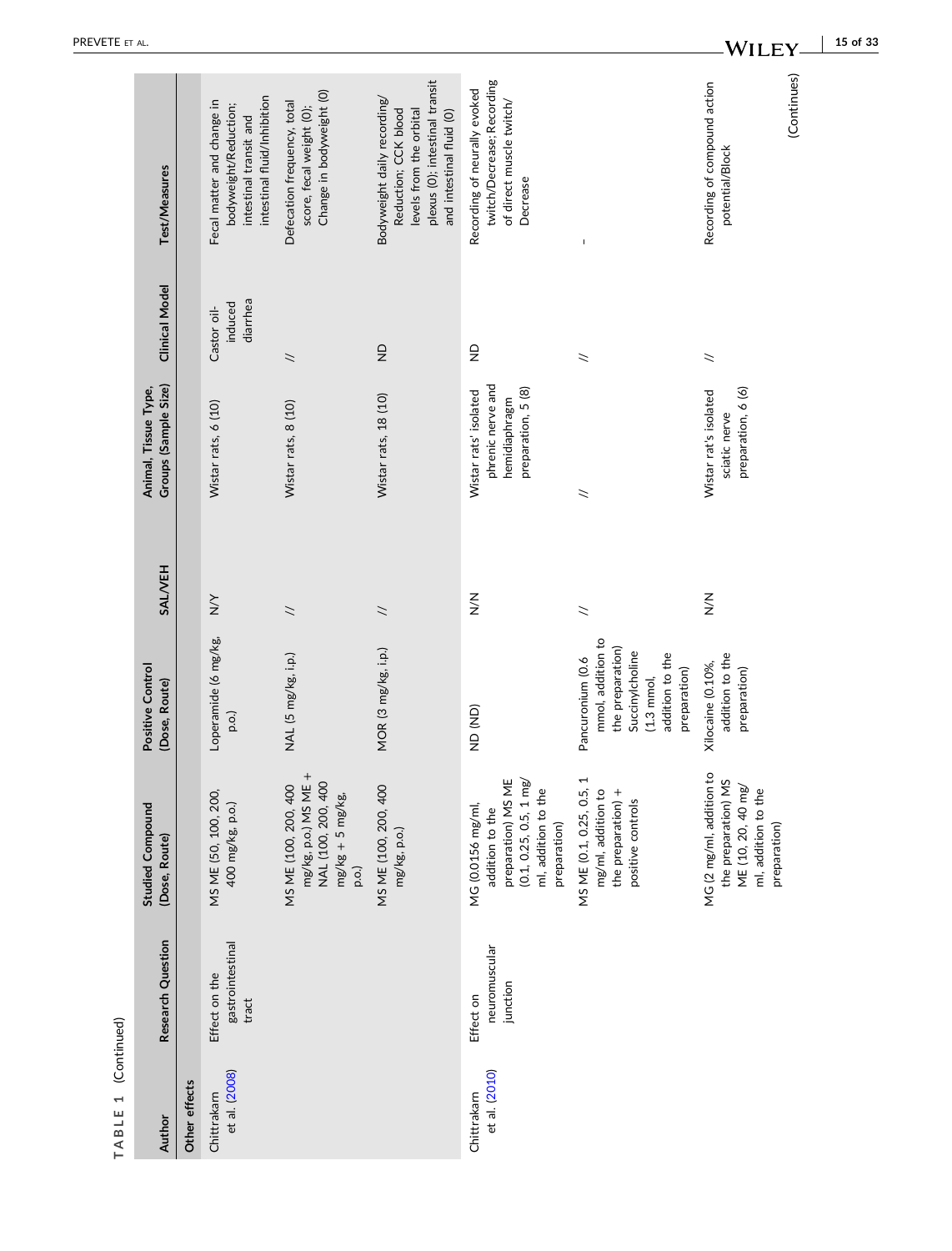| Author                       | Research Question                                       | <b>Studied Compound</b><br>(Dose, Route)                                             | Positive Control<br>(Dose, Route)                                                                                         | <b>SALVEH</b>            | Groups (Sample Size)<br>Animal, Tissue Type,                                   | <b>Clinical Model</b>                               | Test/Measures                                                                                                                                                            |
|------------------------------|---------------------------------------------------------|--------------------------------------------------------------------------------------|---------------------------------------------------------------------------------------------------------------------------|--------------------------|--------------------------------------------------------------------------------|-----------------------------------------------------|--------------------------------------------------------------------------------------------------------------------------------------------------------------------------|
| Other effects                |                                                         |                                                                                      |                                                                                                                           |                          |                                                                                |                                                     |                                                                                                                                                                          |
| Chittrakarn et<br>al. (2018) | Effect on the peptic<br>ulcer and reflux<br>esophagitis | MS ME (200, 400 mg/kg,<br>p.o.)                                                      | MG (2 mg/kg, p.o.)<br>Ranitidine (50<br>mg/kg, p.o.)                                                                      | $\sum_{i=1}^{n}$         | Wistar rats, 5(8)                                                              | peptic ulcer<br>induced<br>WIR stress               | examination/Reduction of<br>regeneration of ulcerous<br>content pH, ulcer index,<br>ulcer index, moderate<br>Total gastric acid, gastric<br>histopathological<br>lesions |
|                              |                                                         | MS ME (200, 400 mg/kg,<br>p.o.)                                                      | Omeprazole (20 mg/<br>kg, p.o.)                                                                                           | $\overline{\phantom{a}}$ | Wistar rats, 4 (8)                                                             | ASA treatment-<br>peptic ulcer<br>induced<br>or ET- | //; only moderate regeneration<br>of ulcerous lesions in ET<br>model                                                                                                     |
|                              |                                                         | MS ME (200, 400 mg/kg,<br>p.o.)                                                      | Sucralfate (500 mg/<br>kg, p.o.)                                                                                          | $\overline{\phantom{a}}$ | $\overline{\phantom{0}}$                                                       | esophagitis<br>Reflux                               | $\overline{\phantom{a}}$                                                                                                                                                 |
| Ghazali et al.<br>(2011)     | Potential (anti)<br>mutagenic<br>activity               | MS AE (3.125, 12.5, 50<br>mg/ml, addition to<br>bacterial culture)                   | 2-NF or 2-AA (0.1 ml,<br>bacterial culture)<br>addition to                                                                | $\times$                 | $2-5 \times 10^8$ cells/ml<br>strain TA 98 cell,<br>typhimurium<br>Salmonella  | 2-AA induced<br>2-NF, NaN3 and<br>mutagenicity      | Ames (Antimutagenicity) test/<br>+ S9 metabolic activator<br>$(+);$ without $(0)$                                                                                        |
|                              |                                                         | MS AE (3.125, 12.5, 50<br>mg/ml, addition to<br>bacterial culture)                   | bacterial culture<br>NaN3 or 2-AA (0.1<br>ml, addition to                                                                 | $\overline{\phantom{a}}$ | strain TA 100 cell,<br>$2-5 \times 10^8$ cells/ml<br>typhimurium<br>Salmonella | $\tilde{z}$                                         |                                                                                                                                                                          |
| Goh et al. (2014)            | and anticancer<br>Antioxidant value<br>functions        | addition to the cell<br>MG (6.2, 12.5, 25, 50,<br>100, 200 mM,<br>culture)           | 50, 100, 200 mM,<br>solution) BA (//)<br>SRM (6.2, 12.5, 25,<br>addition to the<br>$5-FU(1)$                              | $\sum_{i=1}^{n}$         | Cancer-normal cell<br>lines, 96 well<br>µtitre plates                          | $\frac{1}{2}$                                       | MTT cell antiproliferation<br>assay/Cytotoxicity                                                                                                                         |
|                              |                                                         | mg/ml, addition to<br>0.125, 0.25, 0.5, 1<br>the cell culture)<br>MG (0.032, 0,0625, | 0.125, 0.25, 0.5, 1<br>SRM (0.032, 0,0625,<br>mg/ml, addition<br>to the solution)<br>Quercetin (//)<br>BHT <sub>(/)</sub> | $\sum_{i=1}^{n}$         | DPPH solution, ND                                                              | $\tilde{z}$                                         | assay/Reduction of DPPH<br>DPPH radicals scavenging<br>free radicals                                                                                                     |
|                              |                                                         | addition to the cell<br>MG (0.5, 1, 2, 4 mM,<br>culture)                             | SRM (0.5, 1, 2, 4 mM,<br>addition to the<br>Quercetin (//)<br>solution)<br>BHT <sub>(/)</sub>                             | $\tilde{z}$              | ABTS solution +<br>trolox, ND                                                  | $\asymp$                                            | ABTS antioxidant assay/High<br>TEAC                                                                                                                                      |
|                              |                                                         | 0.5, 1 mg/ml, addition<br>MG (0.0625, 0.125, 0.25,<br>to the cell culture)           | ml, addition to the<br>SRM (0.0625, 0.125,<br>$0.25, 0.5, 1$ mg/<br>Quercetin (//)<br>solution)<br>BHT <sub>(/)</sub>     | $\overline{\phantom{a}}$ | FeCl3 solution, ND                                                             | $\overline{\phantom{0}}$                            | $FRAP$ $(+)$                                                                                                                                                             |

**16 of 33**  $-WILEY$ 

**TABLE 1** (Continued)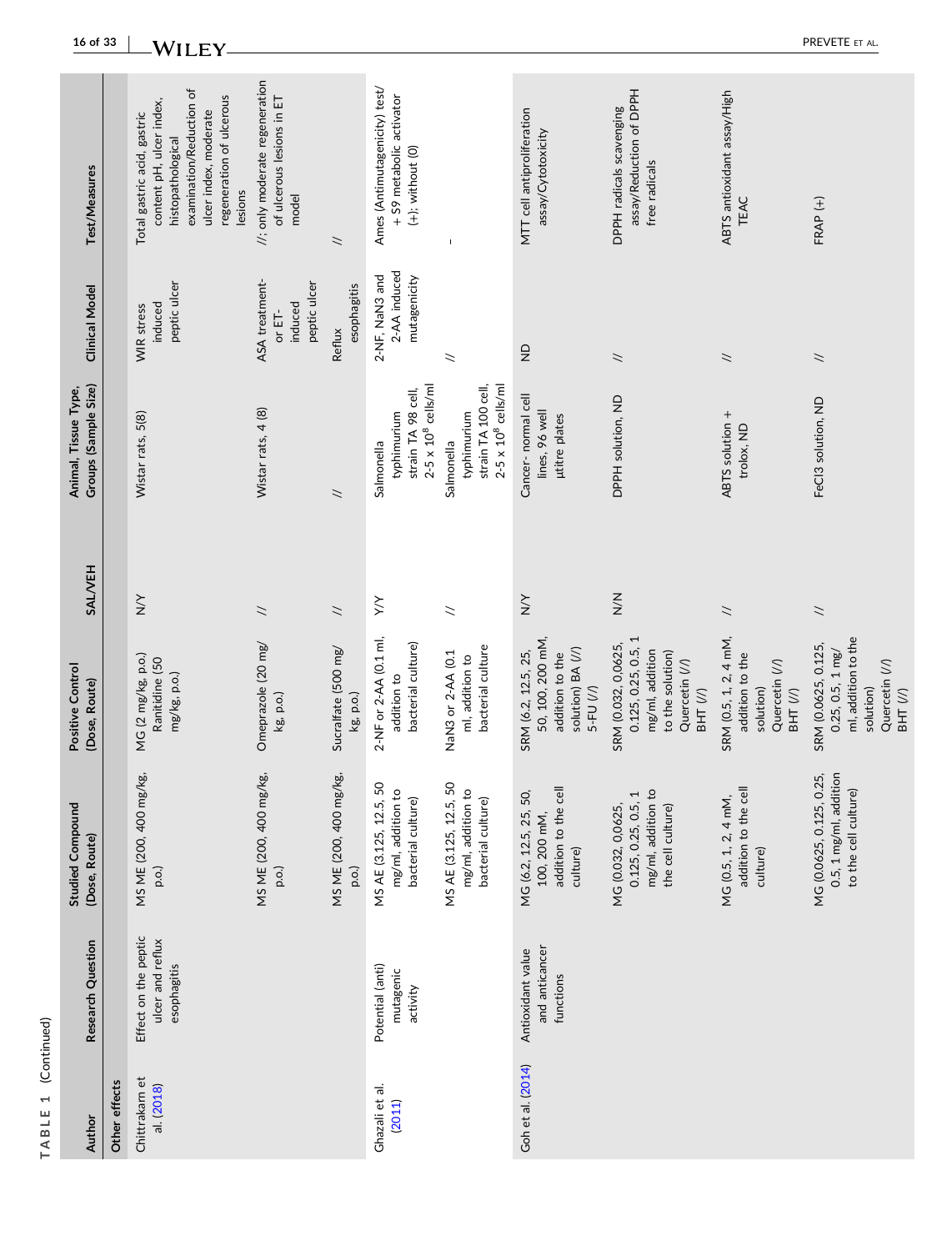| Author         | Research Question | <b>Studied Compound</b><br>(Dose, Route)                                                                                           | Positive Control<br>(Dose, Route)                                                                                                                         | <b>SALVEH</b>            | Groups (Sample Size)<br>Animal, Tissue Type,                                             | <b>Clinical Model</b>    | Test/Measures                                                                                                         |
|----------------|-------------------|------------------------------------------------------------------------------------------------------------------------------------|-----------------------------------------------------------------------------------------------------------------------------------------------------------|--------------------------|------------------------------------------------------------------------------------------|--------------------------|-----------------------------------------------------------------------------------------------------------------------|
| Other effects  |                   |                                                                                                                                    |                                                                                                                                                           |                          |                                                                                          |                          |                                                                                                                       |
| Grewal (1932b) | MG pharmacology   | 1:66,000, 1:100,000<br>1:200,000, dilution)<br>1:40,000, 1:50,000,<br>MG fumarate (1:2000,<br>1:10,000, 20,000,<br>1:4000, 1:7000, | 20,000, 1:40,000,<br>1:7000; 1:10,000,<br>(1:2000, 1:4000,<br>Hydrochloride<br>1:100,000,<br>1:200,000,<br>1:50,000,<br>1:66,000,<br>dilution)<br>Quinine | $\sum_{i=1}^{n}$         | Paramecia, ND                                                                            | $\frac{\Omega}{Z}$       | ND/Death                                                                                                              |
|                |                   | MG fumarate (1:250,<br>1:1,000, 1:2,000,<br>1:330, 1:500,<br>dilution)                                                             | (AD)                                                                                                                                                      | $\overline{z}$           | Staphylococcus Albus<br>and B. coli, ND                                                  | $\overline{\phantom{a}}$ | ND/No growth at the highest<br>dilution                                                                               |
|                |                   | MG fumarate (1:20,000-<br>1:100,000, dilution)                                                                                     | Ringer solution (ND)<br>Urethane (5%,<br>$\widehat{\Xi}$                                                                                                  | $\overline{\phantom{0}}$ | intestine, ND<br>Rabbit's isolated                                                       | $\overline{\phantom{a}}$ | ND/Decreased amplitude of<br>movements and muscle<br>tone                                                             |
|                |                   | MG fumarate (15-20<br>mgm, i,v.)                                                                                                   | Ringer solution (ND)                                                                                                                                      | $\asymp$                 | Decerebrated cats'<br>intestine, ND                                                      | $\overline{\phantom{a}}$ | Intestinal movement by balloon<br>method/Decrease                                                                     |
|                |                   | MG fumarate (ND,<br>dilution)                                                                                                      | Ringer solution (ND)                                                                                                                                      | $\overline{\phantom{0}}$ | strips of rabbit's<br>isolated uterus,<br>(Guinea pig's<br>bladder), ND<br>Muscle tissue | $\asymp$                 | ND/Muscle relaxation                                                                                                  |
|                |                   | MG fumarate (1:15,000,<br>ND) or (1:10,000,<br>dilution)                                                                           | Ringer solution (ND)                                                                                                                                      | $\overline{\phantom{0}}$ | Frog stripped muscle<br>Hipoglossus), ND<br>(Gastrocnemii,<br>Sartorius,                 | $\overline{\phantom{a}}$ |                                                                                                                       |
|                |                   | MG fumarate (ND,<br>dilution)                                                                                                      | $\overline{z}$                                                                                                                                            | $\overline{\phantom{0}}$ | Frog, rabbits, cats,<br>$\frac{\Omega}{Z}$                                               | $\asymp$                 | Perfused heart trough hepatic<br>vein/Reduction of<br>contraction                                                     |
|                |                   | MG fumarate (2.5, 5 mg,<br>i.v.j                                                                                                   | Urethane (ND)                                                                                                                                             | $\overline{\phantom{a}}$ | rabbits, cats, ND<br>Anesthetized frog,                                                  | $\overline{\phantom{a}}$ | Fall of blood pressure with<br>pressure, blood pressure/<br>an increase in cardiac<br>ECG, pulmonary artery<br>output |
|                |                   | MG fumarate (1.0%,<br>0.1%, 0.01%,<br>instillation)                                                                                | Ringer solution (ND)                                                                                                                                      | $\geq$                   | Rabbit's cornea, ND                                                                      | $\geq$                   | (Continues)<br>ND/Local anesthetic effect                                                                             |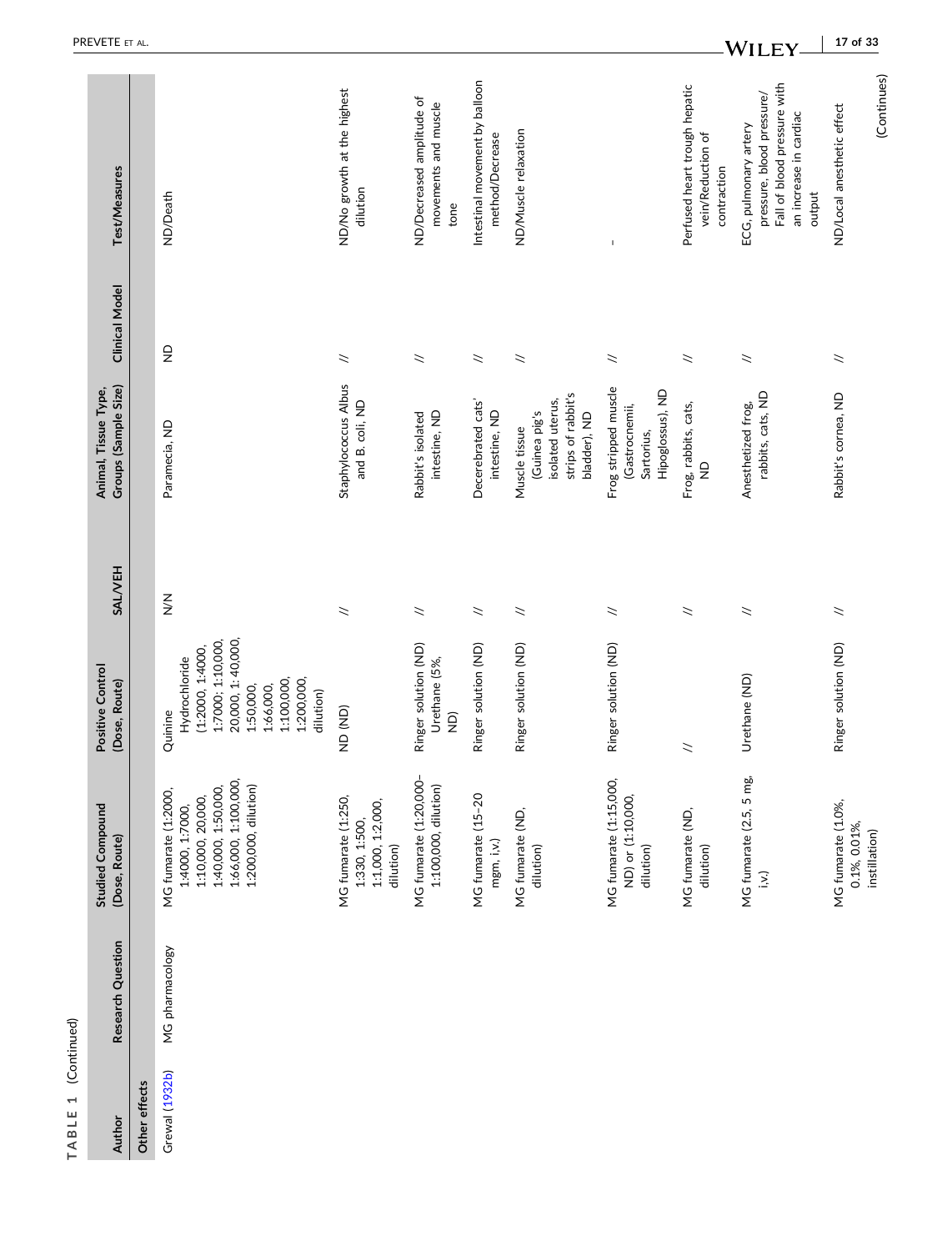| 18 of 33                                     |               | <b>WILEY</b>                    |                                                                                                            |                                                                    |                                                |                                                                                                     |                                                                     |                                                                             |                                                                                                                                         |                                                                                                    | PREVETE ET AL                                                                                            |
|----------------------------------------------|---------------|---------------------------------|------------------------------------------------------------------------------------------------------------|--------------------------------------------------------------------|------------------------------------------------|-----------------------------------------------------------------------------------------------------|---------------------------------------------------------------------|-----------------------------------------------------------------------------|-----------------------------------------------------------------------------------------------------------------------------------------|----------------------------------------------------------------------------------------------------|----------------------------------------------------------------------------------------------------------|
| Test/Measures                                |               | Excitability and conduction (0) | Reduction of the threshold,<br>central end of right vagus/<br>Faradic stimulation of the<br>vasodilatation | Stimulation of the chorda<br>Autonomic effect<br>tympani for 10 s/ | Observation/Weight loss, coat<br>deterioration | induced rearing behavior<br>spontaneous locomotor<br>activity and novelty-<br>Y-maze test/Increased | Rota-Rod test (0)                                                   | OF test/Increase in CZE and %<br>CZT; EPM test/Increase in<br>%OAE and %OAT | (comparable to fluoxetine<br>Corticosterone serum<br>FST, TST/Reduction of<br>and amitriptyline);<br>immobility time<br>level/Reduction | OF test (0)                                                                                        | Agar diffusion method using<br>the NA medium/Growth<br>inhibition and death                              |
| <b>Clinical Model</b>                        |               | $\frac{1}{2}$                   | $\frac{\Omega}{Z}$                                                                                         | $\overline{\phantom{a}}$                                           | $\geq$                                         | locomotor<br>Spontaneous<br>activity                                                                | coordination<br>Motor                                               | Anxiety                                                                     | induced stress<br>Depression; FST<br>$or$ TST                                                                                           | Anxiety                                                                                            | $\frac{\Omega}{Z}$                                                                                       |
| Groups (Sample Size)<br>Animal, Tissue Type, |               | Frog's sciatic nerve,<br>$\Xi$  | Rabbits, mice and<br>frogs, ND                                                                             | jugular vein, ND<br>Injection into the                             | Rabbits, ND                                    | Swiss Albino mice,<br>9(9)                                                                          | Swiss Albino mice,<br>8(9)                                          | Sprague-Dawley<br>rats, 5 (8)                                               | ICR mice, 6 (8)                                                                                                                         | ICR mice, 7(8)                                                                                     | hydrophilla, ND<br>Aeromonas                                                                             |
| <b>SALVEH</b>                                |               | $\overline{z}$                  | $\geq$                                                                                                     | $\geq$                                                             | $\geq$                                         | $\sum_{i=1}^{n}$                                                                                    | $\tilde{z}$                                                         | $\sum_{i=1}^{n}$                                                            | $\sum_{i=1}^{n}$                                                                                                                        | $\overline{\phantom{0}}$                                                                           | $\leq$                                                                                                   |
| Positive Control<br>(Dose, Route)            |               | (AD)                            | Urethane (ND)                                                                                              | ND <sub>(ND)</sub>                                                 | $\geq$                                         | Scopolamine (1<br>Amphetamine (10<br>mg/kg, i.p.)<br>mg/kg, i.p.)                                   | Diazepam (5 mg/kg,<br>i.p.)                                         | Diazepam (10 mg/kg,<br>p.o.)                                                | Fluoxetine (20 mg/kg,<br>i.p.) Amitriptyline<br>$(10 \text{ mg/kg}, i.p.)$                                                              | Fluoxetine (20 mg/kg,<br>i.p.) Amitriptyline<br>Amphetamine (1<br>(10 mg/kg, i.p.)<br>mg/kg, i.p.) | (AD)                                                                                                     |
| <b>Studied Compound</b><br>(Dose, Route)     |               | MG (1: 10,000, ND)              | MG (5 mgm, Inj)                                                                                            | MG (2.5, 5 mg, lnj)                                                | MG (15 mg/kg, ND)                              | MG (20, 40, 80 mg/kg, p.<br>o.) MS Alk-E (20, 40,<br>80 mg/kg, p.o.)                                | MG (20, 40, 80 mg/kg, p.<br>40,80 mg/kg, p.o.)<br>o.) MS Alk-E (20, | MG (10, 20, 40 mg/kg,<br>p.o.)                                              | MG (5, 10, 30 mg/kg, i.p.)                                                                                                              | MG (5, 10, 30 mg/kg, i.p.)                                                                         | 12%, 15%, 18%, 21%,<br>62.27 g, addition to<br>24%, 27%, 30% of<br>MS ME (3%, 6%, 9%,<br>the suspension) |
| Research Question                            |               |                                 |                                                                                                            |                                                                    |                                                | term memory and<br>behavior, short-<br>exploratory<br>Effects on                                    | coordination<br>motor                                               | related behaviors<br>Effect on anxiety-                                     | Antidepressant effect<br>towards the HPA<br>neuroendocrine<br>and effect<br>system                                                      |                                                                                                    | antibacterial<br>activity<br>Potential                                                                   |
| Author                                       | Other effects |                                 |                                                                                                            |                                                                    |                                                | Hazim et al.<br>(2011)                                                                              |                                                                     | Hazim et al.<br>(2014)                                                      | Idayu et al.<br>(2011)                                                                                                                  |                                                                                                    | Juanda et al.<br>(2019)                                                                                  |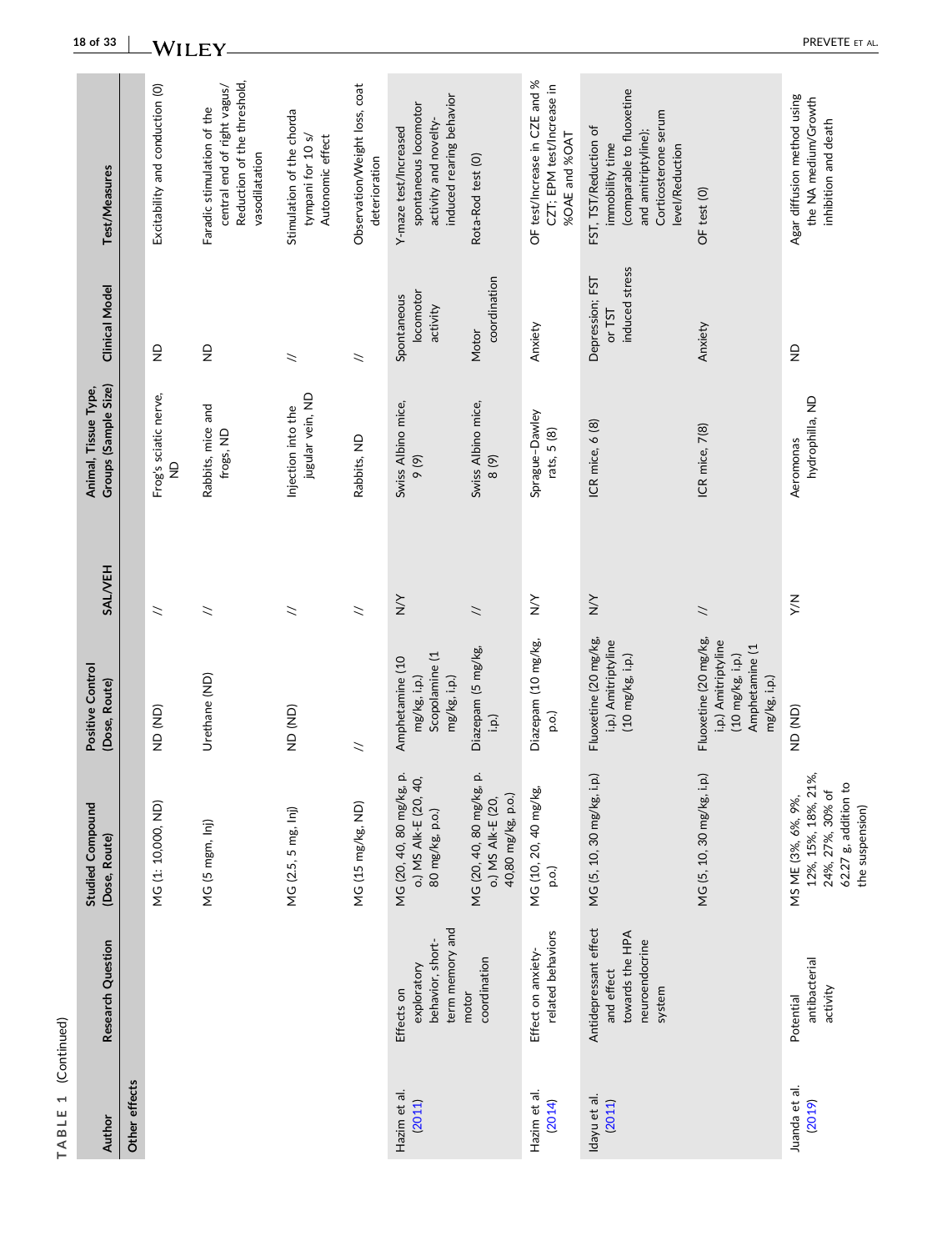| ⊣<br>۹<br>ī |
|-------------|
|             |
| ι           |

| Author                         | Research Question                                                   | <b>Studied Compound</b><br>(Dose, Route)                                                                    | Positive Control<br>(Dose, Route)                  | <b>SALVEH</b>            | Groups (Sample Size)<br>Animal, Tissue Type, | <b>Clinical Model</b>                                          | <b>Test/Measures</b>                                                                                                                                                                    |
|--------------------------------|---------------------------------------------------------------------|-------------------------------------------------------------------------------------------------------------|----------------------------------------------------|--------------------------|----------------------------------------------|----------------------------------------------------------------|-----------------------------------------------------------------------------------------------------------------------------------------------------------------------------------------|
| Other effects                  |                                                                     |                                                                                                             |                                                    |                          |                                              |                                                                |                                                                                                                                                                                         |
| $(2011)^a$<br>Khor et al.      | See WD section                                                      |                                                                                                             |                                                    |                          |                                              |                                                                |                                                                                                                                                                                         |
| Kumarnsit et al.<br>(2006)     | Effect on food, water<br>bodyweight<br>intake and                   | MSE (15, 30, 45, 50 mg/<br>kg, i.p.)                                                                        | Imipramine (40 mg/<br>kg, i.p.)                    | ΧŃ                       | Wistar rats, 6 (10)                          | $\frac{\Omega}{Z}$                                             | bodyweight measurement/<br>Food, water intake and<br>Decrease                                                                                                                           |
|                                |                                                                     | MSE (40 mg/kg, i.p.)                                                                                        | (UN) QN                                            | $\overline{\phantom{a}}$ | Wistar rats, 2 (10)                          | $\overline{\phantom{0}}$                                       |                                                                                                                                                                                         |
| Kumarnsit et al.<br>(2007a)    | Effect on EW                                                        | MS AE (100, 300, 500<br>intragastrically)<br>mg/kg                                                          | (AD)                                               | $\gtrapprox$             | Swiss albino mice, 4<br>(10)                 | Depression                                                     | TST/Reduced immobility<br>duration                                                                                                                                                      |
| Kumarnsit et al.               | Stimulant effect on                                                 | MSE (60, 90 mg/kg, i.p)                                                                                     | (AD)                                               | $\leq$                   | Wistar rats, 3 (7-10)                        | Depression                                                     | FST/Reduced immobility time                                                                                                                                                             |
| (2007b)                        | the dorsal raphe<br>antidepressant-<br>nucleus and<br>like activity | MSE (40 mg/kg, i.p.)                                                                                        | $\overline{\phantom{0}}$                           | $\overline{\phantom{a}}$ | Wistar rats, 3(7)                            | $\frac{\Omega}{Z}$                                             | Fos-like immunoreactivity/<br>Induction in the dorsal<br>raphe nucleus of rats<br>chronically injected                                                                                  |
| Macko et al.<br>$(1972)^a$     | MG pharmacology                                                     | MG (ND, p.o.)                                                                                               | Codeine (ND, p.o.)                                 | $\frac{\Omega}{Z}$       | Dogs, ND                                     | Cough                                                          | Electromagnetically evocated<br>cough reflex/Inhibition                                                                                                                                 |
|                                |                                                                     | MG (ND, p.o.)                                                                                               | (AD)                                               | $\overline{\phantom{a}}$ | Rat, ND                                      | Inflammation                                                   | Paw-pressure test/Inhibition                                                                                                                                                            |
| Moklas et al.<br>(2013)        | Effect on cognitive<br>and behavioral<br>performances               | MS ME (10 mg/kg, 30<br>mg/kg, 100 mg/kg,<br>p.o.)                                                           | MS AE (10 mg/kg, 30<br>mg/kg, 100 mg/<br>kg, p.o.) | ΧX                       | Sprague Dawley rats,<br>7 (ND)               | performance<br>locomotor<br>cognitive<br>activity;<br>Anxiety; | crossing/Reduction; novel-<br>object discrimination test<br>EPM test/Increase in %OAE<br>and %OAT; number of<br>$\begin{tabular}{c} \hline \multicolumn{3}{c}{}\\ \hline \end{tabular}$ |
|                                |                                                                     | o.) MS AE (10 mg/kg,<br>ρô<br>đ.<br>30 mg/kg, 100 mg/k<br>mg/kg, 100 mg/kg,<br>MS ME (10 mg/kg, 30<br>p.o.) | Scopolamine (ND, i.p.)                             | $\geq$                   | ICR mice, 8 (ND)                             | performance<br>Rota-rod                                        | revolving rotarod/Sedative<br>Time of falling from the<br>effects                                                                                                                       |
| Mossadeq et al.<br>$(2009)^a$  | Anti-inflammatory<br>activity                                       | MS ME (50, 100, 200 mg/<br>kg, i.p.)                                                                        | ASA (100 mg/kg, i.p.)                              | XW                       | Sprague-Dawley rats,<br>5(8)                 | Acute and chronic<br>inflammation                              | edema and cotton pellet-<br>Carrageenin-induced paw<br>induced granuloma/<br>Inhibition                                                                                                 |
| et al. (2009)<br>Parthasarathy | antibacterial<br>Antioxidant and<br>activity                        | $(0.6, 0.5, 0.4, 0.3, 0.2, 0.1, 0.05, 0.01$ mg/ml,<br>MS AE or ME or Alk-E<br>addition to the<br>solution)  | BHT (ND, addition to<br>the solution)              | $\sum_{i=1}^{n}$         | DPPH solution, 2.5<br>$\overline{\epsilon}$  | Antioxidant<br>activity                                        | (Continues)<br>DPPH radicals scavenging<br>assay/Inhibition                                                                                                                             |
|                                |                                                                     |                                                                                                             |                                                    |                          |                                              |                                                                |                                                                                                                                                                                         |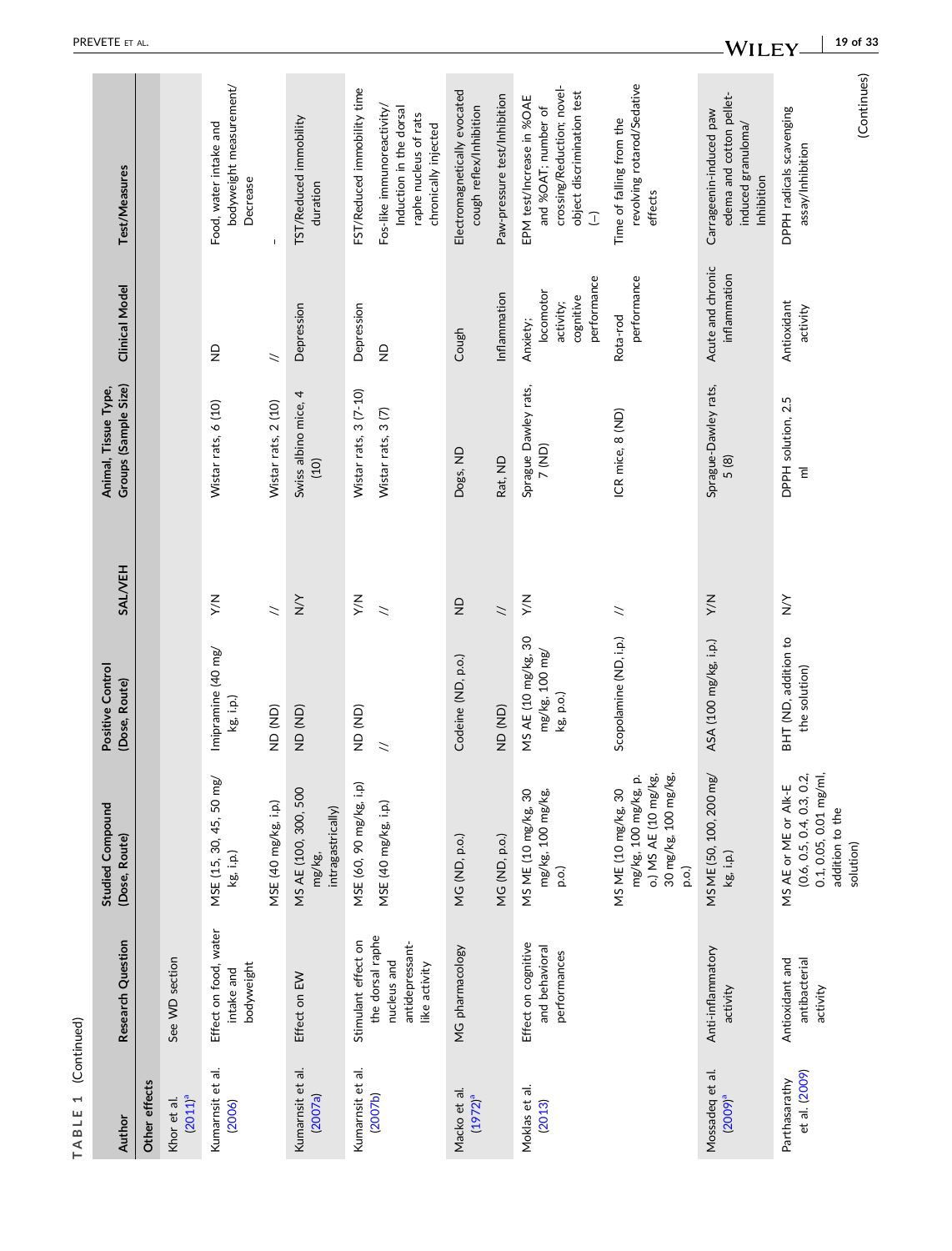| $\overline{\phantom{0}}$<br>TABLE | (Continued)                         |                                                                                           |                                                          |                          |                                                                                                                                       |                                           |                                                                                                                                   |
|-----------------------------------|-------------------------------------|-------------------------------------------------------------------------------------------|----------------------------------------------------------|--------------------------|---------------------------------------------------------------------------------------------------------------------------------------|-------------------------------------------|-----------------------------------------------------------------------------------------------------------------------------------|
| Author                            | Research Question                   | <b>Studied Compound</b><br>(Dose, Route)                                                  | Positive Control<br>(Dose, Route)                        | <b>SALVEH</b>            | Groups (Sample Size)<br>Animal, Tissue Type,                                                                                          | <b>Clinical Model</b>                     | Test/Measures                                                                                                                     |
| Other effects                     |                                     |                                                                                           |                                                          |                          |                                                                                                                                       |                                           |                                                                                                                                   |
|                                   |                                     | mg/<br>disk impregnation)<br>MS AE (25 ml at 100<br>ml concentration,                     | Cloram Phenicol (30<br>impregnation)<br>mg/ml, disk      | $\leq$                   | Escherichia Coli,<br>strains, 10 <sub>6</sub> CFU<br>Bacillus subtilis,<br>Salmonella Typhi,<br>Pseudomonas<br>Aeruginosa<br>bacteria | Antimicrobial<br>activity                 | Disk diffusion assay (0)                                                                                                          |
|                                   |                                     | MS ME or Alk-E (25 ml at<br>concentration, disk<br>impregnation)<br>$100 \, \text{mg/ml}$ | Cloram Phenicol (30<br>impregnation)<br>mg/ml, disk      | $\geq$                   | $\tilde{z}$                                                                                                                           | $\geq$                                    | inhibition zone (Salmonella<br>Disk diffusion assay/Great<br>Typhi, Bacillus subtilis)                                            |
| Salleh et al.<br>(2011)           | Potential antipyretic<br>properties | MS crude ME (50 mg/kg,<br>100 mg/kg, 200 mg/<br>kg, i.p.)                                 | Ketoprofen (1 mg/kg,<br>$\vdots$                         | $\sum_{i=1}^{n}$         | BALB/c mice, 5 (6)                                                                                                                    | Brewer's yeast-<br>induced<br>pyrexia     | Rectal temperature recording/<br>Reduction                                                                                        |
| Senik et al.<br>(2012)            | Effect on cognitive<br>function     | MS ME (100, 500, 1000<br>mg/kg, p.o.)                                                     | MOR (430 mg/kg, p.<br>(500 mg/kg, p.o.)<br>o.) Piracetam | $\sum_{i=1}^{n}$         | Dawley rats, 6<br>(Albino) Sprague-<br>(10)                                                                                           | term memory<br>Learning; long             | One-way PA test and two-way<br>Learning acquisition (+)<br>active avoidance test/                                                 |
| Tsuchiya et al.<br>(2002)         | Effect on gastric acid<br>secretion | MG (30 mg, i.c.v.) MG (3,<br>10, 30 mg, i.c.v.)                                           | (AD)                                                     | $\sum_{i=1}^{n}$         | Wistar rats, 2 (7-9)                                                                                                                  | $\frac{\Omega}{Z}$                        | Basal gastric acid secretion (O)                                                                                                  |
|                                   |                                     | MG (30 mg, i.c.v.) MG (3,<br>10, 30 mg, i.c.v.)                                           | MOR (1, 3, 10 mg,<br>i.c.v.                              | $\overline{\phantom{0}}$ | Wistar rats, $6(3-7)$                                                                                                                 | $\geq$                                    | 2-deoxy-D-glucose-stimulated<br>gastric acid secretion/<br>Inhibition                                                             |
| et al. (2017)<br>Vázquez López    | Action on stress                    | $^{+}$<br>solution (1 mg/kg<br>$MG + paynantine$<br>0.05 mg/kg, i.p.)                     | Ethanol (3 v/v%, i.p.)                                   | $\frac{z}{\geq}$         | WT mice, 2 (9-15)<br>mice, 2 (9-15)<br>receptor KO<br>mu-opioid                                                                       | $\frac{\Omega}{Z}$                        | stimulation of the tail root/<br>Basal response current<br>Vocalization threshold in<br>response to electrical<br>(mA) and AI (0) |
|                                   |                                     | $^{+}$<br>solution (1 mg/kg<br>$MG + payment$<br>0.05 mg/kg, i.p.)                        | Ethanol (3 v/v%, i.p.)                                   | $\tilde{z}$              | mice, 2 (9-15)<br>(Stressed and not<br>mice, 2 (9-15)<br>stressed) WT<br>receptor KO<br>mu-opioid                                     | Restraint-stress-<br>analgesia<br>induced | stimulation of the tail root/<br>Vocalization threshold in<br>response to electrical<br>Reduction of AI                           |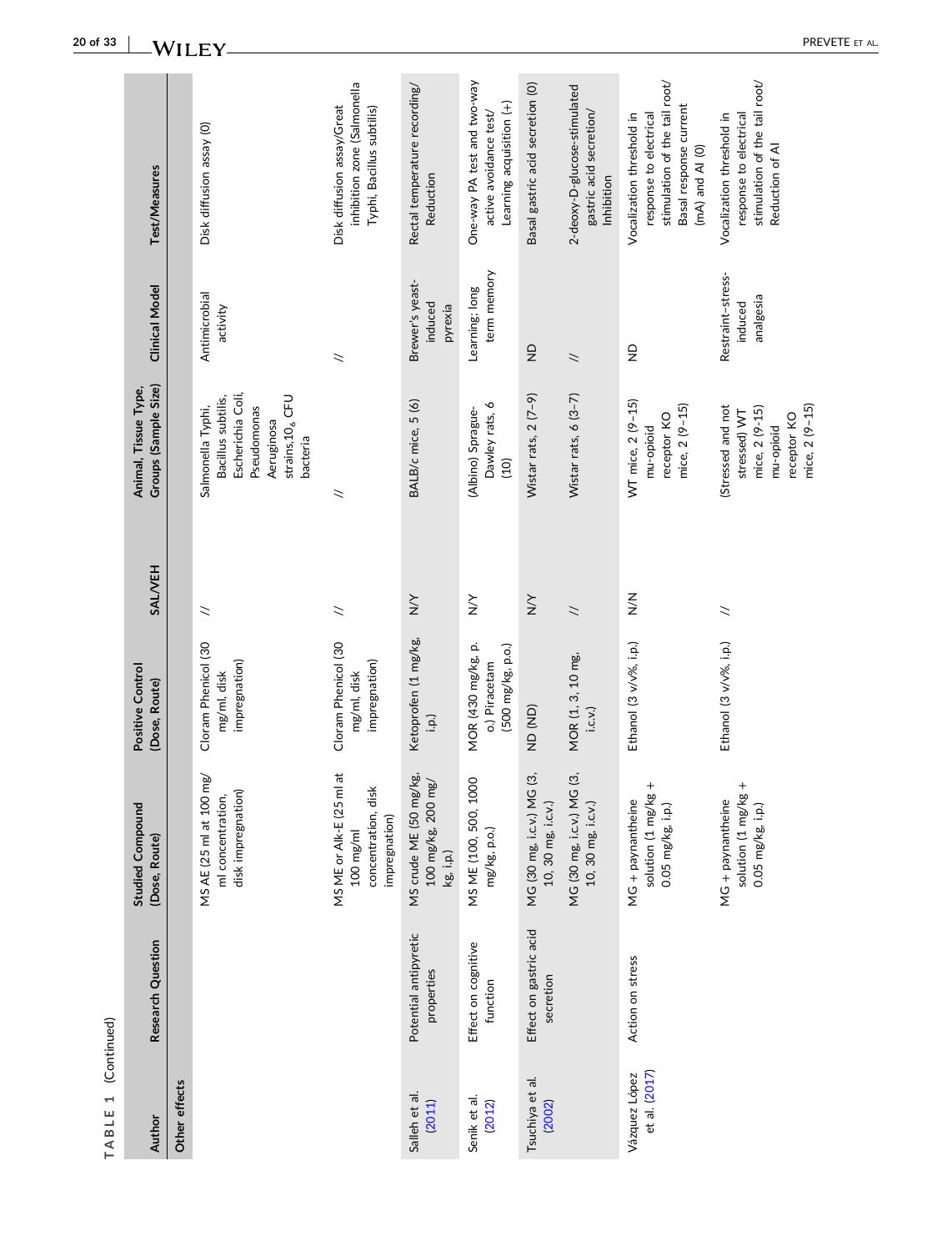| TABLE 1 (Continued)          |                                                                         |                                                                                                                                                                                                                                                                                                                                                                                                                                                                                                                                                                                                                                                                                                                                                                                                                                                                                               |                                   |               |                                                                                                               |                                                |                                                                                                                                                                                                                                                                                                                                                                                                                                                                                                                                                                                                                                                                                                                                                                                                                                                                                                                                                                                                                                                                                                                                                                                                                                                                                    |
|------------------------------|-------------------------------------------------------------------------|-----------------------------------------------------------------------------------------------------------------------------------------------------------------------------------------------------------------------------------------------------------------------------------------------------------------------------------------------------------------------------------------------------------------------------------------------------------------------------------------------------------------------------------------------------------------------------------------------------------------------------------------------------------------------------------------------------------------------------------------------------------------------------------------------------------------------------------------------------------------------------------------------|-----------------------------------|---------------|---------------------------------------------------------------------------------------------------------------|------------------------------------------------|------------------------------------------------------------------------------------------------------------------------------------------------------------------------------------------------------------------------------------------------------------------------------------------------------------------------------------------------------------------------------------------------------------------------------------------------------------------------------------------------------------------------------------------------------------------------------------------------------------------------------------------------------------------------------------------------------------------------------------------------------------------------------------------------------------------------------------------------------------------------------------------------------------------------------------------------------------------------------------------------------------------------------------------------------------------------------------------------------------------------------------------------------------------------------------------------------------------------------------------------------------------------------------|
| Author                       | Research Question                                                       | <b>Studied Compound</b><br>(Dose, Route)                                                                                                                                                                                                                                                                                                                                                                                                                                                                                                                                                                                                                                                                                                                                                                                                                                                      | Positive Control<br>(Dose, Route) | <b>SALVEH</b> | Groups (Sample Size)<br>Animal, Tissue Type,                                                                  | <b>Clinical Model</b>                          | Test/Measures                                                                                                                                                                                                                                                                                                                                                                                                                                                                                                                                                                                                                                                                                                                                                                                                                                                                                                                                                                                                                                                                                                                                                                                                                                                                      |
| Other effects                |                                                                         |                                                                                                                                                                                                                                                                                                                                                                                                                                                                                                                                                                                                                                                                                                                                                                                                                                                                                               |                                   |               |                                                                                                               |                                                |                                                                                                                                                                                                                                                                                                                                                                                                                                                                                                                                                                                                                                                                                                                                                                                                                                                                                                                                                                                                                                                                                                                                                                                                                                                                                    |
| et al. (2016)<br>Vijeepallam | Antipsychotic-like<br>effect                                            | MS ME (50, 75, 100, 125,<br>250, 500 mg/kg, p.o.)                                                                                                                                                                                                                                                                                                                                                                                                                                                                                                                                                                                                                                                                                                                                                                                                                                             | (AD)                              | $\times$      | Swiss albino mice, 8<br>$\circledcirc$                                                                        | induced)<br>climbing<br>behavior<br>(ApoMOR-   | Climbing behavior index/<br>Attenuation                                                                                                                                                                                                                                                                                                                                                                                                                                                                                                                                                                                                                                                                                                                                                                                                                                                                                                                                                                                                                                                                                                                                                                                                                                            |
|                              |                                                                         | MS ME (75, 100 mg/kg,<br>p.o.)                                                                                                                                                                                                                                                                                                                                                                                                                                                                                                                                                                                                                                                                                                                                                                                                                                                                | $\geq$                            | $\tilde{z}$   | Swiss albino mice, 4<br>$\circledR$                                                                           | (Haloperidol-<br>catalepsy<br>induced)         | Mouse bar test/Potentiation of<br>catalepsy                                                                                                                                                                                                                                                                                                                                                                                                                                                                                                                                                                                                                                                                                                                                                                                                                                                                                                                                                                                                                                                                                                                                                                                                                                        |
|                              |                                                                         | MS ME (50, 75, 100, 125,<br>250, 500 mg/kg, p.o.)                                                                                                                                                                                                                                                                                                                                                                                                                                                                                                                                                                                                                                                                                                                                                                                                                                             | Clozapine (1 mg/kg,<br>p.o.)      | $\tilde{z}$   | Swiss albino mice, 9<br>$\circledR$                                                                           | withdrawal<br>induced)<br>(Ketamine-<br>social | Social interaction (+) and<br>Social behavior observation/<br>withdrawal reduction                                                                                                                                                                                                                                                                                                                                                                                                                                                                                                                                                                                                                                                                                                                                                                                                                                                                                                                                                                                                                                                                                                                                                                                                 |
| Yuniarti et al.<br>(2020)    | Antioxidant activity                                                    | extract (20, 40, 60<br>80 and 100 µg/ml,<br>Kratom leaf ethanol<br>ĝ                                                                                                                                                                                                                                                                                                                                                                                                                                                                                                                                                                                                                                                                                                                                                                                                                          | Vitamin C                         | $\leq$        | DPPH solution, ND                                                                                             | activity test<br>Antioxidant                   | High reduction of DPPH<br>assay, + or - Vitamin C/<br>DPPH radicals scavenging<br>free radicals                                                                                                                                                                                                                                                                                                                                                                                                                                                                                                                                                                                                                                                                                                                                                                                                                                                                                                                                                                                                                                                                                                                                                                                    |
|                              | knock-out; LKT, lyophilized kratom tea; LFP, local field potential; ME, | 1,2,3,4,6,7,7a,122a,12b-decahydroindolo[2,3-a]quinolizin-2-yl)-3-methoxyacrylate; MGM-16, (E)-methyl 2-((2S,3S,7aS,12aR,12bS)-3-ethyl-9-fluoro-7a-hydroxy-8-methoxy-1,2,3,4,6,7,7a,122b-<br>decahydroindolo[2,3-a]quinolizin-2-yl)-3-methoxyacrylate; MGM-9, (E)-methyl 2-(3-ethyl-7a,12a-(epoxyethanoxy)-9-fluoro-1,2,3,4,6,7,1212b-octahydro-8-methoxyindolo[2,3-a]quinolizin-2-yl)-3-<br>Abbreviations: 2-AA, 2-aminoanthracene; 2-NF, 2-Nitrofluorene; 5-FU, 5-Fluoruracil; 5-HETE, 5-hydroxy-6,8,11,14-eicosatetraenoic acid; 7HMG, 7-hydroxymitragynine; ABTS, 2,2'-azino-bis(3-<br>Note: %OAE: open arm entries; %OAT: time spent on open arms; %CZT: time spent in central zone; //: same data as above; -: impairment; 0: no effect.<br>TPT, tail pinch test; TST, tail suspension test; VEH, vehicle; WD, withdrawal and dependence; WIR, water immersion restraint; WT, wild type. |                                   |               | methanol extract; MG, mitragynine; MGM-15, (E)- methyl 2-((2S,3S,7aS,12aR,12bS)-3-ethyl-7a-hydroxy-8-methoxy- |                                                | ethylbenzothiazoline-6-sulfonic acid); AE, aqueous extract; AI, analgesic index; AIk-E, alkaloid extract; ASA, acetylsalicylic acid; BA, betulinic acid; BHT, butylated hydroxytoluene; CAMP, cyclic adenosine<br>number of entries in central zone; DPPH, 1,1-diphenyl-2-picryl hydrazylfree; ED, ethanol dependent; EPM, elevated plus-maze; ET, ethanol treatment; EW, ethanol withdrawal; FR, fixed-ratio; FRAP, ferric<br>open field; p.o., per oral; PA, passive avoidance; RA, retinoid acid; s.c., subcutaneous; SAL, saline solution; SRM, silane reduced analogue; TEAC, high trolox equivalent antioxidant capacity; TFT, tail flick test;<br>monophosphate; CCK, cholecystokinin; CLAMS, comprehensive lab animal monitoring system; CFU, colony forming units; CP, Conditioned place preference; CREB, cAMP response element binding; CZE,<br>methoxyacrylate; MOR, morphine; MS, Mitragyna speciosa; MSE: Mitragyna speciosa extract; MTT, 3-(4,5-dimethylthiazol-2-yl)-2.5-diphenyltetrazolium bromide; NAL, naloxone; NaN3, sodium azide; OF,<br>reducing antioxidant power assay, FST, forced swim test; HPA, hypothalamic-pituitary-adrenal; HPT, hot plate test; i.c.v., intracerebroventricular; i.p., intraperitoneal; i.v., intravenous; Inj, injection; KO, |

<span id="page-20-0"></span>PREVETE ET AL .

arecord with more than 1 evidence, the content is reported in the specific section.

<sup>3</sup>record with more than 1 evidence, the content is reported in the specific section.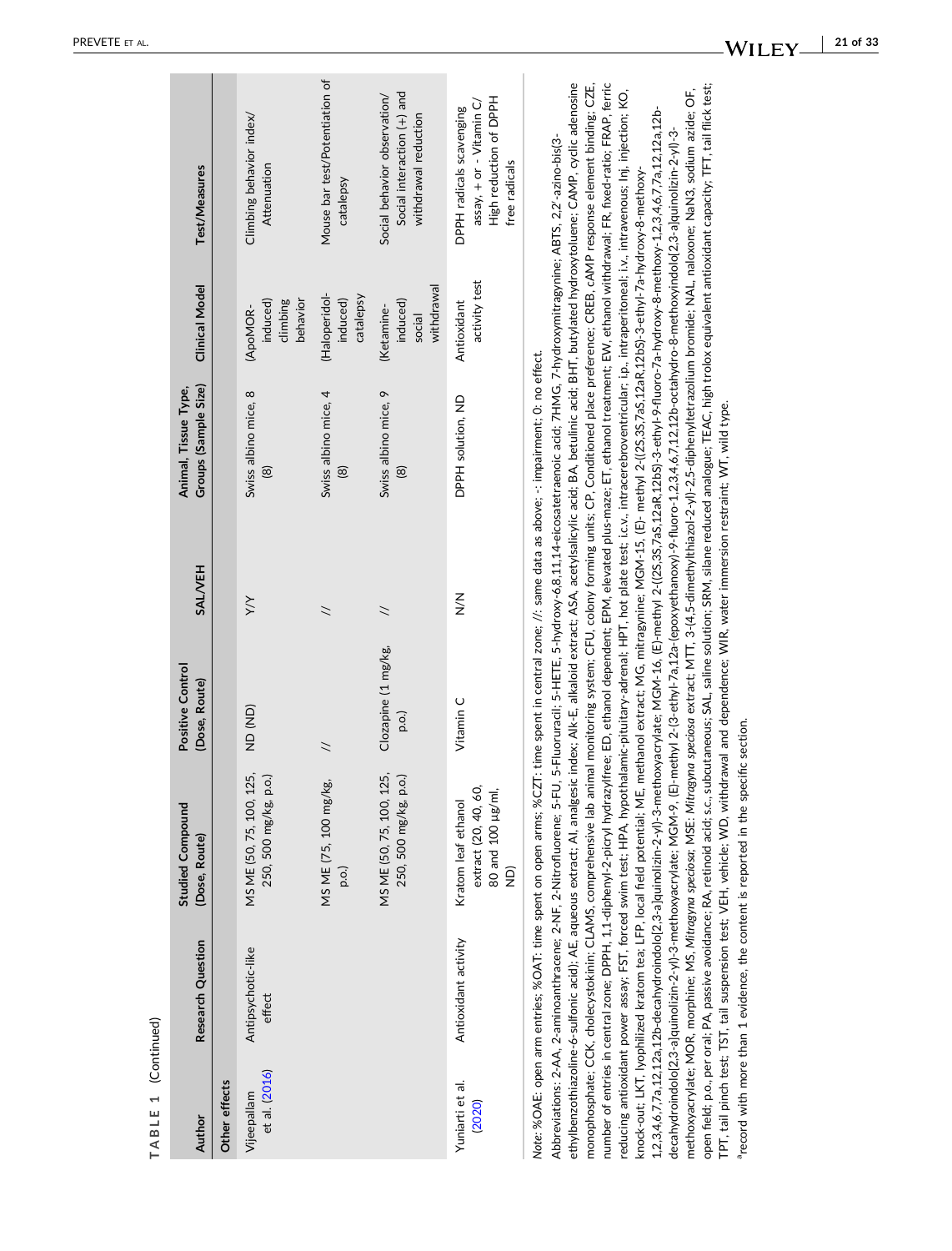learning impairment (Singh et al., [2019c](#page-31-0)), severe-to-moderate dependence (Singh et al., [2014\)](#page-30-0), with severe dependence negatively affecting physical well-being (Leong Bin Abdullah et al., [2019a](#page-29-0)). Concerns during kratom cessation were physical (e.g., muscle spasms, pain, watery eyes and nose, fever, diminished appetite, gastrointestinal effects‐diarrhea, constipation‐, and severe fatigue) (Singh et al. [2014,](#page-30-0) [2018d](#page-31-0), [2019a\)](#page-30-0), and psychological withdrawal symptoms, for example, sleep problems, restlessness/nervousness, anger (Singh et al., [2014](#page-30-0), [2018d](#page-31-0)), and mild levels of anxiety and depression (Singh et al., [2018c](#page-31-0)). Some of these adverse effects were described as linked to a greater kratom tea/juice daily consumption (Singh et al., [2018a,](#page-30-0) [2018c,](#page-31-0) [2018d](#page-31-0), [2019a](#page-30-0)) or a major daily use frequency (Leong Bin Abdullah et al., [2020a](#page-29-0)).

Further, evidence of severe psychosis (Leong Bin Abdullah et al., [2019b\)](#page-29-0) and electrocardiogram (ECG) alterations (Leong Bin Abdullah et al., [2020b\)](#page-29-0) was found to be not related to kratom use. Additionally, kratom was not found to have a negative impact on life quality (Leong Bin Abdullah et al., [2019a\)](#page-29-0), nor causing any alterations of hepatic (Leong Bin Abdullah et al., [2020a\)](#page-29-0) or other biochemical parameters (Singh et al., [2018a](#page-30-0)), hormones levels (testosterone, FSH and LH; Singh et al., [2018b](#page-31-0)), social functioning in a traditional setting (Singh et al., [2015](#page-31-0)), motor function, and cognitive profile concerning attention, working memory, and executive functions (Singh et al., [2019c\)](#page-31-0).

Among the experimental studies, evidence of potential therapeutic applications was shown in two studies. In fact, in the interventional study performed by Grewal [\(1932a\)](#page-28-0), participants (*N* = 5) were orally administered mitragynine acetate (0.05 g–50 mg) or MS powdered leaves (0.65, 1.3 g), and kratom was found to reduce heat sensitivity and electrical resistance of the skin, to improve muscular work, and to cause dilatation of the skin blood vessels (Grewal, [1932a](#page-28-0)). Furthermore, some safety issues were reported by Grewal [\(1932a\)](#page-28-0), such as giddiness, slight sight's alterations and nystagmus, muscle tenseness, pupils contraction, hand/tongue's tremor, stomach irritation and nausea, sleepiness sensation, and distorted motor coordination at higher doses (Grewal, [1932a](#page-28-0)). However, the adverse effects reported by Grewal [\(1932a\)](#page-28-0) came from a small sample  $(N = 5)$  and cannot be generalized.

Vicknasingam et al. ([2020](#page-31-0)) did not report any safety issues in a recent Randomized Controlled Trial (RCT) with participants being administered three kratom decoction drinks (mitragynine dose is not described). They found that kratom increased tolerance to cold‐evoked pain one hour after administration, without reporting discomforts nor withdrawal symptoms for at least 20 h (Vickna-singam et al., [2020\)](#page-31-0). Finally, Trakulsrichai et al [\(2015\)](#page-31-0) performed a prospective study on 10 participants, which were administered one dose (range 6.25–11.5 mg) per day for one week and a final dose on the eighth day (range 6.25–23 mg). This study did not show any therapeutic application but, in the absence of any serious adverse effect, reported some minor safety issues after kratom administration, such as a temporary blood pressure/heart rate increase and tongue numbness. Other details are provided in Table [2](#page-22-0).

# **4** <sup>|</sup> **DISCUSSION**

To our knowledge, this is the first systematic review that provides an overview of (pre)clinical evidence of mitragynine/kratom therapeutic use and safety issues in humans. Among the records included in this analysis (*N* = 75), 24% provided data in humans, while 76% supported its potential therapeutic use in the treatment of either acute and chronic pain (41%), substance use disorders (25%), such as morphine withdrawal and dependence, ethanol withdrawal, seeking behavior and intake; and other medical conditions based on several kratom effects (46%). Two out of the 18 clinical studies reported evidence of potential therapeutic application in pain. In contrast, some issues chronic kratom use related, such as learning impairment, alterations of cholesterol level, dependence, and withdrawal symptoms, were reported in 50% of them.

Many plant‐based medicines, including kratom, have historically been used in tropical regions to treat common health problems (Brown et al., [2017](#page-27-0)). However, over the years, its use has been become diffuse also in Western countries for both recreational and self‐medicating purposes. Among the latter, the most commonly reported by users is pain relief(Grundmann, [2017](#page-28-0); Schimmel et al., [2020](#page-30-0); Singh et al., [2020\)](#page-31-0).

The antinociceptive effects of kratom preparations, such as mitragynine (Carpenter et al., [2016](#page-27-0); Criddle, [2015;](#page-27-0) Fakurazi et al., [2013](#page-27-0); Foss et al., [2020](#page-28-0); Hiranita et al., [2019;](#page-28-0) Idid et al., [1998;](#page-28-0) Macko et al., [1972](#page-29-0); Matsumoto et al., [1996a](#page-29-0), [1996b;](#page-29-0) Shamima et al., [2012;](#page-30-0) Thongpradichote et al., [1998](#page-31-0)), LKT (Wilson et al., [2020\)](#page-32-0), MG Pseudoindoxyl (Takayama et al., [2002\)](#page-31-0), MGM‐9 (Matsumoto et al., [2008\)](#page-29-0), MGM‐15 and MGM‐16 (Matsumoto et al., [2014\)](#page-29-0), and 7HMG (Matsumoto et al., [2004,](#page-29-0) [2005,](#page-29-0) [2006\)](#page-29-0) recently suggested to be the key mediator of mitragynine's analgesic effects (Kruegel et al., [2019\)](#page-29-0), may be considered as preclinical evidence of kratom's potential therapeutic use in pain treatment and would explain why many users claim this benefit. Further, this therapeutic application is supported by two clinical studies that found kratom to reduce pain sensitivity (Grewal, [1932a](#page-28-0); Vicknasingam et al., [2020](#page-31-0)). According to the evidence reviewed in this paper, kratom was reported to exert antinociceptive effects through a multimodal regulation. This is suggested to involve spinal and supraspinal delta-, mu- (Matsumoto et al., [2014;](#page-29-0) Shamima et al., [2012;](#page-30-0) Thongpradichote et al., [1998\)](#page-31-0), and potentially kappa‐opioid receptors (Wilson et al., [2020](#page-32-0)) together with α‐adrenergic receptors (Foss et al., [2020](#page-28-0)). Other suggested mechanisms underlying these analgesic properties would include descending noradrenergic and serotoninergic systems (Matsumoto et al., [1996a\)](#page-29-0), Fos expression in the raphe nucleus (Kumarnsit et al., [2007b\)](#page-29-0), neuronal Ca2+ channels blockage (Matsumoto et al., [2005](#page-29-0); Takayama et al., [2002](#page-31-0)), and inhibition of some hyperalgesia mediators involved in anti-inflammatory processes (Mossadeq et al., [2009](#page-30-0)). In a double connection, it is also suggested that the inhibition of active pain sub-stances release (Aziddin et al., [2005](#page-27-0)) and a decreased COX-2 mRNA/ prostaglandin  $E_2$  production (Utar et al., [2011\)](#page-31-0) would mediate kratom's anti-inflammatory effects, which we found in some studies (Aziddin et al., [2005;](#page-27-0) Chittrakarn et al., [2018;](#page-27-0) Macko et al., [1972;](#page-29-0) Mossadeq et al., [2009](#page-30-0)). We also found kratom to show some actions suggested to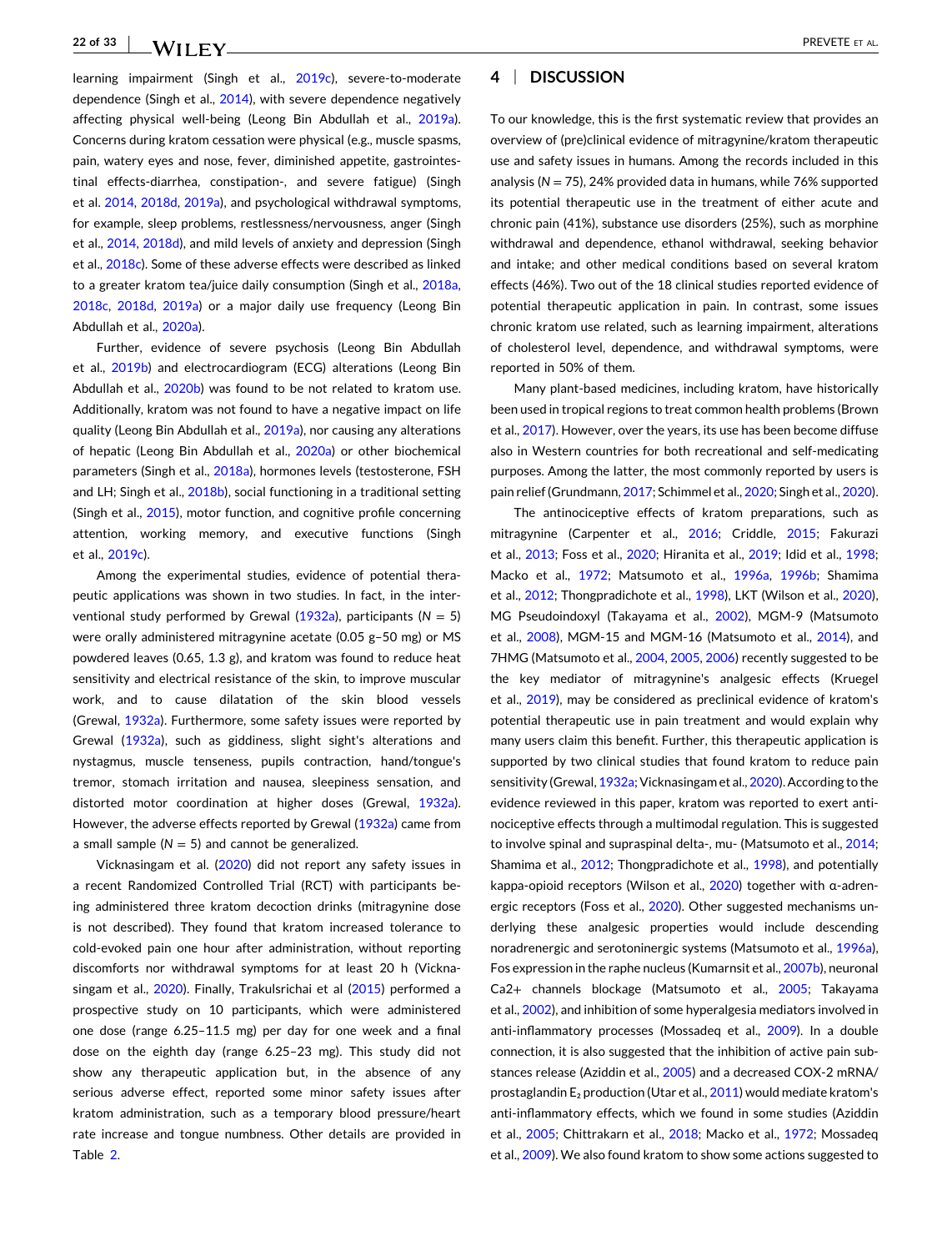<span id="page-22-0"></span>

| (YES, NO)<br>Safety<br>issues                                                          |                        | YES                               | YES                                                                                                                                                                           | YES                                              | <b>YES/NO</b>                                                                                                                               | YES                                                                                                                          | $\frac{1}{2}$                                                                                                                   |
|----------------------------------------------------------------------------------------|------------------------|-----------------------------------|-------------------------------------------------------------------------------------------------------------------------------------------------------------------------------|--------------------------------------------------|---------------------------------------------------------------------------------------------------------------------------------------------|------------------------------------------------------------------------------------------------------------------------------|---------------------------------------------------------------------------------------------------------------------------------|
| Measures<br>Test/                                                                      |                        | symptoms (-)<br>Produced          | steadiness (+); dotting<br>skin resistance $(+/-);$<br>Choice reaction time (+);<br>test (+/-); electrical<br>weight lift test (+);<br>heat tolerance (+);<br>vision test (0) | Produced symptoms (=<br>$\widetilde{\Xi}$        | (change: -); weight lift<br>Choice reaction time (-);<br>test (+); dotting test<br>(0); electrical skin<br>heat tolerance<br>resistance (-) | safety and vital signs<br>Blood exams and urine<br>tongue numbness);<br>observations (-;<br>samples (0);<br>$\widehat{\bot}$ | CPT (+); blood samples and<br>vital signs (0); COWS<br>(0); subjective<br>symptoms (O)                                          |
| Average<br>Content<br>X day<br>$\frac{c}{2}$                                           |                        | $\frac{1}{2}$                     | $\varrho$                                                                                                                                                                     | $\varrho$                                        | $\frac{\mathsf{D}}{\mathsf{D}}$                                                                                                             | $\frac{\Omega}{\Sigma}$                                                                                                      |                                                                                                                                 |
| kratom Daily<br>Participants)<br>(Majority of<br>times Daily<br>Consumed<br>(glasses)/ |                        | <b>GN/(GN)</b>                    | <b>GN/(GN)</b>                                                                                                                                                                | <b>GN/(GN)</b>                                   | <b>GN/GN)</b>                                                                                                                               | $(ND)/1-9$                                                                                                                   | (ND)/multiple ND                                                                                                                |
| Administration<br>Time (n)                                                             |                        | $2 (N = 2)$<br>$1 (N = 3);$       | $2 (N = 2)$<br>$1 (N = 3);$                                                                                                                                                   | $2 (N = 2)$<br>$1 (N = 3);$                      | $2 (N = 2)$<br>$1 (N = 3);$                                                                                                                 | + 8th day<br>Daily (7 days)                                                                                                  | the day<br>3 during                                                                                                             |
| (Dose, Route)<br>Compound<br><b>Studied</b>                                            |                        | (0.05 g, p.o.)<br>MG acetate      | (50 mg, p.o.)<br>MG acetate                                                                                                                                                   | $1.3$ g p.o.)<br>MS powdered<br>leaves<br>(0.65, | 1.3 g p.o.)<br>MS powdered<br>leaves<br>(0.65,                                                                                              | 23 mg, p.o.)<br>dose range<br>11.5 mg,<br>p.o. for<br>7 days<br>$+$ final<br>MG (6.25-<br>$6.25 -$                           | in field decoctions)<br>MG concentration<br>(approximating<br>levels found<br>decoction<br>drink<br>Kratom                      |
| Research Question                                                                      |                        | Effects on muscular<br>and mental | fatigue                                                                                                                                                                       |                                                  |                                                                                                                                             | pulse rate change<br>pressure, and<br>PK of MG, blood<br>after taking<br>kratom                                              | Evaluation of changes<br>responses, and in<br>in pain tolerance,<br>withdrawal signs<br>or symptoms<br>physiologic<br>potential |
| Design                                                                                 |                        | Interventional<br>study           |                                                                                                                                                                               |                                                  |                                                                                                                                             | Prospective<br>study                                                                                                         | double-blind<br>controlled,<br>placebo-<br>Randomized<br>study                                                                  |
| Control Group<br>(N, Gender)                                                           |                        | $\frac{\Omega}{\Sigma}$           |                                                                                                                                                                               |                                                  |                                                                                                                                             | $\frac{1}{2}$                                                                                                                | $\frac{\mathsf{D}}{\mathsf{D}}$                                                                                                 |
| K-Use (Time)                                                                           |                        | $\frac{\Omega}{\Sigma}$           |                                                                                                                                                                               |                                                  |                                                                                                                                             | ≥6 months                                                                                                                    | $\geq$ 12 months                                                                                                                |
| Participants (N,<br>Gender)                                                            |                        | Volunteers (5, male)              |                                                                                                                                                                               |                                                  |                                                                                                                                             | kratom users (10,<br>Chronic regular<br>male)                                                                                | Vicknasingam Malaysia Regular kratom users<br>(26, male)                                                                        |
| Place                                                                                  |                        | $\frac{\mathsf{D}}{\mathsf{D}}$   |                                                                                                                                                                               |                                                  |                                                                                                                                             | Thailand                                                                                                                     |                                                                                                                                 |
| Author                                                                                 | Interventional Studies | (1932a)<br>Grewal                 |                                                                                                                                                                               |                                                  |                                                                                                                                             | Trakulsrichai<br>(2015)<br>et al.                                                                                            | (2020)<br>et al.                                                                                                                |

**TABLE 2** Clinical studies

TABLE 2 Clinical studies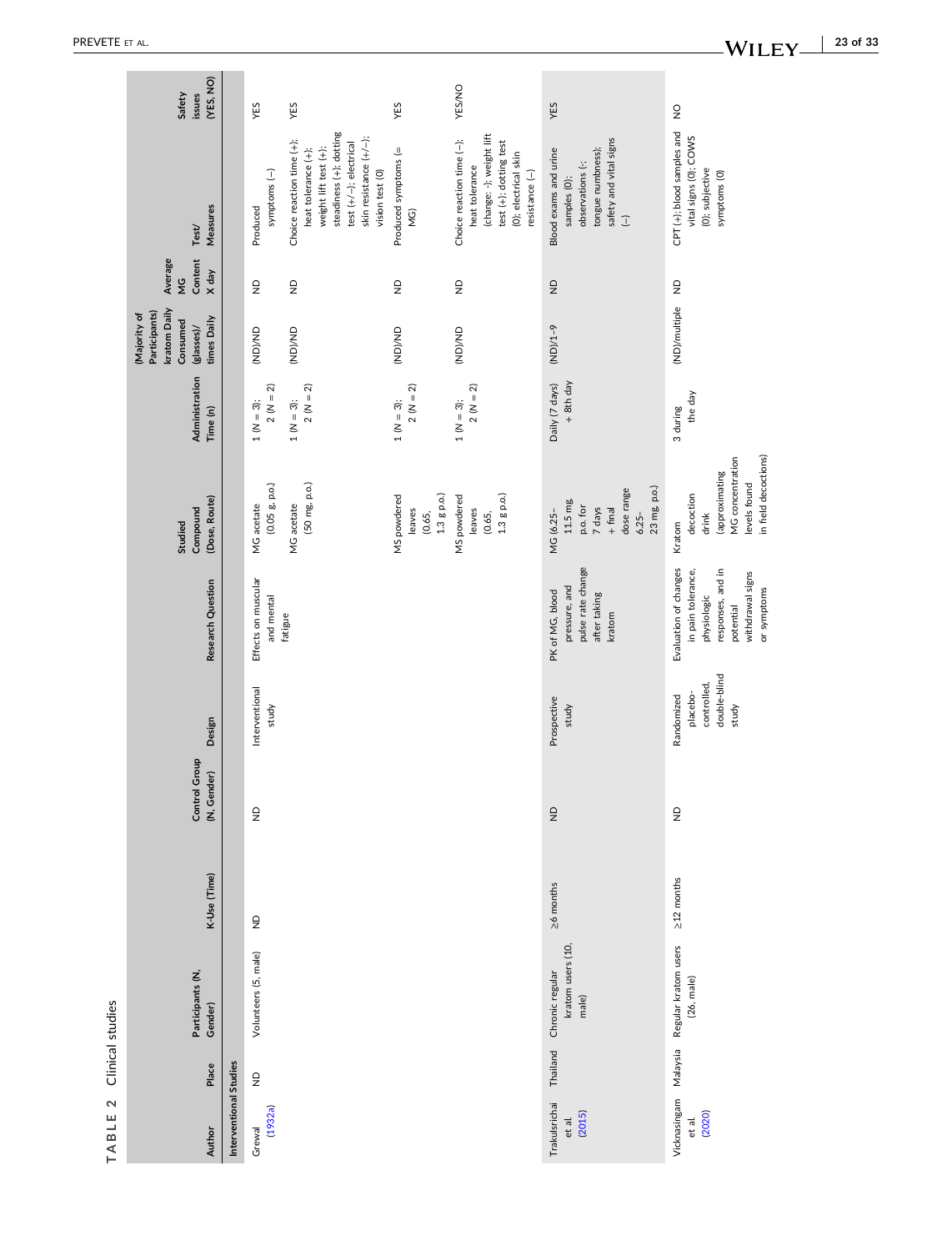| (YES, NO)<br>Safety<br>issues                                                          |                       | YES                                                              | $\frac{1}{2}$                                                                                                                                                               | YES                                                                            | $\frac{1}{2}$                                                                      | $\frac{1}{2}$                                                                                             | $\frac{1}{2}$                                                                                                | YES                                                                                                                           | $\frac{1}{2}$                                |
|----------------------------------------------------------------------------------------|-----------------------|------------------------------------------------------------------|-----------------------------------------------------------------------------------------------------------------------------------------------------------------------------|--------------------------------------------------------------------------------|------------------------------------------------------------------------------------|-----------------------------------------------------------------------------------------------------------|--------------------------------------------------------------------------------------------------------------|-------------------------------------------------------------------------------------------------------------------------------|----------------------------------------------|
| Measures<br>Test/                                                                      |                       | WHOQOL-BREF (0; - in<br>severe dependence);<br>$KDS (+)$         | not related to K-use)<br>BPRS, MINI, DSMV (-;                                                                                                                               | Serum TG and HDL (0);<br>serum TC and LDL<br>parameters (0)<br>$(-22)$ ; liver | and borderline QTc<br>ECG sinus tachycardia<br>intervals (no link<br>with K-use)   | Face-to-face interview<br>drug use (+)                                                                    | Face-to-face interview<br>drug use (+)                                                                       | dependence (45%);<br>craving (23%), low<br>LDQ/severe (>50%)-<br>MWC (-); MCQ<br>short form/high<br>craving (77%)<br>moderate | ASI(O)                                       |
| Average<br>Content<br>X day<br>$\frac{c}{2}$                                           |                       | $\frac{1}{2}$                                                    | $\varrho$                                                                                                                                                                   | $\frac{\mathsf{D}}{\mathsf{D}}$                                                | 434.28 mg                                                                          | $\frac{\Omega}{\Sigma}$                                                                                   | 214.29 mg                                                                                                    | 276.5 mg                                                                                                                      | $\frac{1}{2}$                                |
| kratom Daily<br>Participants)<br>(Majority of<br>times Daily<br>Consumed<br>(glasses)/ |                       | times daily<br>>3 glasses/24                                     | ≥4 glasses/>3                                                                                                                                                               | ≥4 glasses/>3                                                                  | 24 glasses/ND                                                                      | ≥2 glasses/ ≤2                                                                                            | 23 glasses/ND                                                                                                | ≥3.5 glasses/≥3                                                                                                               | $\frac{1}{2}$                                |
| Administration<br>Time (n)                                                             |                       | $\frac{1}{2}$                                                    | $\frac{\Omega}{\Delta}$                                                                                                                                                     | $\frac{\mathsf{D}}{\mathsf{D}}$                                                | $\frac{1}{2}$                                                                      | $\frac{\Omega}{\Sigma}$                                                                                   | $\mathsf{P}$                                                                                                 | $\triangleq$                                                                                                                  | $\frac{1}{2}$                                |
| (Dose, Route)<br>Compound<br>Studied                                                   |                       | $\frac{1}{2}$                                                    | $\varrho$                                                                                                                                                                   | $\frac{\mathsf{D}}{\mathsf{D}}$                                                | $\frac{\Omega}{\Sigma}$                                                            | $\frac{\mathsf{D}}{\mathsf{D}}$                                                                           | $\frac{\Omega}{\Sigma}$                                                                                      | $\varrho$                                                                                                                     | $\frac{1}{2}$                                |
| Research Question                                                                      |                       | Quality of life of kratom<br>associated factors<br>users and its | symptoms in users and<br>associations between<br>psychotic symptoms<br>psychosis/psychotic<br>Prevalence/severity of<br>the evaluation of<br>K-use and the<br>occurrence of | associations with K-<br>Fasting lipid profile of<br>users and its<br>use       | abnormalities and QTc<br>intervals in regular<br>Prevalence of ECG<br>kratom users | initiation, illicit drugs<br>Self-report relationship<br>use, and HIV risk<br>between kratom<br>behaviors | and severity of opioid-<br>Self-reported prevalence<br>effects after kratom<br>related adverse<br>initiation | Kratom dependence,<br>withdrawal, and<br>craving                                                                              | Kratom effects on social<br>functioning      |
| Design                                                                                 |                       | Cross-sectional<br>survey                                        | Cross-sectional<br>clinical<br>survey                                                                                                                                       | Analytical cross-<br>sectional<br>study                                        | Analytical cross-<br>sectional<br>study                                            | Cross-sectional<br>study                                                                                  | Cross-sectional<br>study                                                                                     | Cross-sectional<br>study                                                                                                      | Cross-sectional<br>survey                    |
| Control Group<br>(N, Gender)                                                           |                       | ę                                                                | $\frac{\Omega}{\Sigma}$                                                                                                                                                     | Healthy subjects,<br>male)<br>no K-use<br>(100,                                | Healthy subjects,<br>male)<br>no K-use<br>(100,                                    | $\frac{\mathsf{D}}{\mathsf{D}}$                                                                           | $\ensuremath{\mathsf{P}}$                                                                                    | $\varrho$                                                                                                                     | $\frac{1}{2}$                                |
| K-Use (Time)                                                                           |                       | $\geq$ 1 year                                                    | $\geq$ 1 year                                                                                                                                                               | $\geq$ 1 year                                                                  | $\geq$ 1 year                                                                      | $\geq$ 7 days                                                                                             | $\geq$ 7 days                                                                                                | $>1-3$ years                                                                                                                  | $\geq$ months                                |
| Participants (N,<br>Gender)                                                            |                       | Malaysia Regular kratom users<br>(150, male)                     | Malaysia Regular kratom users<br>(150, male)                                                                                                                                | Malaysia Regular kratom users<br>(100, male)                                   | Malaysia Regular kratom users<br>(100, male)                                       | Malaysia Illicit drug users with<br>current K-use<br>(260, male)                                          | Malaysia Illicit opioid users with<br>current K-use<br>(163, male)                                           | Malaysia Regular kratom users<br>(293, male)                                                                                  | Malaysia Regular kratom users<br>(293, male) |
| Place                                                                                  |                       |                                                                  |                                                                                                                                                                             |                                                                                |                                                                                    |                                                                                                           |                                                                                                              |                                                                                                                               |                                              |
| Author                                                                                 | Observational studies | Leong Bin Abdullah<br>et al. (2019a)                             | Leong Bin Abdullah<br>et al. (2019b)                                                                                                                                        | Leong Bin Abdullah<br>et al. (2020a)                                           | Leong Bin Abdullah<br>et al. (2020b)                                               | Saref et al. (2019a).                                                                                     | Saref et al. (2019b)                                                                                         | Singh et al. (2014)                                                                                                           | Singh et al. (2015)                          |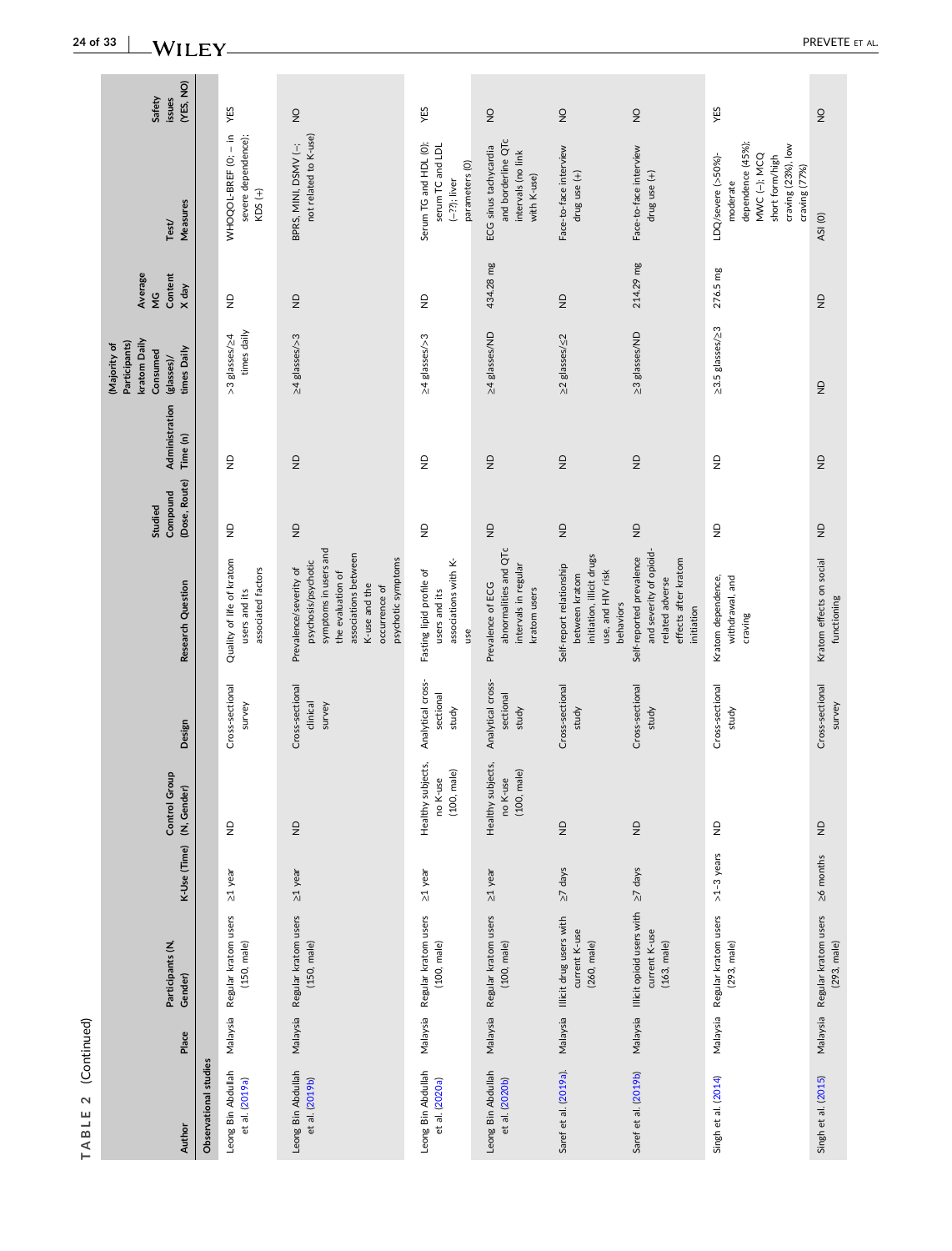| Ξ |   |
|---|---|
|   |   |
|   |   |
|   |   |
|   |   |
|   |   |
|   |   |
|   |   |
|   |   |
|   |   |
| Ľ |   |
|   |   |
|   |   |
|   |   |
|   |   |
|   |   |
|   |   |
| с | ↘ |
|   |   |
|   |   |
|   |   |
|   |   |
|   |   |
|   |   |
|   |   |
|   |   |
| п |   |
|   |   |
|   |   |
| 1 |   |
|   |   |
|   |   |
|   |   |
|   |   |
|   |   |

|                       |          |                                                                        |                         |                                             |                          |                                                                                          | Studied                         |                            | kratom Daily<br>Participants)<br>Majority of<br>Consumed | Average<br>$\frac{c}{2}$ |                                                                                                                                     | Safety              |
|-----------------------|----------|------------------------------------------------------------------------|-------------------------|---------------------------------------------|--------------------------|------------------------------------------------------------------------------------------|---------------------------------|----------------------------|----------------------------------------------------------|--------------------------|-------------------------------------------------------------------------------------------------------------------------------------|---------------------|
| Author                | Place    | Participants (N,<br>Gender)                                            | K-Use (Time)            | <b>Control Group</b><br>(N, Gender)         | Design                   | Research Question                                                                        | (Dose, Route)<br>Compound       | Administration<br>Time (n) | times Daily<br>(glasses)/                                | Content<br>X day         | Measures<br>Test/                                                                                                                   | (YES, NO)<br>issues |
| Observational studies |          |                                                                        |                         |                                             |                          |                                                                                          |                                 |                            |                                                          |                          |                                                                                                                                     |                     |
| Singh et al. (2018a)  |          | Malaysia Regular kratom users<br>(58, male)                            | $\geq$ 2 years          | no K-use (19,<br>Healthy subjects,<br>male) | Cross-sectional<br>study | hematological and<br>clinical-chemistry<br>Kratom effects on                             | $\varrho$                       | $\frac{1}{2}$              | $\geq 3.5 / \geq 2$                                      | 76.3-114.8<br>mg         | Hematological (0)<br>and biochemical<br>parameters (O)<br>Full-blood test/                                                          | YES                 |
| Singh et al. (2018b)  |          | Malaysia Regular kratom users<br>(19, male)                            | ≥2 years                | $\frac{1}{2}$                               | Cross-sectional<br>study | after long-term K-use<br>testosterone levels<br>Kratom effects on                        | $\frac{1}{2}$                   | $\frac{1}{2}$              | 3.5/ND                                                   | 76.23-94.15<br>mg        | parameters (0); full-<br>Hematological and<br>testosterone, FSH,<br>LH levels (O)<br>biochemical<br>Full-blood test/<br>blood test/ | $\frac{1}{2}$       |
| Singh et al. (2018c)  | Malaysia | Regular kratom users<br>(150, male)                                    | $\geq$ 1 year           | $\frac{\Omega}{\Sigma}$                     | Retrospective<br>study   | withdrawal symptoms<br>Severity of kratom<br>(anxiety and<br>depression)                 | $\frac{\mathsf{D}}{\mathsf{D}}$ | $\frac{\Omega}{\Sigma}$    | $\geq 4/2$                                               | $\frac{\Omega}{\Sigma}$  | BDI (-); BAI (-)                                                                                                                    | YES                 |
| Singh et al. (2018d)  |          | Malaysia Regular kratom users<br>(170, male)                           | >2 years                | $\frac{\Omega}{\Sigma}$                     | Cross-sectional<br>study | withdrawal symptoms<br>(pain, sleep problems)<br>Severity of kratom                      | $\frac{\Omega}{\Sigma}$         | $\frac{\Omega}{\Sigma}$    | $\geq 3.5 / \geq 2$                                      | $76 - 115$ mg            | BPI (-); PSQI (-)                                                                                                                   | YES                 |
| Singh et al. (2019a)  | Malaysia | Regular kratom users<br>(125, male)                                    | $\frac{\Omega}{\Sigma}$ | $\frac{\Omega}{\Sigma}$                     | Retrospective<br>study   | fatigue severity during<br>Constipation prevalence<br>kratom cessation<br>from K-use and | $\frac{\Omega}{\Sigma}$         | $\frac{\Omega}{\Sigma}$    | 23/ND                                                    | $\frac{\Omega}{\Sigma}$  | $CAS$ $(-)$ ; FSS $(-)$                                                                                                             | YES                 |
| Singh et al. (2019b)  |          | Malaysia Regular kratom users<br>(62 male, 1,<br>female)               | >2 years                | $\overline{z}$                              | Cross-sectional<br>study | K-use dose-dependent<br>effects                                                          | $\ominus$                       | $\frac{\Omega}{\Sigma}$    | $\geq$ 3 glasses/1-3                                     | $\frac{\Omega}{\Sigma}$  | B-BAES (O)                                                                                                                          | YES                 |
| Singh et al. (2019c)  | Nalaysia | Regular kratom users<br>(70, male)                                     | $\geq$ 2 years          | users (25,<br>No kratom<br>male)            | Cross-sectional<br>study | cognitive functions<br>Kratom effects on                                                 | $\frac{\Omega}{\Sigma}$         | $\frac{1}{2}$              | $\leq$ 3 glasses/>2                                      | $72.5 - 74.9$<br>mg      | CANTAB: PAL (-); MOT<br>(0); DMS (0); SWM<br>(0); RTI (0); AST (0)                                                                  | YES                 |
|                       |          | Note: (n): number; (N = ): subjects; -: impairment; +: improvement; 0: |                         | no effect.                                  |                          |                                                                                          |                                 |                            |                                                          |                          |                                                                                                                                     |                     |

Abbreviations: ASI, addiction severity index: AST, attention switching task; BAI, Beck anxiety inventory; B-BAES, brief-biphasic alcohol effects scale; BDI, Beck depression inventory; BPI, brief pain inventory; delayed matching to sample; DSMV, diagnostic and statistical manual of mental disorders V edition; ECG, electrocardiogram; FSH, follicle stimulating hormone; FSS, fatigue severity scale; K-use, kratom use (time is based on study's inclusion criteria); KDS, kratom dependence scale; LDQ, leeds dependence questionnaire; LH, luteinizing hormone; MCQ, marijuana craving questionnaire; MG, mitragynine; MINI: mini BPRS, brief psychiatric rating scale; CANTAB, Cambridge neuropsychological test automated battery; CAS, constipation assessment scale; COWS, clinical opioid withdrawal scale; CPT, cold pressor task; DMS, international neuropsychiatric interview; MOT, motor screening task; MS, Mitragyna speciosa; MWC, marijuana withdrawal checklist; PAL, paired associates learning; PK, pharmacokinetics; PSQI: Pittsburgh Abbreviations: ASI, addiction severity index; AST, attention switching task; BAI, Beck anxiety inventory; BeAES, brief‐biphasic alcohol effects scale; BDI, Beck depression inventory; BPI, brief pain inventory; BPRS, brief psychiatric rating scale; CANTAB, Cambridge neuropsychological test automated battery; CAS, constipation assessment scale; COWS, clinical opioid withdrawal scale; CPT, cold pressor task; DMS, delayed matching to sample; DSMV, diagnostic and statistical manual of mental disorders V edition; ECG, electrocardiogram; FSH, follicle stimulating hormone; FSS, fatigue severity scale; K‐use, kratom use (time is based on study's inclusion criteria); KDS, kratom dependence scale; LDQ, leeds dependence questionnaire; LH, luteinizing hormone; MCQ, marijuana craving questionnaire; MG, mitragynine; MINI: mini international neuropsychiatric interview; MOT, motor screening task; MS, *Mitragyna speciosa*; MWC, marijuana withdrawal checklist; PAL, paired associates learning; PK, pharmacokinetics; PSQI: Pittsburgh sleep quality index; RTI, reaction time; SWM, spatial working memory; TC, total cholesterol; TG, triglycerides; WHOQOL-BREF, World Health Organization quality of life- BREF. sleep quality index; RTI, reaction time; SWM, spatial working memory; TC, total cholesterol; TG, triglycerides; WHOQOL‐BREF, World Health Organization quality of life‐ BREF.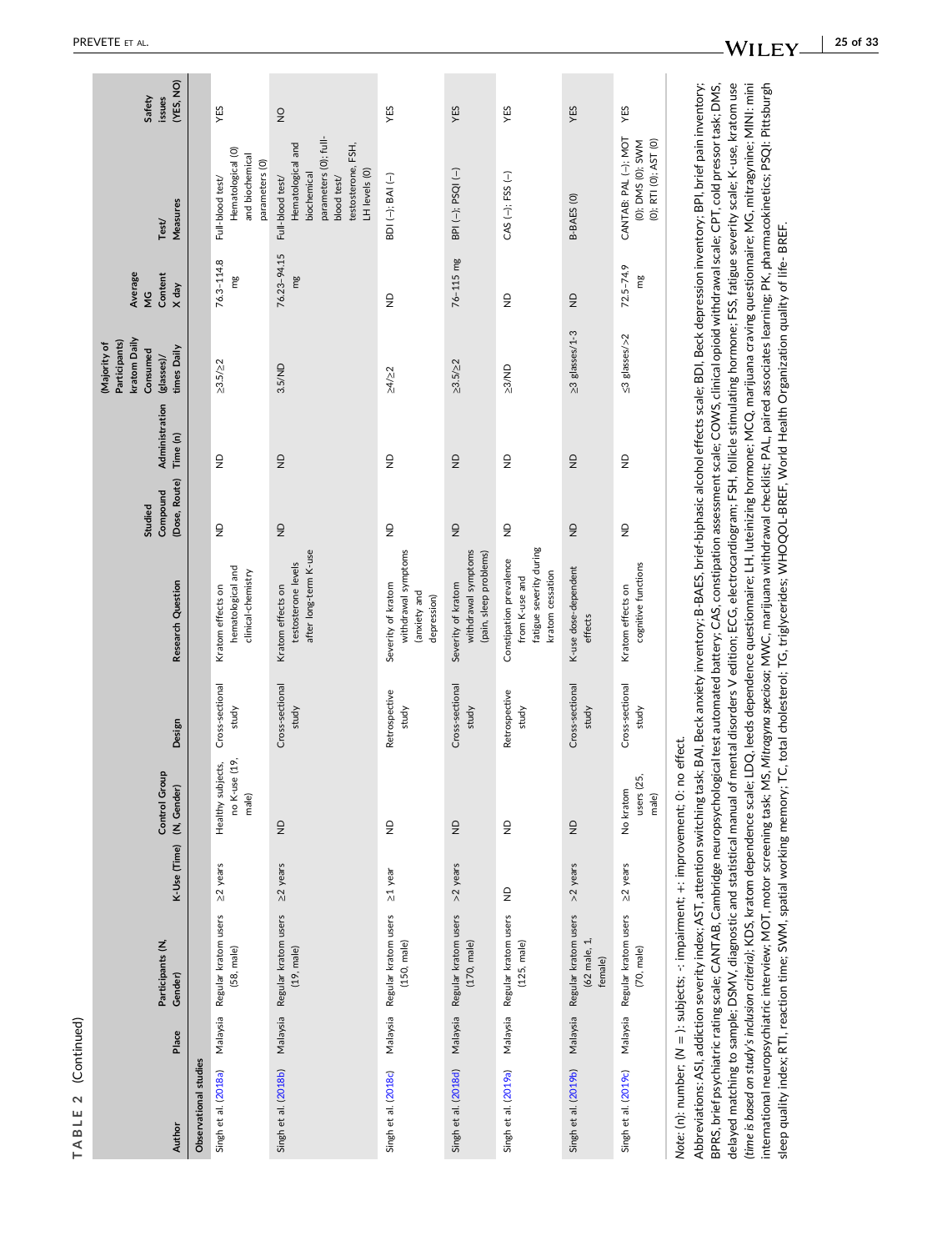be possibly involved in pain reduction with herbal remedies (Forouzanfar and Hosseinzadeh, [2018](#page-27-0)), such as muscle relaxant effects by acting on the neuromuscular junction (Chittrakarn et al., [2010\)](#page-27-0), and antioxidant properties potentially related to phenolic content (Ghazali et al., [2011](#page-28-0); Goh et al., [2014;](#page-28-0) Grewal, [1932b;](#page-28-0) Parthasarathy et al., [2009](#page-30-0); Yuniarti et al., [2020\)](#page-32-0).

In preclinical studies, kratom was found to reduce ethanol (Cheaha et al., [2015](#page-27-0); Gutridge et al., [2020;](#page-28-0) Kumarnsit et al., [2007a](#page-29-0); Vijeepallam et al., [2019](#page-31-0)) and morphine (Cheaha et al., [2017](#page-27-0); Fakurazi et al., [2013](#page-27-0); Harun et al., [2020;](#page-28-0) Hassan et al., [2020;](#page-28-0) Hemby et al., [2019](#page-28-0); Jamil et al., [2013;](#page-28-0) Khor et al., [2011](#page-29-0); Meepong and Sooksawate, [2019](#page-30-0); Wilson et al., [2020;](#page-32-0) Yue et al., [2018\)](#page-32-0) withdrawal and dependence as well. First, it has been suggested that kratom may reduce opioid dependence by acting on mu‐ and delta‐opioid receptors (Harun et al., [2020](#page-28-0); Hemby et al., [2019\)](#page-28-0), inducing cAMP pathway down‐regulation (with CREB would be the basis of tolerance and dependence), and reducing mRNA mu-opioid receptor expres-sion (Fakurazi et al., [2013;](#page-27-0) Jamil et al., [2013\)](#page-28-0), and/or avoiding the acquisition/expression of morphine‐induced CPP (Meepong and Sooksawate, [2019\)](#page-30-0). The mitigation of opioid withdrawal has been suggested to be dependent on mu-, delta- (Hazim et al., [2011](#page-28-0)), and kappa‐opioid receptors, but also both kratom anxiolytic (Khor et al., [2011](#page-29-0); Meepong and Sooksawate, [2019](#page-30-0)) and antidepressant activity through the serotonergic system (Cheaha et al., [2017](#page-27-0)) may be involved. The latter mechanism is presumed to be also involved in ethanol withdrawal (Cheaha et al., [2015](#page-27-0); Kumarnsit et al., [2007a\)](#page-29-0); the alcohol intake reduction was described to be mainly mediated by delta-opioid receptors (Gutridge et al., [2020\)](#page-28-0).

These findings provide some initial evidence for the therapeutic use of kratom in the treatment of both opioid and alcohol withdrawal and dependence, and support the empirical use of kratom in self‐ treating of drugs/opioid detoxification and withdrawal as mainly reported by users (Bowe and Kerr, [2020;](#page-27-0) Boyer et al., [2008,](#page-27-0) [2007](#page-27-0); Grundmann et al., [2020;](#page-28-0) Schimmel et al., [2020](#page-30-0); Singh et al., [2020](#page-31-0)). Further, among studies conducted in users in our analysis, 12% showed an association between kratom initiation and reduction in the prevalence of adverse effects related to opiates (e.g., respiratory depression, constipation, physical pain) (Saref et al., [2019b](#page-30-0)), and either in regular drugs use (Saref et al., [2019a](#page-30-0)). According to Saref et al. ([2019a](#page-30-0)), this evidence suggests that kratom may also be a useful agent, less risky than opioids, for harm‐reduction purposes (Saref et al., [2019a](#page-30-0)). This data may be supported by the findings of a recent study that showed LKT to induce fewer side effects (e.g., physical dependence/respiratory depression) compared to MOR without affecting motor activity (Wilson et al., [2020\)](#page-32-0). Similarly, some authors reported that mitragynine is a compound with a minor addictive potential (Meepong and Sooksawate, [2019;](#page-30-0) Thériault et al., [2020](#page-31-0); Yue et al., [2018](#page-32-0)), when compared to MOR (Cheaha et al., [2017](#page-27-0); Harun et al., [2015](#page-28-0)), neither it caused physiological dependence (Harun et al., [2020](#page-28-0)). Moreover, despite kratom and 7HMG were reported to have rewarding effects (Gutridge et al., [2020](#page-28-0)), with 7HMG having a higher abuse potential (Hassan et al., [2019;](#page-28-0) Sabetghadam et al., [2013](#page-30-0); Yusoff et al., [2016\)](#page-32-0), a recent study found that both

mitragynine and 7HMG did not show rewarding actions in the intracranial self‐stimulation (Behnood‐Rod et al., [2020\)](#page-27-0).

Furthermore, kratom has also been presumed to act on the serotoninergic/adrenergic system and dorsal raphe nucleus (Kumarnsit et al., [2007a](#page-29-0), [2007b](#page-29-0)), and to lessen both corticotrophin‐ releasing factor (CRF) and prodynorphin mRNA expression by acting on the hypothalamic‐pituitary‐adrenal axis (HPA) in the Central Nervous System (CNS) (Idayu et al., [2011;](#page-28-0) Khor et al., [2011\)](#page-29-0). These mechanisms are reported to mediate stress mitigating (Hazim et al., [2011](#page-28-0); Khor et al., [2011;](#page-29-0) Vázquez López et al., [2017\)](#page-31-0), anxiolyticlike (Hazim et al., [2014;](#page-28-0) Khor et al., [2011;](#page-29-0) Moklas et al., [2013\)](#page-30-0), and antidepressant-like effects (Idayu et al., [2011;](#page-28-0) Kumarnsit et al., [2007a,](#page-29-0) [2007b](#page-29-0)). These effects, together with kratom's antipsychotic‐like effects through 5‐HT2 and D2 receptors inhibition (Vijeepallam et al., [2016](#page-31-0)), may be considered as preclinical evidence of kratom's potential therapeutic use in psychiatric disorders as well since many users claim kratom's benefits to self-treat depression, anxiety and attention deficit hyperactivity disorder (ADHD) (Bath et al., [2020;](#page-27-0) Veltri and Grundmann, [2019](#page-31-0)). That is linear with the idea reported in the literature that some plants such as kratom, having an indole moiety like common antidepressant drugs, might be a potential alternative plant‐based remedy for treating depression (Hamid et al., [2017](#page-28-0)) and psychological disorders (Johnson et al., [2020](#page-28-0)).

Then, we found kratom to exert therapeutic effects in additional medical domains. These included a peptic ulcer protective action (Chittrakarn et al., [2018](#page-27-0)) and acid gastric secretion inhibition (Tsuchiya et al., [2002\)](#page-31-0), with a possible indirect anorectic action (Chittrakarn et al., [2008;](#page-27-0) Grewal, [1932b;](#page-28-0) Kumarnsit et al., [2006,](#page-29-0) [2007b\)](#page-29-0), antidiarrheal effect (Chittrakarn et al., [2008](#page-27-0)), anthelmintic (Abdul Aziz et al., [2012](#page-27-0)), antibacterial effects (Juanda et al., [2019;](#page-28-0) Parthasarathy et al., [2009](#page-30-0)), antipyretic (Salleh et al., [2011](#page-30-0)), antimutagen/anticancer (Ghazali et al., [2011](#page-28-0); Goh et al., [2014](#page-28-0)), antitussive (Macko et al., [1972](#page-29-0)), and antihypertensive effect (Grewal, [1932b](#page-28-0)), that appear in line with the traditional application of the plant for treating stomach ailments, diabetes, diarrhea, in-fections, fever, cough, hypertension (Brown et al., [2017;](#page-27-0) Eastlack et al., [2020;](#page-27-0) Hassan et al., [2013;](#page-28-0) Kruegel and Grundmann, [2018;](#page-29-0) Ramachandram et al., [2019](#page-30-0); Saref et al., [2019a;](#page-30-0) Singh et al., [2017,](#page-31-0) [2020](#page-31-0); Suhaimi et al., [2016;](#page-31-0) Vicknasingam et al., [2010\)](#page-31-0). It was also found of potential benefit in treating COVID‐19 symptoms (Metastasio et al., [2020\)](#page-30-0).

Finally, the facilitation of learning through the modulation of memory consolidation (Senik et al., [2012](#page-30-0)) may provide preclinical evidence of kratom on nootropic effects. This data was also confirmed in other preclinical studies where kratom showed cognitive enhancing properties (Hazim et al., [2011](#page-28-0); Ilmie et al., [2015](#page-28-0)). Further, kratom use did not seem to have long‐term cognitive effects on users, but it was found to affect only visual episodic memory causing learning impair-ment in chronic users with at least two years of use (Singh et al., [2019c\)](#page-31-0). This latest data is in strong contrast with preclinical evidence related to kratom's potential to enhance cognition but appears linear with the cognitive impairment described in preclinical studies with both chronic (Apryani et al., [2010;](#page-27-0) Compton et al., [2014](#page-27-0); Hassan et al., [2019](#page-28-0); Ismail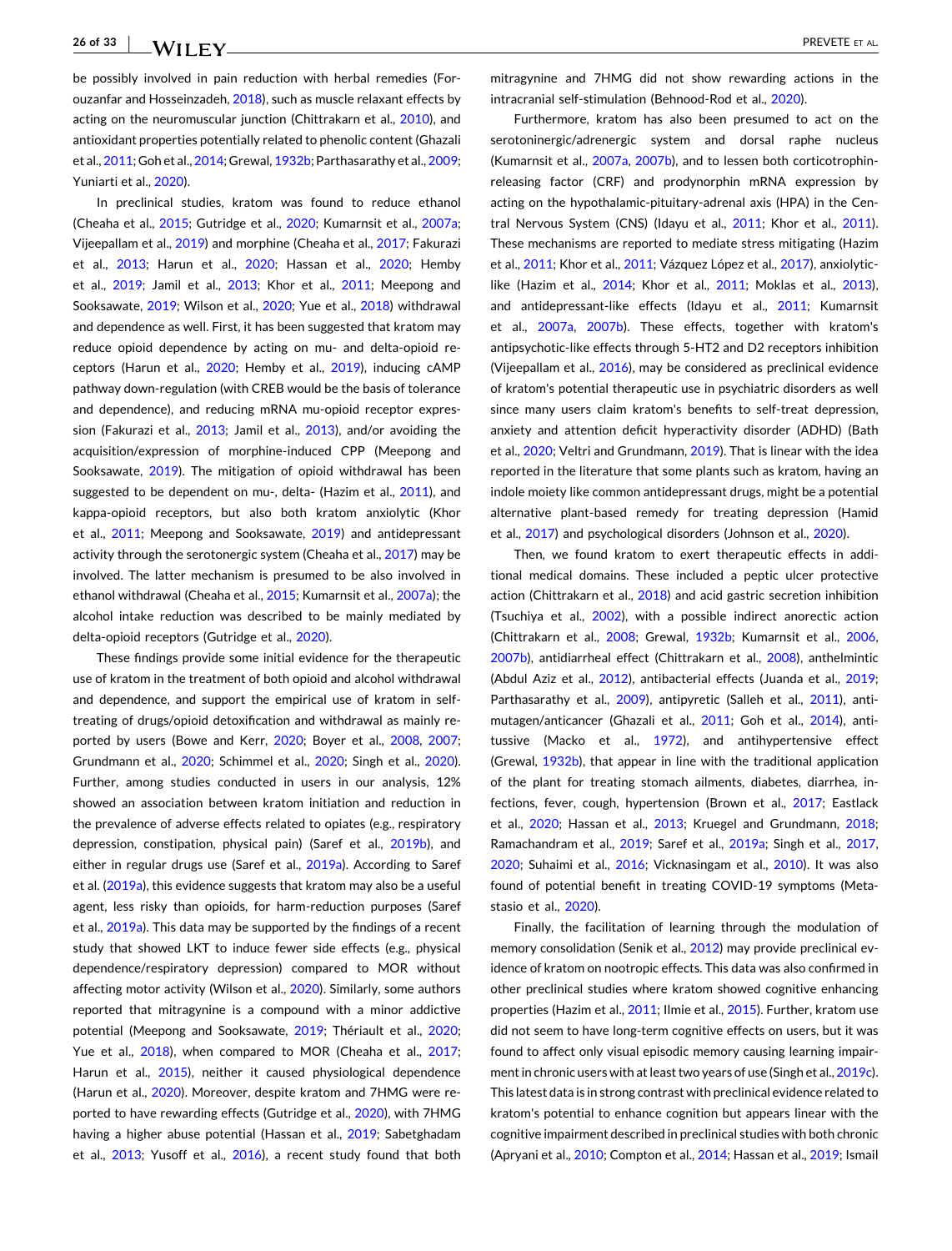et al., [2017](#page-28-0); Yusoff et al., [2016\)](#page-32-0) and acute (10, 30, 100 mg/kg, p.o.) (Moklas et al., [2013](#page-30-0)) administration of the preparation. It is possible to say that findings are inconsistent, and kratom's significant cognitive impact needs to be further investigated.

On the other side, clinical studies related to therapeutic applications are lacking as well. In the analyzed studies, most participants consumed  $\geq$  two-to-three glasses of kratom 1–3 times daily with a mitragynine content ranging between a minimum of 72.5 mg and a maximum of 434.28 mg. However, data about the consumed amount was only reported in few studies (Leong Bin Abdullah et al., [2020b](#page-29-0); Saref et al., [2019b](#page-30-0); Singh et al., [2014,](#page-30-0) [2018a](#page-30-0), [2018b,](#page-31-0) [2018d,](#page-31-0) [2019c\)](#page-31-0).

Further, adverse events such as alterations of cholesterol level, dependence, and withdrawal symptoms were reported and described as mild and dependent on higher doses (Singh et al., [2018a,](#page-30-0) [2018c,](#page-31-0) [2018d,](#page-31-0) [2019a\)](#page-30-0) or more frequent use (Leong Bin Abdullah et al., 2020a, 2020b). This suggests that these adverse events may not occur at lower doses used with less frequency. These findings confirm that those who use kratom in traditional settings regularly could experience kratom cessation related concerns, as previously reported (Saingam et al., [2016](#page-30-0); Vicknasingam et al., [2010\)](#page-31-0), but evidence suggests that most of them self‐manage their symptoms (Singh et al., [2014](#page-30-0), [2015\)](#page-31-0), and experience more tolerable pain when compared to opioids (Singh et al., [2018d](#page-31-0)). However, a physical well‐ being impairment has been reported only in severe kratom dependence (Leong Bin Abdullah et al., [2019a\)](#page-29-0). Vicknasingam et al. ([2020](#page-31-0)) did not find withdrawal symptoms in the observation period (20 h), and Trakulsrichai et al. ([2015](#page-31-0)) did not describe serious adverse events in humans.

Case reports in the literature showed other health problems related to chronic kratom use, such as hepatic damage, endocrinologic issues (e.g., hypogonadism and hypothyroidism), neurological disorders, such as posterior reversible leukoencefalopathy syndrome, seizure and coma, pulmonary (e.g., acute respiratory distress syndrome, ARDS), and cardiovascular problems (Alsarraf et al., [2019](#page-27-0); Anwar et al., [2016](#page-27-0); Schimmel and Dart, [2020\)](#page-30-0). However, these concerns were mainly reported by users in Western countries, who besides the potential risks, would stress the plant's beneficial effects as well.

# **4.1** <sup>|</sup> **Limitations**

Our review has some limitations. First, findings from preclinical studies are not always comparable due to methodological limitations linked to the studied compounds/preparations, ways of administration, and the variability of the extract composition as it may contain other alkaloids like paynantheine, corynantheidine and speciociliatine, speciogynine, mitragynaline, and corynantheidaline (Takayama, [2004](#page-31-0)). Thus, this limits strong conclusions about the effect of mitragynine on the investigated domains. Second, all clinical studies were performed in chronic kratom users, in Southern East Asia, with three out of them (only one RCT) studying kratom acute effects, while no one tested long

term effects of single/repeated administration nor RCTs have been conducted in kratom naive participants. Most of the other clinical studies had a cross‐sectional design, which does not allow a definitive causal interpretation of a direct link between kratom consumption and health consequences, providing mainly retrospective information in terms of kratom's exposure. However, this is not generalizable to the population that occasionally uses kratom in traditional settings, nor to those that use it in non-traditional settings in the West, where available kratom products may differ in terms of potency. Moreover, the almost complete absence of female participants should be considered in further studies to understand gender‐related variation in metabolism and pharmacology.

# **5** <sup>|</sup> **CONCLUSIONS**

Taken together, our findings help to explain, but not endorse, the empirical medical use reported by kratom users in non-medical settings in both Asian traditional and Western countries, suggesting that kratom could be a useful aid in the treatment of acute/ chronic pain, opioid and substance use disorders, and psychiatric disorders. Kratom-related safety issues must be carefully considered. Until now, mitragynine and kratom's benefits and safety profile remain largely anecdotal. More studies should be encouraged with different populations, including kratom-naive users in controlled clinical settings, to identify better mitragynine and kratom's risks and benefits.

## **CONFLICT OF INTEREST**

The authors declare that there is no conflict of interest regarding the publication of this paper or that could be perceived as prejudicing the impartiality of the research reported.

### **ETHICS STATEMENT**

The authors declare that human ethics approval was not needed for this study.

#### **AUTHORS CONTRIBUTIONS**

*Conceptualization, investigation, and methodology:* Elisabeth Prevete, Eef L. Theunissen, Kim P. C. Kuypers, Johannes G. Ramaekers. *Writing‐Original Draft Preparation:* Elisabeth Prevete. *Writing‐Review and Editing:* Elisabeth Prevete, Eef L. Theunissen, Kim P. C. Kuypers, Giuseppe Bersani, Johannes G. Ramaekers, Ornella Corazza. *Supervision:* Johannes G. Ramaekers.

## **AUTHORS NOTE**

The authors confirm that this work is original and has not been published elsewhere. It is currently not under consideration for publication elsewhere, or in press at other journals.

## **DATA AVAILABILITY STATEMENT**

The data that support the findings of this study are available from the corresponding author upon reasonable request.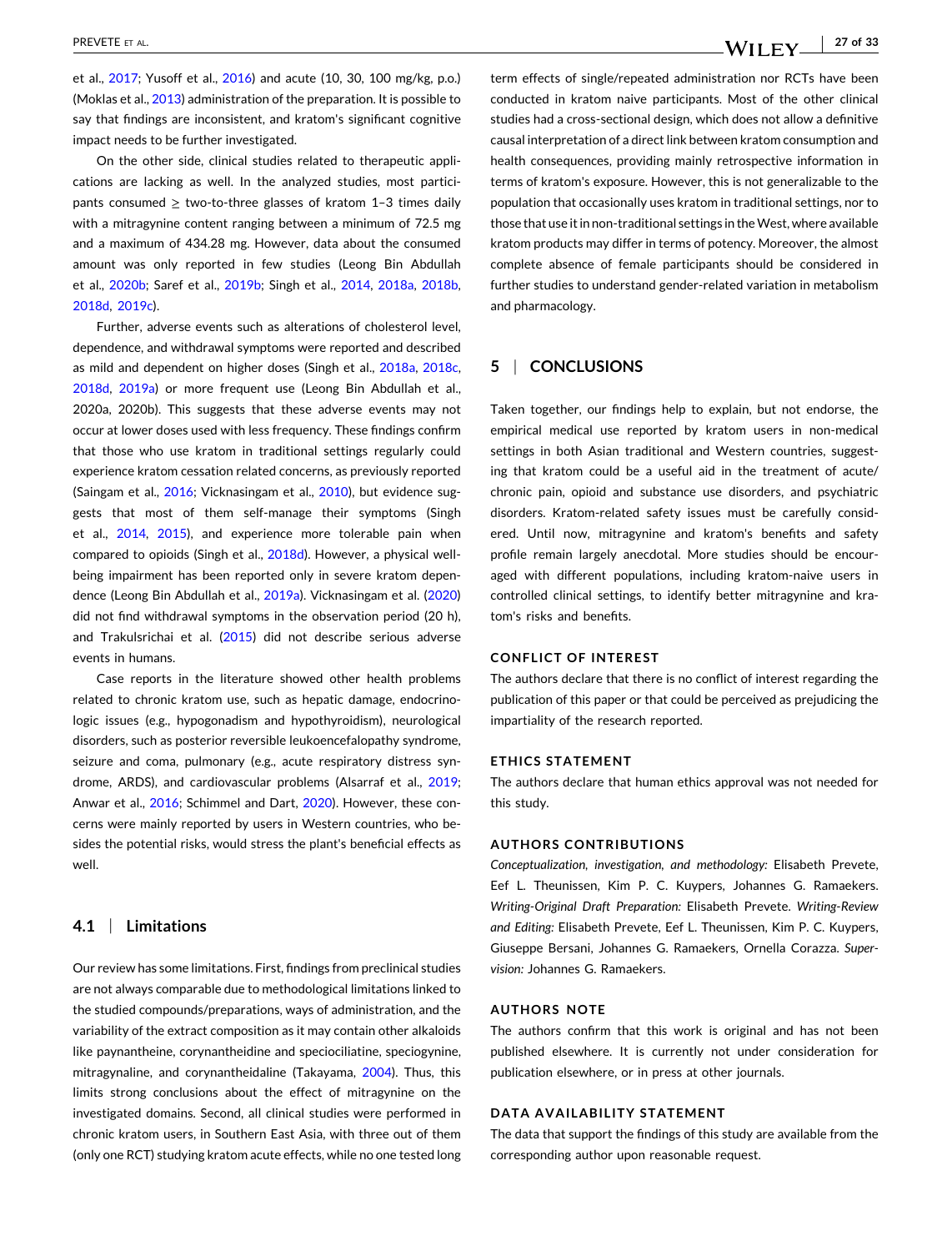## <span id="page-27-0"></span>**ORCID**

*Elisabeth Prevete* <https://orcid.org/0000-0002-8053-7662>

Kim Paula Colette Kuypers **b** [https://orcid.org/0000-0001-7634-](https://orcid.org/0000-0001-7634-3809) [3809](https://orcid.org/0000-0001-7634-3809)

*Giuseppe Bersani* <https://orcid.org/0000-0002-4571-3261>

#### **REFERENCES**

- Abdul Aziz, F. H., Kadir, A. A., & Sani, R. A. (2012). Mitragynine as an anthelmintic for caprine strongyles. *7th Proceedings of the Seminar on Veterinary sciences*. 27. August 2020. [http://psasir.upm.edu.my/id/](http://psasir.upm.edu.my/id/eprint/26801) [eprint/26801](http://psasir.upm.edu.my/id/eprint/26801)
- Alsarraf, E., Myers, J., Culbreth, S., & Fanikos, J. (2019). Kratom from head to toe—case reviews of adverse events and toxicities. *Current Emergency and Hospital Medicine Reports*, *7*, 141–168. [https://doi.org/](https://doi.org/10.1007/s40138-019-00194-1) [10.1007/s40138](https://doi.org/10.1007/s40138-019-00194-1)‐019‐00194‐1
- Anwar, M., Law, R., & Schier, J. (2016). Notes from the field: Kratom (mitragyna speciosa) exposures reported to poison centers ‐ United States, 2010–2015. *MMWR Morb Mortal Wkly Rep*, *65*, 748–749. <https://doi.org/10.15585/mmwr.mm6529a4>
- Apryani, E., Hidayat, M. T., Moklas, M. A., Fakurazi, S., & Idayu, N. F. (2010). Effects of mitragynine from Mitragyna speciosa Korth leaves on working memory. *Journal of Ethnopharmacology*, *129*, 357–360. <https://doi.org/10.1016/j.jep.2010.03.036>
- Aziddin, R. E. R., Mustafa, M. R., Mohamed, Z., & Mohd, M. A. (2005). Anti‐ inflammatory properties of Mitragyna speciosa extract. *MJS*, *24*, 191–194. May 2020. <https://mjs.um.edu.my/article/view/8971>
- Basiliere, S., & Kerrigan, S. (2020). CYP450‐Mediated metabolism of mitragynine and investigation of metabolites in human urine. *Journal of Analytical Toxicology*, *44*, 301–313. [https://doi.org/10.1093/jat/](https://doi.org/10.1093/jat/bkz108) [bkz108](https://doi.org/10.1093/jat/bkz108)
- Bath, R., Bucholz, T., Buros, A. F., Singh, D., Smith, K. E., Veltri, C. A., & Grundmann, O. (2020). Self‐reported health diagnoses and demographic correlates with kratom use: Results from an online survey. *Journal of Addiction Medicine*, *14*, 244–252. [https://doi.org/10.](https://doi.org/10.1097/adm.0000000000000570) [1097/adm.0000000000000570](https://doi.org/10.1097/adm.0000000000000570)
- Behnood‐Rod, A., Chellian, R., Wilson, R., Hiranita, T., Sharma, A., Leon, F., McCurdy, C. R., McMahon, L. R., & Bruijnzeel, A. W. (2020). Evaluation of the rewarding effects of mitragynine and 7‐ hydroxymitragynine in an intracranial self‐stimulation procedure in male and female rats. *Drug and Alcohol Dependence*, *215*, 108235. <https://doi.org/10.1016/j.drugalcdep.2020.108235>
- Bowe, A., & Kerr, P. L. (2020). A complex case of kratom dependence, depression, and chronic pain in opioid use disorder: Effects of buprenorphine in clinical management. *Journal of Psychoactive Drugs*, *52*, 1–452. [https://doi.org/10.1080/02791072.2020.17](https://doi.org/10.1080/02791072.2020.1773586) [73586](https://doi.org/10.1080/02791072.2020.1773586)
- Boyer, E. W., Babu, K. M., Adkins, J. E., McCurdy, C. R., & Halpern, J. H. (2008). Self‐treatment of opioid withdrawal using kratom (Mitragynia speciosa korth). *Addiction*, *103*, 1048–1050. [https://doi.org/10.](https://doi.org/10.1111/j.1360-0443.2008.02209.x) 1111/j.1360‐[0443.2008.02209.x](https://doi.org/10.1111/j.1360-0443.2008.02209.x)
- Boyer, E. W., Babu, K. M., Macalino, G. E., & Compton, W. (2007). Self‐ treatment of opioid withdrawal with a dietary supplement, Kratom. *American Journal on Addictions*, *16*, 352–356. [https://doi.org/10.](https://doi.org/10.1080/10550490701525368) [1080/10550490701525368](https://doi.org/10.1080/10550490701525368)
- Brown, P. N., Lund, J. A., & Murch, S. J. (2017). A botanical, phytochemical and ethnomedicinal review of the genus Mitragyna korth: Implications for products sold as kratom. *Journal of Ethnopharmacology*, *202*, 302–325. <https://doi.org/10.1016/j.jep.2017.03.020>
- Carpenter, J. M., Criddle, C. A., Craig, H. K., Ali, Z., Zhang, Z., Khan, I. A., & Sufka, K. J. (2016).Comparative effects of Mitragyna speciosa extract, mitragynine, and opioid agonists on thermal nociception in rats. *Fitoterapia*, *109*, 87–90. <https://doi.org/10.1016/j.fitote.2015.12.001>
- Cheaha, D., Keawpradub, N., Sawangjaroen, K., Phukpattaranont, P., & Kumarnsit, E. (2015). Effects of an alkaloid‐rich extract from

Mitragyna speciosa leaves and fluoxetine on sleep profiles, EEG spectral frequency and ethanol withdrawal symptoms in rats. *Phytomedicine*, *22*, 1000–1008. [https://doi.org/10.1016/j.phymed.2015.07.](https://doi.org/10.1016/j.phymed.2015.07.008) [008](https://doi.org/10.1016/j.phymed.2015.07.008)

- Cheaha, D., Reakkamnuan, C., Nukitram, J., Chittrakarn, S., Phukpattaranont, P., Keawpradub, N., & Kumarnsit, E. (2017). Effects of alkaloid‐rich extract from Mitragyna speciosa (Korth.) Havil. on naloxone‐precipitated morphine withdrawal symptoms and local field potential in the nucleus accumbens of mice. *Journal of Ethnopharmacology*, *208*, 129–137. [https://doi.org/10.1016/j.jep.2017.](https://doi.org/10.1016/j.jep.2017.07.008) [07.008](https://doi.org/10.1016/j.jep.2017.07.008)
- Chittrakarn, S., Keawpradub, N., Sawangjaroen, K., Kansenalak, S., & Janchawee, B. (2010). The neuromuscular blockade produced by pure alkaloid, mitragynine and methanol extract of kratom leaves (Mitragyna speciosa Korth.). *Journal of Ethnopharmacology*, *129*, 344–349. <https://doi.org/10.1016/j.jep.2010.03.035>
- Chittrakarn, S., Radenahmad, N., Kaewsara, S., Udomuksorn, W., Keawpradub, N., & Phukpattaranont, P. (2018). Gastroprotective effects of methanolic extract of kratom leaves on gastric ulcer and reflux esophagitis in rats. *Songklanakarin Journal of Science and Technology*, *40*(2), 258–263. May 2020. [https://rdo.psu.ac.th/sjstweb/journal/](https://rdo.psu.ac.th/sjstweb/journal/40-2/40-2%2D1.pdf) 40‐2/40‐2‐[1.pdf](https://rdo.psu.ac.th/sjstweb/journal/40-2/40-2%2D1.pdf)
- Chittrakarn, S., Sawangjaroen, K., Prasettho, S., Janchawee, B., & Keawpradub, N. (2008). Inhibitory effects of kratom leaf extract (Mitragyna speciosa Korth.) on the rat gastrointestinal tract. *Journal of Ethnopharmacology*, *116*, 173–178. [https://doi.org/10.1016/j.jep.](https://doi.org/10.1016/j.jep.2007.11.032) [2007.11.032](https://doi.org/10.1016/j.jep.2007.11.032)
- Cinosi, E., Martinotti, G., Simonato, P., Singh, D., Demetrovics, Z., Roman‐ Urrestarazu, A., Bersani, F. S., Vicknasingam, B., Piazzon, G., Li, J. H., Yu, W. J., Kapitany‐Foveny, M., Farkas, J., Di Giannantonio, M., & Corazza, O. (2015). Following "the roots" of kratom (mitragyna speciosa): The evolution of an enhancer from a traditional use to increase work and productivity in Southeast Asia to a recreational psychoactive drug in western countries. *BioMed Research International*, *2015*, 968786–968811. [https://doi.org/10.1155/2015/](https://doi.org/10.1155/2015/968786) [968786](https://doi.org/10.1155/2015/968786)
- Coe, M. A., Pillitteri, J. L., Sembower, M. A., Gerlach, K. K., & Henningfield, J. E. (2019). Kratom as a substitute for opioids: Results from an online survey. *Drug and Alcohol Dependence*, *202*, 24–32. [https://doi.](https://doi.org/10.1016/j.drugalcdep.2019.05.005) [org/10.1016/j.drugalcdep.2019.05.005](https://doi.org/10.1016/j.drugalcdep.2019.05.005)
- Compton, D. M., Garcia, C., Kamaratos, A., Johnson, B. G., & Wedge, T. (2014). An examination of the consequences of chronic exposure to Mitragyna speciosa during adolescence on learning and memory in adulthood. *J Phytopharmacol*, *3*(5), 300–309. June 2020. [http://www.](http://www.phytopharmajournal.com/Vol3%5FIssue5%5F01.pdf) [phytopharmajournal.com/Vol3\\_Issue5\\_01.pdf](http://www.phytopharmajournal.com/Vol3%5FIssue5%5F01.pdf)
- Corkery, J. M., Streete, P., Claridge, H., Goodair, C., Papanti, D., Orsolini, L., Schifano, F., Sikka, K., Körber, S., & Hendricks, A. (2019). Characteristics of deaths associated with kratom use. *Journal of Psychopharmacology*, *33*, 1102–1123. [https://doi.org/10.1177/02698811](https://doi.org/10.1177/0269881119862530) [19862530](https://doi.org/10.1177/0269881119862530)
- Criddle, C. (2015). *A comparison of mitragyna speciosa and mitragynine against opioids on thermal nociception in rats*. University of Mississippi. July 2020. <https://core.ac.uk/download/pdf/148695039.pdf>
- Eastlack, S. C., Cornett, E. M., & Kaye, A. D. (2020). Kratom‐pharmacology, clinical implications, and outlook: A comprehensive review. *Pain Ther*, *9*, 55–69. [https://doi.org/10.1007/s40122](https://doi.org/10.1007/s40122-020-00151%2Dx)‐020‐00151‐x
- Fakurazi, S., Rahman, S. A., Hidayat, M. T., Ithnin, H., Moklas, M. A., & Arulselvan, P. (2013). The combination of mitragynine and morphine prevents the development of morphine tolerance in mice. *Molecules*, *18*, 666–681. [https://doi.org/10.3390/molecules180](https://doi.org/10.3390/molecules18010666) [10666](https://doi.org/10.3390/molecules18010666)
- Faouzi, A., Varga, B. R., & Majumdar, S. (2020). Biased opioid ligands. *Molecules*, *25*, 4257. <https://doi.org/10.3390/molecules25184257>
- Forouzanfar, F., & Hosseinzadeh, H. (2018). Medicinal herbs in the treatment of neuropathic pain: A review. *Iranian Journal of Basic*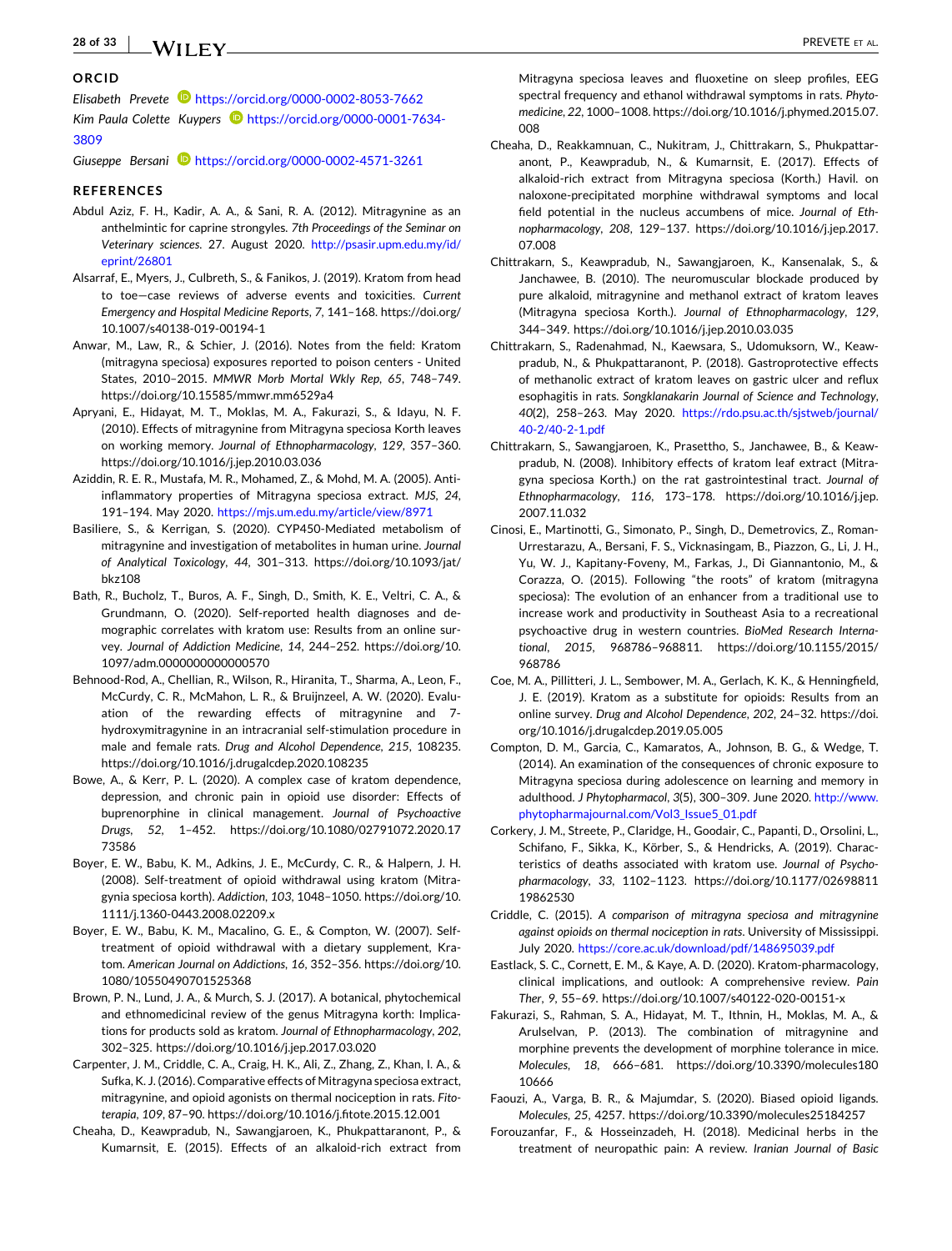<span id="page-28-0"></span>*Medical Sciences*, *21*, 347–358. [https://doi.org/10.22038/ijbms.2018.](https://doi.org/10.22038/ijbms.2018.24026.6021) [24026.6021](https://doi.org/10.22038/ijbms.2018.24026.6021)

- Foss, J. D., Nayak, S. U., Tallarida, C. S., Farkas, D. J., Ward, S. J., & Rawls, S. M. (2020). Mitragynine, bioactive alkaloid of kratom, reduces chemotherapy‐induced neuropathic pain in rats through α‐adrenoceptor mechanism. *Drug and Alcohol Dependence*, *209*, 107946. <https://doi.org/10.1016/j.drugalcdep.2020.107946>
- Garcia‐Romeu, A., Cox, D. J., Smith, K. E., Dunn, K. E., & Griffiths, R. R. (2020). Kratom (Mitragyna speciosa): User demographics, use patterns, and implications for the opioid epidemic. *Drug and Alcohol Dependence*, *208*, 107849. [https://doi.org/10.1016/j.drugalcdep.](https://doi.org/10.1016/j.drugalcdep.2020.107849) [2020.107849](https://doi.org/10.1016/j.drugalcdep.2020.107849)
- Ghazali, A. R., Abdullah, R., Ramli, N., Rajab, N. F., Ahmad‐Kamal, M., & Yahya, N. (2011). Mutagenic and antimutagenic activities of Mitragyna speciosa Korth extract using Ames test. *Journal of Medicinal Plants Research*, *5*(8), 1345–1348. [https://www.researchgate.net/](https://www.researchgate.net/publication/267827572) [publication/267827572](https://www.researchgate.net/publication/267827572)
- Goh, T. B., Koh, R. Y., Mordi, M. N., & Mansor, S. M. (2014). Antioxidant value and antiproliferative efficacy of mitragynine and a silane reduced analogue. *Asian Pacific Journal of Cancer Prevention*, *15*(14), 5659–5665. <https://pubmed.ncbi.nlm.nih.gov/25081682/>
- Grewal, K. S. (1932b). Observations on the pharmacology of mitragynine. *Journal of Pharmacology and Experimental Therapeutics*, *46*, 251–271. July 2020. <https://jpet.aspetjournals.org/content/46/3/251>
- Grewal, K. S. (1932a). The effect of mytragynine on man (1913–1957). *The Psychoanalytic Review*, *24*, 70. [https://doi.org/10.1111/j.2044](https://doi.org/10.1111/j.2044-8341.1932.tb01062.x)‐8341. [1932.tb01062.x](https://doi.org/10.1111/j.2044-8341.1932.tb01062.x)
- Grundmann, O. (2017). Patterns of Kratom use and health impact in the US‐Results from an online survey. *Drug and Alcohol Dependence*, *176*, 63–70. <https://doi.org/10.1016/j.drugalcdep.2017.03.007>
- Grundmann, O., Babin, J. K., Henningfield, J. E., Garcia‐Romeu, A., Kruegel, A. C., Prozialeck, W. C., Raffa, R. B., Singh, D., & Smith, K. E. (2020). Kratom use in the United States: A diverse and complex profile. *Addiction*, *116*, 202–203. <https://doi.org/10.1111/add.15173>
- Gutridge, A. M., Robins, M. T., Cassell, R. J., Uprety, R., Mores, K. L., Ko, M. J., Pasternak, G. W., Majumdar, S., & van Rijn, R. M. (2020). G protein‐biased kratom‐alkaloids and synthetic carfentanil‐amide opioids as potential treatments for alcohol use disorder. *British Journal of Pharmacology*, *177*, 1497–1513. [https://doi.org/10.1111/](https://doi.org/10.1111/bph.14913) [bph.14913](https://doi.org/10.1111/bph.14913)
- Hamid, H. A., Ramli, A. N., & Yusoff, M. M. (2017). Indole alkaloids from plants as potential leads for antidepressant drugs: A Mini review. *Frontiers in Pharmacology*, *8*, 96. [https://doi.org/10.3389/fphar.2017.](https://doi.org/10.3389/fphar.2017.00096) [00096](https://doi.org/10.3389/fphar.2017.00096)
- Han, C., Schmitt, J., & Gilliland, K. M. (2020). DARK classics in chemical neuroscience: Kratom. *ACS Chemical Neuroscience*. [https://doi.org/10.](https://doi.org/10.1021/acschemneuro.9b00535) [1021/acschemneuro.9b00535](https://doi.org/10.1021/acschemneuro.9b00535)
- Hanapi, N., Ismail, S., & Mansor, S. (2013). Inhibitory effect of mitragynine on human cytochrome P450 enzyme activities. *Pharmacognosy Research*, *5*, 241. [https://doi.org/10.4103/0974](https://doi.org/10.4103/0974-8490.118806)‐8490.118806
- Harun, N., Hassan, Z., Navaratnam, V., Mansor, S. M., & Shoaib, M. (2015). Discriminative stimulus properties of mitragynine (kratom) in rats. *Psychopharmacology*, *232*, 2227–2238. [https://doi.org/10.1007/](https://doi.org/10.1007/s00213-015-3866-5) [s00213](https://doi.org/10.1007/s00213-015-3866-5)‐015‐3866‐5
- Harun, N., Johari, I. S., Mansor, S. M., & Shoaib, M. (2020). Assessing physiological dependence and withdrawal potential of mitragynine using schedule‐controlled behaviour in rats. *Psychopharmacology*, *237*, 855–867. [https://doi.org/10.1007/s00213](https://doi.org/10.1007/s00213-019-05418-6)‐019‐05418‐6
- Hassan, R., Pike See, C., Sreenivasan, S., Mansor, S. M., Müller, C. P., & Hassan, Z. (2020). Mitragynine attenuates morphine withdrawal effects in rats‐A comparison with methadone and buprenorphine. *Frontiers in Psychiatry*, *11*, 411. [https://doi.org/10.3389/fpsyt.2020.](https://doi.org/10.3389/fpsyt.2020.00411) [00411](https://doi.org/10.3389/fpsyt.2020.00411)
- Hassan, Z., Muzaimi, M., Navaratnam, V., Yusoff, N. H., Suhaimi, F. W., Vadivelu, R., Vicknasingam, B. K., Amato, D., von Hörsten, S., Ismail,

N. I., Jayabalan, N., Hazim, A. I., Mansor, S. M., & Müller, C. P. (2013). From kratom to mitragynine and its derivatives: Physiological and behavioural effects related to use, abuse, and addiction. *Neuroscience & Biobehavioral Reviews*, *37*, 138–151. [https://doi.org/10.1016/j.](https://doi.org/10.1016/j.neubiorev.2012.11.012) [neubiorev.2012.11.012](https://doi.org/10.1016/j.neubiorev.2012.11.012)

- Hassan, Z., Suhaimi, F. W., Ramanathan, S., Ling, K. H., Effendy, M. A., Müller, C. P., & Dringenberg, H. C. (2019). Mitragynine (Kratom) impairs spatial learning and hippocampal synaptic transmission in rats. *Journal of Psychopharmacology*, *33*, 908–918. [https://doi.org/10.](https://doi.org/10.1177/0269881119844186) [1177/0269881119844186](https://doi.org/10.1177/0269881119844186)
- Hazim, A. I., Mustapha, M., & Mansor, S. M. (2011). The effects on motor behaviour and short‐term memory tasks in mice following an acute administration of Mitragyna speciosa alkaloid extract and mitragynine. *Journal of Medicinal Plants Research*, *5*, 5810–5817. [https://](https://www.researchgate.net/publication/266889694) [www.researchgate.net/publication/266889694](https://www.researchgate.net/publication/266889694)
- Hazim, A. I., Ramanathan, S., Parthasarathy, S., Muzaimi, M., & Mansor, S. M. (2014). Anxiolytic-like effects of mitragynine in the openfield and elevated plus‐maze tests in rats. *The Journal of Physiological Sciences*, *64*, 161–169. [https://doi.org/10.1007/s12576](https://doi.org/10.1007/s12576-014-0304-0)‐014‐ [0304](https://doi.org/10.1007/s12576-014-0304-0)‐0
- Hemby, S. E., McIntosh, S., Leon, F., Cutler, S. J., & McCurdy, C. R. (2019). Abuse liability and therapeutic potential of the Mitragyna speciosa (kratom) alkaloids mitragynine and 7‐hydroxymitragynine. *Addiction Biology*, *24*, 874–885. <https://doi.org/10.1111/adb.12639>
- Henningfield, J. E., Fant, R. V., & Wang, D. W. (2018). The abuse potential of kratom according the 8 factors of the controlled substances act: Implications for regulation and research. *Psychopharmacology*, *235*, 573–589. [https://doi.org/10.1007/s00213](https://doi.org/10.1007/s00213-017-4813-4)‐017‐4813‐4
- Hiranita, T., Leon, F., Felix, J. S., Restrepo, L. F., Reeves, M. E., Pennington, A. E., Obeng, S., Avery, B. A., McCurdy, C. R., McMahon, L. R., & Wilkerson, J. L. (2019). The effects of mitragynine and morphine on schedule‐controlled responding and antinociception in rats. *Psychopharmacology*, *236*, 2725–2734. [https://doi.org/10.1007/s00213](https://doi.org/10.1007/s00213-019-05247-7)‐ 019‐[05247](https://doi.org/10.1007/s00213-019-05247-7)‐7
- Idayu, N. F., Hidayat, M. T., Moklas, M. A., Sharida, F., Raudzah, A. R., Shamima, A. R., & Apryani, E. (2011). Antidepressant‐like effect of mitragynine isolated from Mitragyna speciosa Korth in mice model of depression. *Phytomedicine*, *18*, 402–407. [https://doi.org/10.1016/](https://doi.org/10.1016/j.phymed.2010.08.011) [j.phymed.2010.08.011](https://doi.org/10.1016/j.phymed.2010.08.011)
- Idid, S., Saad, L., Yaacob, H., & Shahimi, M. (1998). Evaluation of analgesia induced by mitragynine, morphine and paracetamol on mice. *ASEAN Review of Biodiversity and Environmental Conservation (ARBEC)*, *4*, 1–7. August 2020. [https://www.researchgate.net/publication/](https://www.researchgate.net/publication/237217107) [237217107](https://www.researchgate.net/publication/237217107)
- Ilmie, M. U., Jaafar, H., Mansor, S. M., & Abdullah, J. M. (2015). Subchronic toxicity study of standardized methanolic extract of Mitragyna speciosa Korth in Sprague‐Dawley Rats. *Frontiers in Neuroscience*, *9*, 189. <https://doi.org/10.3389/fnins.2015.00189>
- Ismail, N. I. W., Jayabalan, N., Mansor, S. M., Müller, C. P., & Muzaimi, M. (2017). Chronic mitragynine (kratom) enhances punishment resistance in natural reward seeking and impairs place learning in mice. *Addiction Biology*, *22*, 967–976. <https://doi.org/10.1111/adb.12385>
- Jamil, M. F., Subki, M. F., Lan, T. M., Majid, M. I., & Adenan, M. I. (2013). The effect of mitragynine on cAMP formation and mRNA expression of mu‐opioid receptors mediated by chronic morphine treatment in SK‐N‐SH neuroblastoma cell. *Journal of Ethnopharmacology*, *148*, 135–143. <https://doi.org/10.1016/j.jep.2013.03.078>
- Johnson, L. E., Balyan, L., Magdalany, A., Saeed, F., Salinas, R., Wallace, S., Veltri, C. A., Swogger, M. T., Walsh, Z., & Grundmann, O. (2020). The potential for kratom as an antidepressant and antipsychotic. *Yale J Biol Med*, *93*, 283–289. [http://www.ncbi.nlm.nih.gov/pmc/articles/](http://www.ncbi.nlm.nih.gov/pmc/articles/pmc7309668/) [pmc7309668/](http://www.ncbi.nlm.nih.gov/pmc/articles/pmc7309668/)
- Juanda, E., Andayani, S., & Maftuch, M. (2019). Phytochemical screening and antibacterial activity of kratom leaf (mitragyna speciosa korth.) against aeromonas hydrophilla. *The Journal of Experimental Life*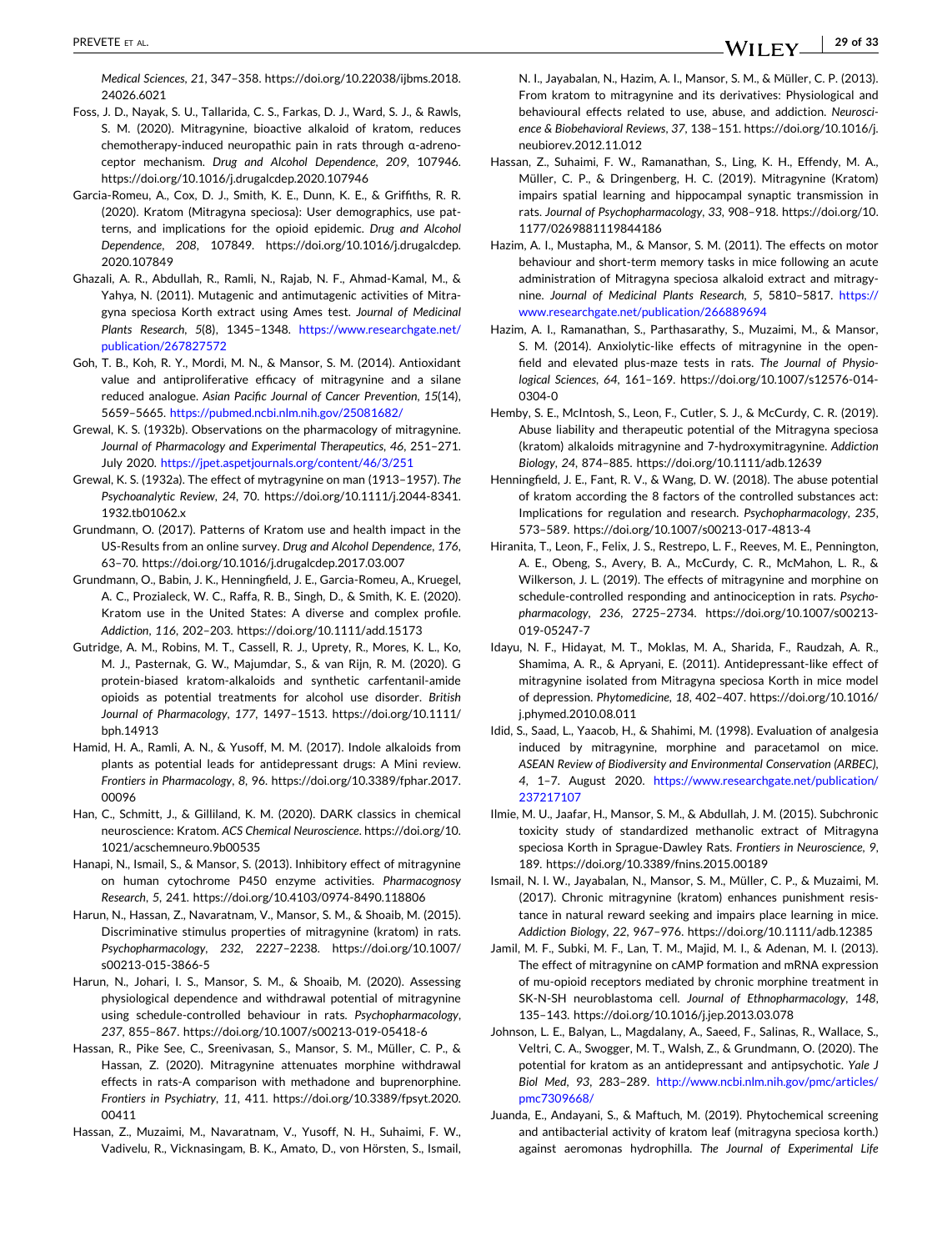- <span id="page-29-0"></span>Kamble, S. H., Sharma, A., King, T. I., León, F., McCurdy, C. R., & Avery, B. A. (2019). Metabolite profiling and identification of enzymes responsible for the metabolism of mitragynine, the major alkaloid of Mitragyna speciosa (kratom). *Xenobiotica*, *49*, 1279–1288. [https://](https://doi.org/10.1080/00498254.2018.1552819) [doi.org/10.1080/00498254.2018.1552819](https://doi.org/10.1080/00498254.2018.1552819)
- Khor, B. S., Jamil, M. F., Adenan, M. I., & Shu‐Chien, A. C. (2011). Mitragynine attenuates withdrawal syndrome in morphine‐withdrawn zebrafish. *PloS One*, *6*(12), e28340. [https://doi.org/10.1371/journal.](https://doi.org/10.1371/journal.pone.0028340) [pone.0028340](https://doi.org/10.1371/journal.pone.0028340)
- Kong, W. M., Chik, Z., Mohamed, Z., & Alshawsh, M. A. (2017a). Physicochemical characterization of mitragyna speciosa alkaloid extract and mitragynine using in vitro high throughput assays. *Combinatorial Chemistry & High Throughput Screening*, *20*, 796–803. [https://doi.org/](https://doi.org/10.2174/1386207320666171026121820) [10.2174/1386207320666171026121820](https://doi.org/10.2174/1386207320666171026121820)
- Kong, W. M., Chik, Z., Ramachandra, M., Subramaniam, U., Aziddin, R. E., & Mohamed, Z. (2011). Evaluation of the effects of Mitragyna speciosa alkaloid extract on cytochrome P450 enzymes using a high throughput assay. *Molecules*, *16*(9), 7344–7356. [https://doi.org/10.](https://doi.org/10.3390/molecules16097344) [3390/molecules16097344](https://doi.org/10.3390/molecules16097344)
- Kong, W. M., Mohamed, Z., Alshawsh, M. A., & Chik, Z. (2017b). Evaluation of pharmacokinetics and blood‐brain barrier permeability of mitragynine using in vivo microdialysis technique. *Journal of Pharmaceutical and Biomedical Analysis*, *143*, 43–47. [https://doi.org/10.1016/j.](https://doi.org/10.1016/j.jpba.2017.05.020) [jpba.2017.05.020](https://doi.org/10.1016/j.jpba.2017.05.020)
- Kronstrand, R., Roman, M., Thelander, G., & Eriksson, A. (2011). Unintentional fatal intoxications with mitragynine and O‐ desmethyltramadol from the herbal blend Krypton. *Journal of Analytical Toxicology*, *35*, 242–247. [https://doi.org/10.1093/anatox/](https://doi.org/10.1093/anatox/35.4.242) [35.4.242](https://doi.org/10.1093/anatox/35.4.242)
- Kruegel, A. C., Gassaway, M. M., Kapoor, A., Váradi, A., Majumdar, S., Filizola, M., Javitch, J. A., & Sames, D. (2016). Synthetic and receptor signaling explorations of the mitragyna alkaloids: Mitragynine as an atypical molecular framework for opioid receptor modulators. *Journal of the American Chemical Society*, *138*, 6754–6764. [https://doi.](https://doi.org/10.1021/jacs.6b00360) [org/10.1021/jacs.6b00360](https://doi.org/10.1021/jacs.6b00360)
- Kruegel, A. C., & Grundmann, O. (2018). The medicinal chemistry and neuropharmacology of kratom: A preliminary discussion of a promising medicinal plant and analysis of its potential for abuse. *Neuropharmacology*, *134*, 108–120. [https://doi.org/10.1016/j.neuropharm.](https://doi.org/10.1016/j.neuropharm.2017.08.026) [2017.08.026](https://doi.org/10.1016/j.neuropharm.2017.08.026)
- Kruegel, A. C., Uprety, R., Grinnell, S. G., Langreck, C., Pekarskaya, E. A., Le Rouzic, V., Ansonoff, M., Gassaway, M. M., Pintar, J. E., Pasternak, G. W., Javitch, J. A., Majumdar, S., & Sames, D. (2019). 7‐Hydroxymitragynine is an active metabolite of mitragynine and a key mediator of its analgesic effects. *ACS Central Science*, *5*, 992–1001. [https://doi.org/10.1021/acscentsci.](https://doi.org/10.1021/acscentsci.9b00141) [9b00141](https://doi.org/10.1021/acscentsci.9b00141)
- Kumarnsit, E., Keawpradub, N., & Nuankaew, W. (2006). Acute and long‐ term effects of alkaloid extract of Mitragyna speciosa on food and water intake and body weight in rats. *Fitoterapia*, *77*, 339–345. <https://doi.org/10.1016/j.fitote.2006.04.006>
- Kumarnsit, E., Keawpradub, N., & Nuankaew, W. (2007a). Effect of Mitragyna speciosa aqueous extract on ethanol withdrawal symptoms in mice. *Fitoterapia*, *78*, 182–185. [https://doi.org/10.1016/j.](https://doi.org/10.1016/j.fitote.2006.11.012) [fitote.2006.11.012](https://doi.org/10.1016/j.fitote.2006.11.012)
- Kumarnsit, E., Vongvatcharanon, U., Keawpradub, N., & Intasaro, P. (2007b). Fos‐like immunoreactivity in rat dorsal raphe nuclei induced by alkaloid extract of Mitragyna speciosa. *Neuroscience Letters*, *416*, 128–132. <https://doi.org/10.1016/j.neulet.2007.01.061>
- Leong Bin Abdullah, M. F. I., Singh, D., Narayanan, S., Rahim, A. A., & Vicknasingam, B. (2019a). Socio‐demographic characteristics, kratom use and quality of life (QoL) of regular kratom (mitragyna speciosa korth.) users. *Malaysian Journal of Medicine and Health*

*Sciences*, *15*(3), 4–9. August 2020. [https://www.researchgate.net/](https://www.researchgate.net/publication/337185749) [publication/337185749](https://www.researchgate.net/publication/337185749)

- Leong Bin Abdullah, M. F. I., Singh, D., Swogger, M. T., Rahim, A. A., & Vicknasingam, B. (2019b). The prevalence of psychotic symptoms in kratom (Mitragyna speciosa Korth.) Users in Malaysia. *Asian Journal of Psychiatry*, *43*, 197–201. [https://doi.org/10.1016/j.ajp.2019.07.](https://doi.org/10.1016/j.ajp.2019.07.008) [008](https://doi.org/10.1016/j.ajp.2019.07.008)
- Leong Bin Abdullah, M. F. I., Tan, K. L., Mohd Isa, S., Yusoff, N. S., Chear, N. J. Y., & Singh, D. (2020a). Lipid profile of regular kratom (Mitragyna speciosa Korth.) users in the community setting. *PloS One*, *15*(6), e0234639. <https://doi.org/10.1371/journal.pone.0234639>
- Leong Bin Abdullah, M. F. I., Tan, K. L., Narayanan, S., Yuvashnee, N., Chear, N. J. Y., Singh, D., Grundmann, O., & Henningfield, J. E. (2020b). Is kratom (mitragyna speciosa korth.) use associated with ECG abnormalities? Electrocardiogram comparisons between regular kratom users and controls. *Clinical Toxicology*, *59*, 1–408. [https://](https://doi.org/10.1080/15563650.2020.1812627) [doi.org/10.1080/15563650.2020.1812627](https://doi.org/10.1080/15563650.2020.1812627)
- Macko, E., Weisbach, J. A., & Douglas, B. (1972). Some observations on the pharmacology of mitragynine. *Archives Internationales de Pharmacodynamie et de Therapie*, *198*, 145–161. [https://pubmed.ncbi.nlm.nih.](https://pubmed.ncbi.nlm.nih.gov/4626477/) [gov/4626477/](https://pubmed.ncbi.nlm.nih.gov/4626477/)
- Matsumoto, K., Hatori, Y., Murayama, T., Tashima, K., Wongseripipatana, S., Misawa, K., Kitajima, M., Takayama, H., & Horie, S. (2006). Involvement of mu‐opioid receptors in antinociception and inhibition of gastrointestinal transit induced by 7‐hydroxymitragynine, isolated from Thai herbal medicine Mitragyna speciosa. *European Journal of Pharmacology*, *549*, 63–70. [https://doi.org/10.1016/j.](https://doi.org/10.1016/j.ejphar.2006.08.013) eiphar.2006.08.013
- Matsumoto, K., Horie, S., Ishikawa, H., Takayama, H., Aimi, N., Ponglux, D., & Watanabe, K. (2004). Antinociceptive effect of 7‐ hydroxymitragynine in mice: Discovery of an orally active opioid analgesic from the Thai medicinal herb Mitragyna speciosa. *Life Sciences*, *74*, 2143–2155. <https://doi.org/10.1016/j.lfs.2003.09.054>
- Matsumoto, K., Horie, S., Takayama, H., Ishikawa, H., Aimi, N., Ponglux, D., Murayama, T., & Watanabe, K. (2005). Antinociception, tolerance and withdrawal symptoms induced by 7‐hydroxymitragynine, an alkaloid from the Thai medicinal herb Mitragyna speciosa. *Life Sciences*, *78*, 2–7. <https://doi.org/10.1016/j.lfs.2004.10.086>
- Matsumoto, K., Mizowaki, M., Suchitra, T., Murakami, Y., Takayama, H., Sakai, S., Aimi, N., & Watanabe, H. (1996a). Central antinociceptive effects of mitragynine in mice: Contribution of descending noradrenergic and serotonergic systems. *European Journal of Pharmacology*, *317*, 75–81. [https://doi.org/10.1016/s0014](https://doi.org/10.1016/s0014-2999%2896%2900714-5)‐2999(96)00714‐5
- Matsumoto, K., Mizowaki, M., Suchitra, T., Takayama, H., Sakai, S., Aimi, N., & Watanabe, H. (1996b). Antinociceptive action of mitragynine in mice: Evidence for the involvement of supraspinal opioid receptors. *Life Sciences*, *59*, 1149–1155. [https://doi.org/10.1016/0024](https://doi.org/10.1016/0024-3205%2896%2900432-8)‐3205 [\(96\)00432](https://doi.org/10.1016/0024-3205%2896%2900432-8)‐8
- Matsumoto, K., Mizowaki, M., Takayama, H., Sakai, S., Aimi, N., & Watanabe, H. (1997). Suppressive effect of mitragynine on the 5‐ methoxy‐N,N‐dimethyltryptamine‐induced head‐twitch response in mice. *Pharmacology Biochemistry and Behavior*, *57*, 319–323. [https://](https://doi.org/10.1016/s0091-3057%2896%2900314-0) [doi.org/10.1016/s0091](https://doi.org/10.1016/s0091-3057%2896%2900314-0)‐3057(96)00314‐0
- Matsumoto, K., Narita, M., Muramatsu, N., Nakayama, T., Misawa, K., Kitajima, M., Tashima, K., Devi, L. A., Suzuki, T., Takayama, H., & Horie, S. (2014). Orally active opioid μ/δ dual agonist MGM‐16, a derivative of the indole alkaloid mitragynine, exhibits potent antiallodynic effect on neuropathic pain in mice. *Journal of Pharmacology and Experimental Therapeutics*, *348*, 383–392. [https://doi.org/10.](https://doi.org/10.1124/jpet.113.208108) [1124/jpet.113.208108](https://doi.org/10.1124/jpet.113.208108)
- Matsumoto, K., Takayama, H., Narita, M., Nakamura, A., Suzuki, M., Suzuki, T., Murayama, T., Wongseripipatana, S., Misawa, K., Kitajima, M., Tashima, K., & Horie, S. (2008). MGM‐9 [(E)‐methyl 2‐(3‐ ethyl‐7a,12a‐(epoxyethanoxy)‐9‐fluoro‐1,2,3,4,6,7,12,12b‐octahydro‐8‐methoxyindolo[2,3‐a]quinolizin‐2‐yl)‐3‐methoxyacrylate], a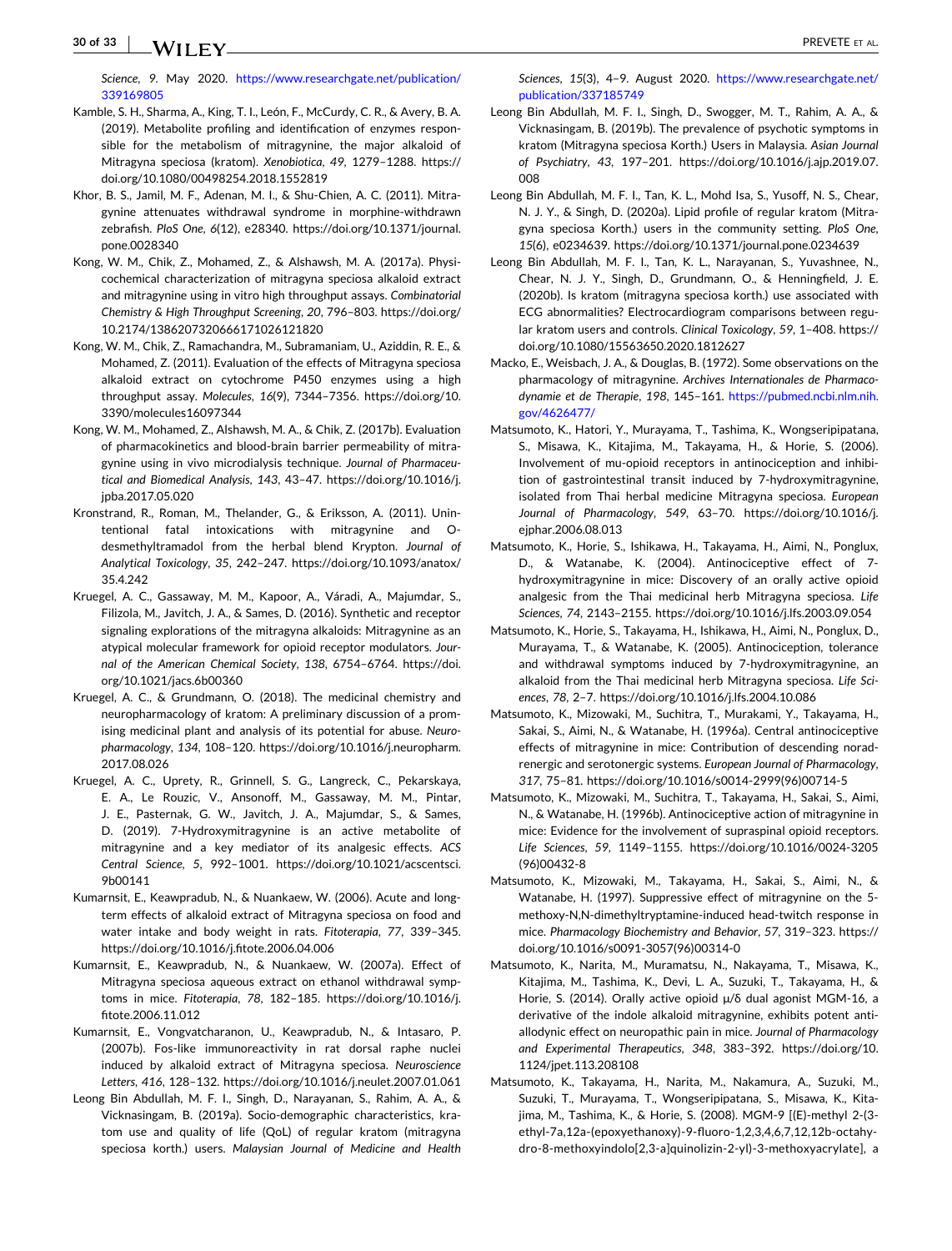- **31 of 33**WILEY-

<span id="page-30-0"></span>derivative of the indole alkaloid mitragynine: A novel dual‐acting mu‐ and kappa‐opioid agonist with potent antinociceptive and weak rewarding effects in mice. *Neuropharmacology*, *55*, 154–165. <https://doi.org/10.1016/j.neuropharm.2008.05.003>

- Maxwell, E. A., King, T. I., Kamble, S. H., Raju, K. S. R., Berthold, E. C., León, F., Avery, B. A., McMahon, L. R., McCurdy, C. R., & Sharma, A. (2020). Pharmacokinetics and safety of mitragynine in beagle dogs. *Planta Medica*, *86*, 1278–1285. [https://doi.org/10.1055/a](https://doi.org/10.1055/a%2D1212-5475)‐1212‐5475
- Meepong, R., & Sooksawate, T. (2019). Mitragynine reduced morphine‐ induced conditioned place preference and withdrawal in rodents. *Thai Journal of Pharmaceutical Sciences (TJPS)*, *43*. [http://www.tjps.](http://www.tjps.pharm.chula.ac.th/ojs/index.php/tjps/article/view/892) [pharm.chula.ac.th/ojs/index.php/tjps/article/view/892](http://www.tjps.pharm.chula.ac.th/ojs/index.php/tjps/article/view/892)
- Metastasio, A., Prevete, E., Singh, D., Grundmann, O., Prozialeck, W. C., Veltri, C., Bersani, G., & Corazza, O. (2020). Can kratom (*Mitragyna speciosa*) alleviate COVID‐19 pain? A case study. *Frontiers in Psychiatry*, *11*, 594816. <https://doi.org/10.3389/fpsyt.2020.594816>.
- Moher, D., Liberati, A., Tetzlaff, J., & Altman, D. G. (2009). Preferred reporting items for systematic reviews and meta‐analyses: The PRISMA statement. *BMJ*, *339*, b2535. [https://doi.org/10.1136/bmj.](https://doi.org/10.1136/bmj.b2535) [b2535](https://doi.org/10.1136/bmj.b2535)
- Moklas, M. A. M., Suliman, N. A., Taib, C. N. M., Hidayat, M. T., Baharuldin, S. F., Zakaria, F. N., Yusof, M. K. M., Adzhar, M. F., Rasul, M. S. M., & Akim, A. M. (2013). Sedative, cognitive impairment and anxiolytic effects of acute Mitragyna Speciosa in rodents. *differences*, *22*, 313–317. July 2020. [https://www.researchgate.net/publication/](https://www.researchgate.net/publication/309448538) [309448538](https://www.researchgate.net/publication/309448538)
- Mossadeq, W. M. S., Sulaiman, M. R., Tengku Mohamad, T. A., Chiong, H. S., Zakaria, Z. A., Jabit, M. L., Baharuldin, M. T., & Israf, D. A. (2009). Anti‐inflammatory and antinociceptive effects of Mitragyna speciosa Korth methanolic extract. *Medical Principles and Practice*, *18*, 378–384. <https://doi.org/10.1159/000226292>
- Olsen, E. O., O'Donnell, J., Mattson, C. L., Schier, J. G., & Wilson, N. (2019). Notes from the field: Unintentional drug overdose deaths with kratom detected ‐ 27 states (July 2016‐December 2017). *MMWR Morb Mortal Wkly Rep*, *68*, 326–327. [https://doi.org/10.15585/](https://doi.org/10.15585/mmwr.mm6814a2) [mmwr.mm6814a2](https://doi.org/10.15585/mmwr.mm6814a2)
- Parthasarathy, S., Bin Azizi, J., Ramanathan, S., Ismail, S., Sasidharan, S., Said, M. I. M., & Mansor, S. M. (2009). Evaluation of antioxidant and antibacterial activities of aqueous, methanolic and alkaloid extracts from Mitragyna speciosa (Rubiaceae family) leaves. *Molecules*, *14*, 3964–3974. <https://doi.org/10.3390/molecules14103964>
- Prozialeck, W. C., Jivan, J. K., & Andurkar, S. V. (2012). Pharmacology of kratom: An emerging botanical agent with stimulant, analgesic and opioid‐like effects. *Journal of the American Osteopathic Association*, *112*, 792–799. <https://pubmed.ncbi.nlm.nih.gov/23212430/>
- Raffa, R. B., Pergolizzi, J. V., Taylor, R., & Ossipov, M. H. (2018). Nature's first "atypical opioids": Kratom and mitragynines. *Journal of Clinical Pharmacy and Therapeutics*, *43*, 437–441. [https://doi.org/10.1111/](https://doi.org/10.1111/jcpt.12676) [jcpt.12676](https://doi.org/10.1111/jcpt.12676)
- Ramachandram, D. S., Damodaran, T., Zainal, H., Murugaiyah, V., & Ramanathan, S. (2019). Pharmacokinetics and pharmacodynamics of mitragynine, the principle alkaloid of mitragyna speciosa: Present knowledge and future directions in perspective of pain (2019 Oct 30). *Journal of Basic and Clinical Physiology and Pharmacology*, *31*(1). [https://doi.org/10.1515/jbcpp](https://doi.org/10.1515/jbcpp%2D2019-0138)‐2019‐0138
- Ramanathan, S., Parthasarathy, S., Murugaiyah, V., Magosso, E., Tan, S. C., & Mansor, S. M. (2015). Understanding the physicochemical properties of mitragynine, a principal alkaloid of Mitragyna speciosa, for preclinical evaluation. *Molecules*, *20*, 4915–4927. [https://doi.org/](https://doi.org/10.3390/molecules20034915) [10.3390/molecules20034915](https://doi.org/10.3390/molecules20034915)
- Reanmongkol, W., Keawpradub, N., & Sawangjaroen, K. (2007). Effects of the extracts from Mitragyna speciosa Korth. leaves on analgesic and behavioral activities in experimental animals. *Songklanakarin Journal of Science and Technology*, *29*(Suppl. 1). 39–48: Thai Herbs II. [https://](https://rdo.psu.ac.th/sjst/journal/29%2DSuppl%2D1/05Wantana%5F39-48.pdf) [rdo.psu.ac.th/sjst/journal/29](https://rdo.psu.ac.th/sjst/journal/29%2DSuppl%2D1/05Wantana%5F39-48.pdf)‐Suppl‐1/05Wantana\_39‐48.pdf
- Sabetghadam, A., Navaratnam, V., & Mansor, S. M. (2013). Dose–response relationship, acute toxicity, and therapeutic index between the alkaloid extract of M itragyna speciosa and its main active compound mitragynine in mice. *Drug Development Research*, *74*, 23–30. <https://doi.org/10.1002/ddr.21052>
- Sabetghadam, A., Ramanathan, S., & Mansor, S. M. (2010). The evaluation of antinociceptive activity of alkaloid, methanolic, and aqueous extracts of Malaysian Mitragyna speciosa Korth leaves in rats. *Pharmacognosy Research*, *2*, 181–185. [https://doi.org/10.4103/0974](https://doi.org/10.4103/0974-8490.65514)‐ [8490.65514](https://doi.org/10.4103/0974-8490.65514)
- Saingam, D., Assanangkornchai, S., Geater, A. F., & Lerkiatbundit, S. (2016). Factor Analytical investigation of krathom (mitragyna speciosa korth.) withdrawal syndrome in Thailand. *Journal of Psychoactive Drugs*, *48*, 76–85. [https://doi.org/10.1080/02791072.2016.](https://doi.org/10.1080/02791072.2016.1156791) [1156791](https://doi.org/10.1080/02791072.2016.1156791)
- Salleh, A., Kadir, A., & Mossadeq, M. S. (2011). Antipyretic effect of crude methanolic extract of mitragyna speciosa in mice. *6th Proceedings of the Seminar on Veterinary sciences* (pp. 1–6). May 2020. [http://psasir.](http://psasir.upm.edu.my/id/eprint/26521/1/Proceedings%25201.pdf) [upm.edu.my/id/eprint/26521/1/Proceedings%201.pdf](http://psasir.upm.edu.my/id/eprint/26521/1/Proceedings%25201.pdf)
- Saref, A., Suraya, S., Singh, D., Grundmann, O., Narayanan, S., Swogger, M. T., Prozialeck, W. C., Boyer, E., & Balasingam, V. (2019a). Self‐ report data on regular consumption of illicit drugs and HIV risk behaviors after kratom (mitragyna speciosa korth.) initiation among illicit drug users in Malaysia. *Journal of Psychoactive Drugs*, *52*, 1–144. <https://doi.org/10.1080/02791072.2019.1686553>
- Saref, A., Suraya, S., Singh, D., Grundmann, O., Narayanan, S., Swogger, M. T., Prozialeck, W. C., Boyer, E., Chear, N. J. Y., & Balasingam, V. (2019b). Self‐reported prevalence and severity of opioid and kratom (Mitragyna speciosa korth.) side effects. *Journal of Ethnopharmacology*, *238*, 111876. [https://doi.org/10.1016/j.jep.2019.](https://doi.org/10.1016/j.jep.2019.111876) [111876](https://doi.org/10.1016/j.jep.2019.111876)
- Schimmel, J., Amioka, E., Rockhill, K., Haynes, C. M., Black, J. C., Dart, R. C., & Iwanicki, J. L. (2020). Prevalence and description of kratom (mitragyna speciosa) use in the United States: A cross‐ sectional study. *Addiction*, *116*, 176–181. [https://doi.org/10.1111/](https://doi.org/10.1111/add.15082) [add.15082](https://doi.org/10.1111/add.15082)
- Schimmel, J., & Dart, R. C. (2020). Kratom (mitragyna speciosa) liver injury: A comprehensive review. *Drugs*. *80*, pp. 1–283. [https://doi.](https://doi.org/10.1007/s40265-019-01242-6) [org/10.1007/s40265](https://doi.org/10.1007/s40265-019-01242-6)‐019‐01242‐6
- Senik, M. H., Mansor, S. M., Tharakan, J. K. J., & Abdullah, J. (2012). Effect of acute administration of Mitragyna speciosa Korth. standardized methanol extract in animal model of learning and memory. *Journal of Medicinal Plants Research*, *6*, 1007–1014. [https://academicjournals.](https://academicjournals.org/journal/JMPR/article%2Dfull%2Dtext%2Dpdf/B33907727156) [org/journal/JMPR/article](https://academicjournals.org/journal/JMPR/article%2Dfull%2Dtext%2Dpdf/B33907727156)‐full‐text‐pdf/B33907727156
- Shamima, A. R., Fakurazi, S., Hidayat, M. T., Hairuszah, I., Moklas, M. A., & Arulselvan, P. (2012). Antinociceptive action of isolated mitragynine from Mitragyna Speciosa through activation of opioid receptor system. *International Journal of Molecular Sciences*, *13*, 11427–11442. <https://doi.org/10.3390/ijms130911427>
- Shellard, E. J. (1974). The alkaloids of Mitragyna with special reference to those of Mitragyna speciosa, Korth. *Bull Narc*, *26*, 41e55.
- Singh, D., Damodaran, T., Prozialeck, W. C., Grundmann, O., Karunakaran, T., & Vicknasingam, B. (2019a). Constipation prevalence and fatigue severity in regular kratom (Mitragyna speciosa Korth.) users. *Journal of Substance Use*, *24*, 233–239. [https://doi.org/10.1080/14659891.](https://doi.org/10.1080/14659891.2018.1546340) [2018.1546340](https://doi.org/10.1080/14659891.2018.1546340)
- Singh, D., Müller, C. P., Murugaiyah, V., Hamid, S. B. S., Vicknasingam, B. K., Avery, B., Chear, N. J. Y., & Mansor, S. M. (2018a). Evaluating the hematological and clinical-chemistry parameters of kratom (Mitragyna speciosa) users in Malaysia. *Journal of Ethnopharmacology*, *214*, 197–206. <https://doi.org/10.1016/j.jep.2017.12.017>
- Singh, D., Müller, C. P., & Vicknasingam, B. K. (2014). Kratom (Mitragyna speciosa) dependence, withdrawal symptoms and craving in regular users. *Drug and Alcohol Dependence*, *139*, 132–137. [https://doi.org/](https://doi.org/10.1016/j.drugalcdep.2014.03.017) [10.1016/j.drugalcdep.2014.03.017](https://doi.org/10.1016/j.drugalcdep.2014.03.017)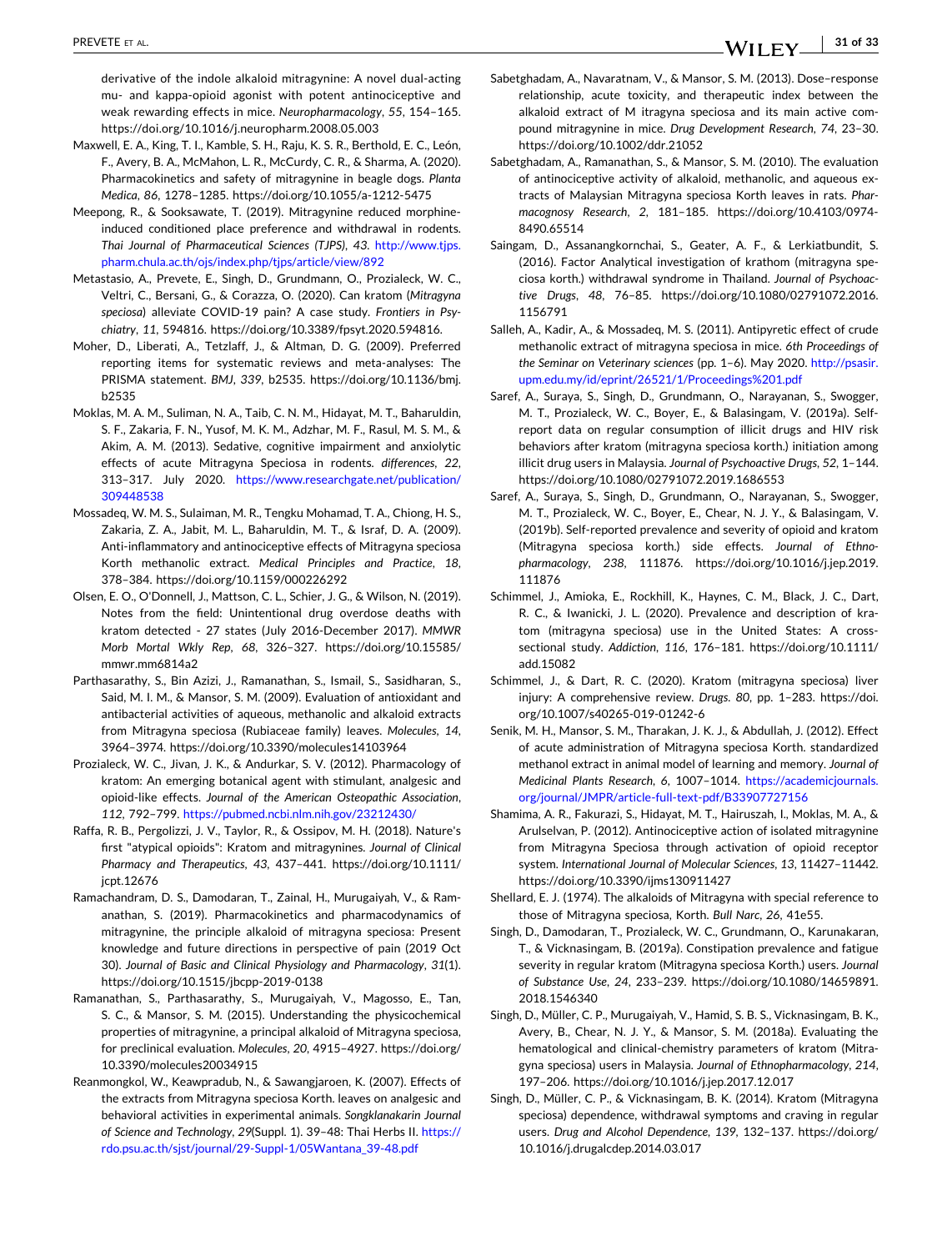<span id="page-31-0"></span>**32 of 33**  $-$  VV i i ff  $\bf{Y}$  and the contract of the contract of the contract of the contract of the contract of the contract of the contract of the contract of the contract of the contract of the contract of the contract of the

- Singh, D., Müller, C. P., Vicknasingam, B. K., & Mansor, S. M. (2015). Social functioning of kratom (mitragyna speciosa) users in Malaysia. *Journal of Psychoactive Drugs*, *47*, 125–131. [https://doi.org/10.1080/](https://doi.org/10.1080/02791072.2015.1012610) [02791072.2015.1012610](https://doi.org/10.1080/02791072.2015.1012610)
- Singh, D., Murugaiyah, V., Hamid, S. B. S., Kasinather, V., Chan, M. S. A., Ho, E. T. W., Grundmann, O., Chear, N. J. Y., & Mansor, S. M. (2018b). Assessment of gonadotropins and testosterone hormone levels in regular Mitragyna speciosa (Korth.) users. *Journal of Ethnopharmacology*, *221*, 30–36. [https://doi.org/10.1016/j.jep.2018.](https://doi.org/10.1016/j.jep.2018.04.005) [04.005](https://doi.org/10.1016/j.jep.2018.04.005)
- Singh, D., Narayanan, S., Grundmann, O., Dzulkapli, E. B., & Vicknasingam, B. (2019b). Effects of kratom (mitragyna speciosa korth.) use in regular users. *Substance Use & Misuse*, *54*, 2284–2289. [https://doi.](https://doi.org/10.1080/10826084.2019.1645178) [org/10.1080/10826084.2019.1645178](https://doi.org/10.1080/10826084.2019.1645178)
- Singh, D., Narayanan, S., Müller, C. P., Swogger, M. T., Rahim, A. A., Leong Bin Abdullah, M. F. I., & Vicknasingam, B. K. (2018c). Severity of kratom (mitragyna speciosa korth.) psychological withdrawal symptoms. *Journal of Psychoactive Drugs*, *50*, 445–450. [https://doi.org/10.](https://doi.org/10.1080/02791072.2018.1511879) [1080/02791072.2018.1511879](https://doi.org/10.1080/02791072.2018.1511879)
- Singh, D., Narayanan, S., Müller, C. P., Vicknasingam, B., Yücel, M., Ho, E. T. W., Hassan, Z., & Mansor, S. M. (2019c). Long‐term cognitive effects of kratom (mitragyna speciosa korth.) use. *Journal of Psychoactive Drugs*, *51*, 19–27. <https://doi.org/10.1080/02791072.2018.1555345>
- Singh, D., Narayanan, S., Vicknasingam, B., Corazza, O., Santacroce, R., & Roman‐Urrestarazu, A. (2017). Changing trends in the use of kratom (Mitragyna speciosa) in Southeast Asia. *Human Psychopharmacology*, *32*, e2582. <https://doi.org/10.1002/hup.2582>
- Singh, D., Narayanan, S., Vicknasingam, B. K., Prozialeck, W. C., Ramanathan, S., Zainal, H., & Harun, S. N. (2018d). Severity of pain and sleep problems during kratom (mitragyna speciosa korth.) cessation among regular kratom users. *Journal of Psychoactive Drugs*, *50*, 266–274. <https://doi.org/10.1080/02791072.2018.1443234>
- Singh, D., Yeou Chear, N. J., Narayanan, S., Leon, F., Sharma, A., McCurdy, C. R., Avery, B. A., & Balasingam, V. (2020). Patterns and reasons for kratom (Mitragyna speciosa) use among current and former opioid poly‐drug users. *Journal of Ethnopharmacology*, *249*, 112462. [https://](https://doi.org/10.1016/j.jep.2019.112462) [doi.org/10.1016/j.jep.2019.112462](https://doi.org/10.1016/j.jep.2019.112462)
- Stolt, A. C., Schröder, H., Neurath, H., Grecksch, G., Höllt, V., Meyer, M. R., Maurer, H. H., Ziebolz, N., Havemann‐Reinecke, U., & Becker, A. (2014). Behavioral and neurochemical characterization of kratom (Mitragyna speciosa) extract. *Psychopharmacology*, *231*, 13–25. [https://doi.org/10.1007/s00213](https://doi.org/10.1007/s00213-013-3201%2Dy)‐013‐3201‐y
- Suhaimi, F. W., Yusoff, N. H., Hassan, R., Mansor, S. M., Navaratnam, V., Müller, C. P., & Hassan, Z. (2016). Neurobiology of Kratom and its main alkaloid mitragynine. *Brain Research Bulletin*, *126*, 29–40. <https://doi.org/10.1016/j.brainresbull.2016.03.015>
- Takayama, H. (2004). Chemistry and pharmacology of analgesic indole alkaloids from the rubiaceous plant, Mitragyna speciosa. *Chemical & Pharmaceutical Bulletin*, *52*, 916–928. [https://doi.org/10.1248/cpb.](https://doi.org/10.1248/cpb.52.916) [52.916](https://doi.org/10.1248/cpb.52.916)
- Takayama, H., Ishikawa, H., Kurihara, M., Kitajima, M., Aimi, N., Ponglux, D., Koyama, F., Matsumoto, K., Moriyama, T., Yamamoto, L. T., Watanabe, K., Murayama, T., & Horie, S. (2002). Studies on the synthesis and opioid agonistic activities of mitragynine‐related indole alkaloids: Discovery of opioid agonists structurally different from other opioid ligands. *Journal of Medicinal Chemistry*, *45*, 1949–1956. <https://doi.org/10.1021/jm010576e>
- Tavakoli, H. R., Buchholz, A. C., Kabir, I. K., Deb, A., & Gayk, J. N. (2016). Kratom: A New product in an expanding substance abuse market. *Federal Practitioner*, *33*, 32–36. [https://www.ncbi.nlm.nih.gov/pmc/](https://www.ncbi.nlm.nih.gov/pmc/articles/PMC6373705/) [articles/PMC6373705/](https://www.ncbi.nlm.nih.gov/pmc/articles/PMC6373705/)
- Thériault, R. K., Manduca, J. D., Blight, C. R., Khokhar, J. Y., Akhtar, T. A., & Perreault, M. L. (2020). Acute mitragynine administration suppresses cortical oscillatory power and systems theta coherence in rats.

*Journal of Psychopharmacology*, *34*, 759–770. [https://doi.org/10.](https://doi.org/10.1177/0269881120914223) [1177/0269881120914223](https://doi.org/10.1177/0269881120914223)

- Thongpradichote, S., Matsumoto, K., Tohda, M., Takayama, H., Aimi, N., Sakai, S., & Watanabe, H. (1998). Identification of opioid receptor subtypes in antinociceptive actions of supraspinally‐administered mitragynine in mice. *Life Sciences*, *62*, 1371–1378. [https://doi.org/](https://doi.org/10.1016/s0024-3205%2898%2900075-7) 10.1016/s0024‐[3205\(98\)00075](https://doi.org/10.1016/s0024-3205%2898%2900075-7)‐7
- Todd, D. A., Kellogg, J. J., Wallace, E. D., Khin, M., Flores‐Bocanegra, L., Tanna, R. S., Cech, N. B., Raja, H. A., Graf, T. N., Hemby, S. E., Paine, M. F., Oberlies, N. H., & Cech, N. B. (2020). Chemical composition and biological effects of kratom (Mitragyna speciosa): In vitro studies with implications for efficacy and drug interactions. *Scientific Reports*, *10*(1), 19158. [https://doi.org/10.1038/s41598](https://doi.org/10.1038/s41598-020-76119%2Dw)‐020‐ [76119](https://doi.org/10.1038/s41598-020-76119%2Dw)‐w
- Trakulsrichai, S., Sathirakul, K., Auparakkitanon, S., Krongvorakul, J., Sueajai, J., Noumjad, N., Sukasem, C., & Wananukul, W. (2015). Pharmacokinetics of mitragynine in man. *Drug Design, Development and Therapy*, *9*, 2421–2429. <https://doi.org/10.2147/dddt.s79658>
- Tsuchiya, S., Miyashita, S., Yamamoto, M., Horie, S., Sakai, S., Aimi, N., Takayama, H., & Watanabe, K. (2002). Effect of mitragynine, derived from Thai folk medicine, on gastric acid secretion through opioid receptor in anesthetized rats. *European Journal of Pharmacology*, *443*, 185–188. [https://doi.org/10.1016/s0014](https://doi.org/10.1016/s0014-2999%2802%2901588-1)‐2999(02)01588‐1
- Utar, Z., Majid, M. I., Adenan, M. I., Jamil, M. F., Lan, T. M. (2011). Mitragynine inhibits the COX‐2 mRNA expression and prostaglandin E₂ production induced by lipopolysaccharide in RAW264.7 macrophage cells. *Journal of Ethnopharmacology*, *136*(1). 75–82. [https://doi.](https://doi.org/10.1016/j.jep.2011.04.011) [org/10.1016/j.jep.2011.04.011](https://doi.org/10.1016/j.jep.2011.04.011)
- Váradi, A., Marrone, G. F., Palmer, T. C., Narayan, A., Szabó, M. R., Le Rouzic, V., Grinnell, S. G., Subrath, J. J., Warner, E., Kalra, S., Hunkele, A., Pagirsky, J., Eans, S. O., Medina, J. M., Xu, J., Pan, Y. X., Borics, A., Pasternak, G. W., McLaughlin, J. P., & Majumdar, S. (2016). Mitragynine/corynantheidine pseudoindoxyls as opioid analgesics with mu agonism and delta antagonism, which do not recruit β‐arrestin‐2. *Journal of Medicinal Chemistry*, *59*, 8381–8397. [https://doi.org/10.](https://doi.org/10.1021/acs.jmedchem.6b00748) [1021/acs.jmedchem.6b00748](https://doi.org/10.1021/acs.jmedchem.6b00748)
- Vázquez López, J. L., Schild, L., Günther, T., Schulz, S., Neurath, H., & Becker, A. (2017). The effects of kratom on restraint‐stress‐induced analgesia and its mechanisms of action. *Journal of Ethnopharmacology*, *205*, 178–185. <https://doi.org/10.1016/j.jep.2017.05.008>
- Veltri, C., & Grundmann, O. (2019). Current perspectives on the impact of Kratom use. *Substance Abuse and Rehabilitation*, *10*, 23–31. [https://](https://doi.org/10.2147/sar.s164261) [doi.org/10.2147/sar.s164261](https://doi.org/10.2147/sar.s164261)
- Vicknasingam, B., Chooi, W. T., Rahim, A. A., Ramachandram, D., Singh, D., Ramanathan, S., Yusof, N. S. M., Zainal, H., Murugaiyah, V., Gueorguieva, R., Mansor, S. M., & Chawarski, M. C. (2020). Kratom and pain tolerance: A randomized, placebo-controlled, double-blind study. *Yale J Biol Med*, *93*, 229–238. [http://www.ncbi.nlm.nih.gov/](http://www.ncbi.nlm.nih.gov/pmc/articles/pmc7309661/) [pmc/articles/pmc7309661/](http://www.ncbi.nlm.nih.gov/pmc/articles/pmc7309661/)
- Vicknasingam, B., Narayanan, S., Beng, G. T., & Mansor, S. M. (2010). The informal use of ketum (Mitragyna speciosa) for opioid withdrawal in the northern states of peninsular Malaysia and implications for drug substitution therapy. *International Journal of Drug Policy*, *21*, 283–288. <https://doi.org/10.1016/j.drugpo.2009.12.003>
- Vijeepallam, K., Pandy, V., Kunasegaran, T., Murugan, D. D., & Naidu, M. (2016). Mitragyna speciosa leaf extract exhibits antipsychotic‐like effect with the potential to alleviate positive and negative symptoms of psychosis in mice. *Frontiers in Pharmacology*, *7*, 464. [https://](https://doi.org/10.3389/fphar.2016.00464) [doi.org/10.3389/fphar.2016.00464](https://doi.org/10.3389/fphar.2016.00464)
- Vijeepallam, K., Pandy, V., Murugan, D. D., & Naidu, M. (2019). Methanolic extract of mitragyna speciosa korth leaf inhibits ethanol seeking behaviour in mice: Involvement of antidopaminergic mechanism. *Metabolic Brain Disease*, *34*, 1713–1722. [https://doi.org/10.1007/](https://doi.org/10.1007/s11011-019-00477-2) [s11011](https://doi.org/10.1007/s11011-019-00477-2)‐019‐00477‐2